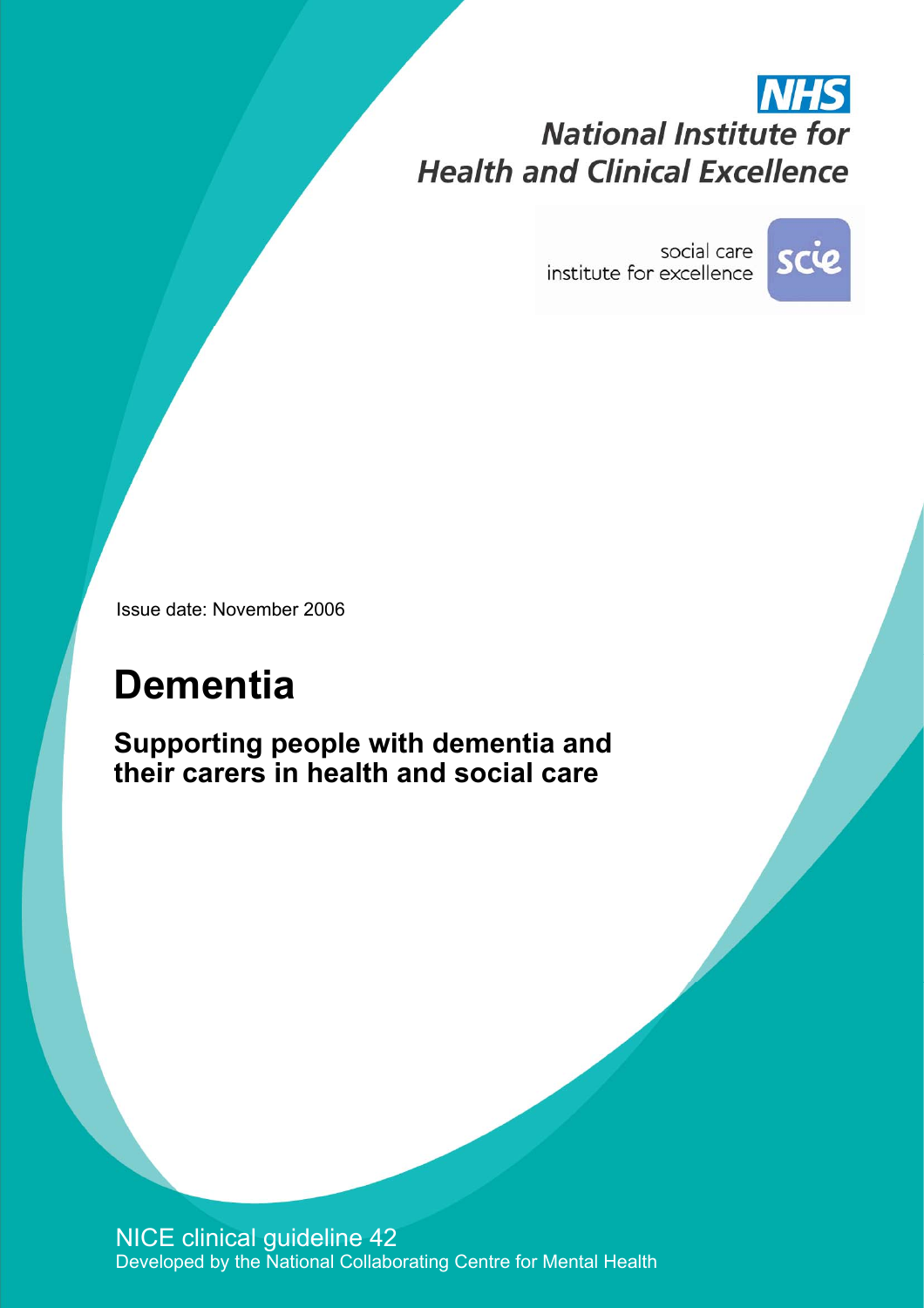#### **NICE clinical guideline 42 Dementia: supporting people with dementia and their carers in health and social care**

#### **Ordering information**

You can download the following documents from www.nice.org.uk/CG042

- $\bullet$  The NICE-SCIE guideline (this document) all the recommendations.
- $\bullet$  A quick reference guide a summary of the recommendations for healthcare professionals.
- $\bullet$  'Understanding NICE-SCIE quidance' information for patients and carers.
- $\bullet$  The full guideline all the recommendations, details of how they were developed, and summaries of the evidence they were based on.

For printed copies of the quick reference quide or 'Understanding NICE–SCIE guidance', phone the NHS Response Line on 0870 1555 455 and quote:

- N1144 (quick reference quide)
- N1145 ('Understanding NICE-SCIE guidance').

#### **This guidance is written in the following context**

This guidance represents the view of NICE and SCIE, which was arrived at after careful consideration of the evidence available. Health and social care staff are expected to take it fully into account when exercising their professional judgement. The guidance does not, however, override the individual responsibility of health and social care staff to make decisions appropriate to the circumstances of the individual person with dementia, in consultation with the person and/or guardian or carer.

### **National Institute for Health and**

#### **Clinical Excellence**

MidCity Place 71 High Holborn London WC1V 6NA

### **Social Care Institute for Excellence**

Goldings House 2 Hay's Lane London SE1 2HB

www.scie.org.uk

www.nice.org.uk

© National Institute for Health and Clinical Excellence, November 2006. All rights reserved. This material may be freely reproduced for educational and not-for-profit purposes. No reproduction by or for commercial organisations, or for commercial purposes, is allowed without the express written permission of the Institute.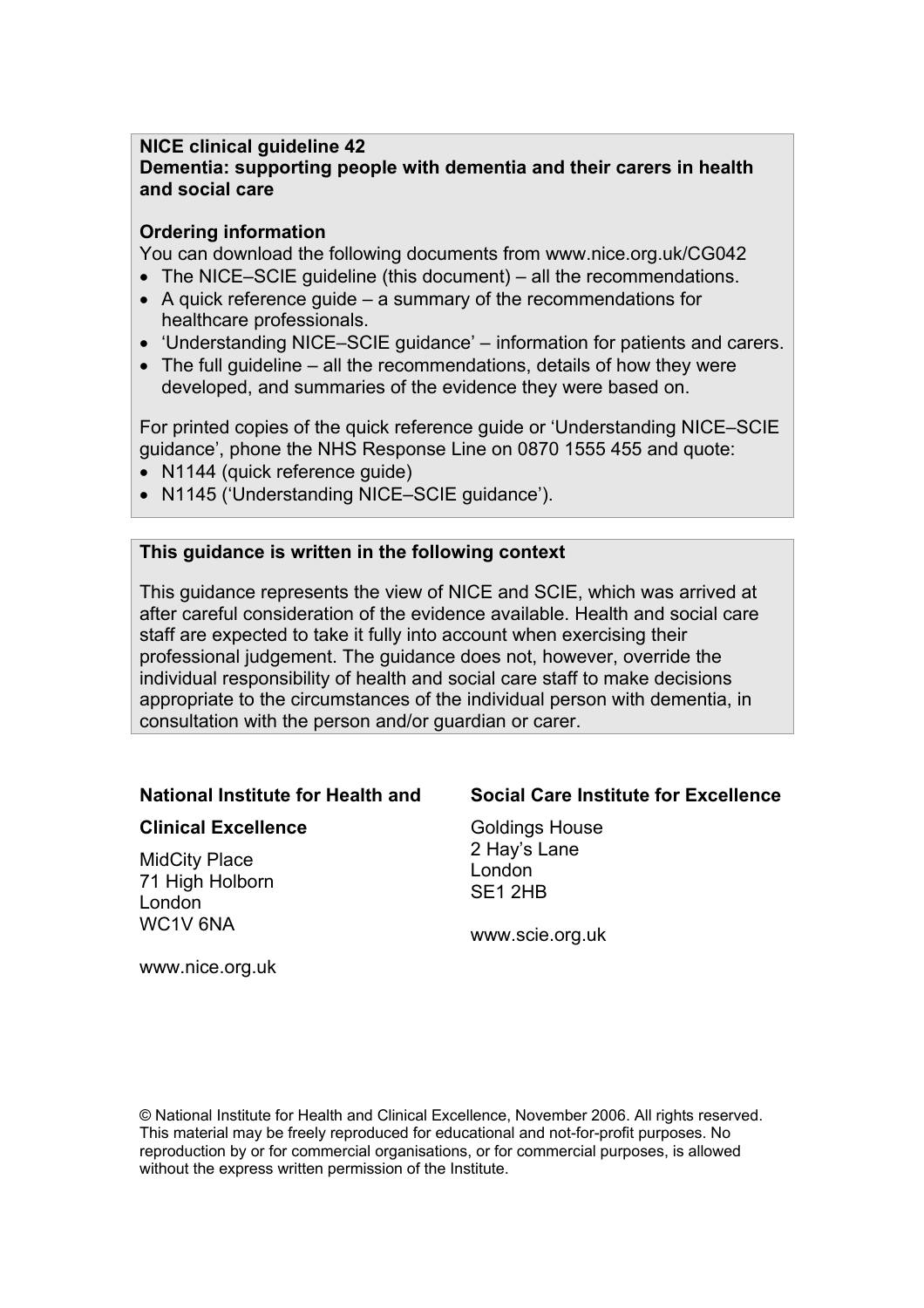# **Contents**

| 1 |                                                                                                       |    |  |
|---|-------------------------------------------------------------------------------------------------------|----|--|
|   | 1.1 Principles of care for people with dementia                                                       | 12 |  |
|   | 1.2 Integrated health and social care                                                                 | 20 |  |
|   | 1.3 Risk factors, prevention and early identification                                                 | 21 |  |
|   | 1.4 Diagnosis and assessment of dementia                                                              | 22 |  |
|   | 1.5 Promoting and maintaining independence of people with dementia 28                                 |    |  |
|   | 1.6 Interventions for cognitive symptoms and maintenance of function for<br>people with dementia      | 29 |  |
|   | 1.7 Interventions for non-cognitive symptoms and behaviour that<br>challenges in people with dementia | 33 |  |
|   | 1.8 Interventions for comorbid emotional disorders in people with<br>dementia                         | 40 |  |
|   | 1.9 Inpatient dementia services                                                                       | 41 |  |
|   | 1.10 Palliative care, pain relief and care at the end of life for people with<br>dementia             | 41 |  |
|   | 1.11 Support and interventions for the carers of people with dementia                                 | 44 |  |
| 2 |                                                                                                       |    |  |
| 3 |                                                                                                       |    |  |
| 4 |                                                                                                       |    |  |
| 5 |                                                                                                       |    |  |
|   | 5.1 Full guideline                                                                                    | 50 |  |
|   | 5.2 Quick reference guide                                                                             | 50 |  |
|   | 5.3 'Understanding NICE guidance'                                                                     | 51 |  |
| 6 |                                                                                                       |    |  |
| 7 |                                                                                                       |    |  |
|   |                                                                                                       |    |  |
|   |                                                                                                       |    |  |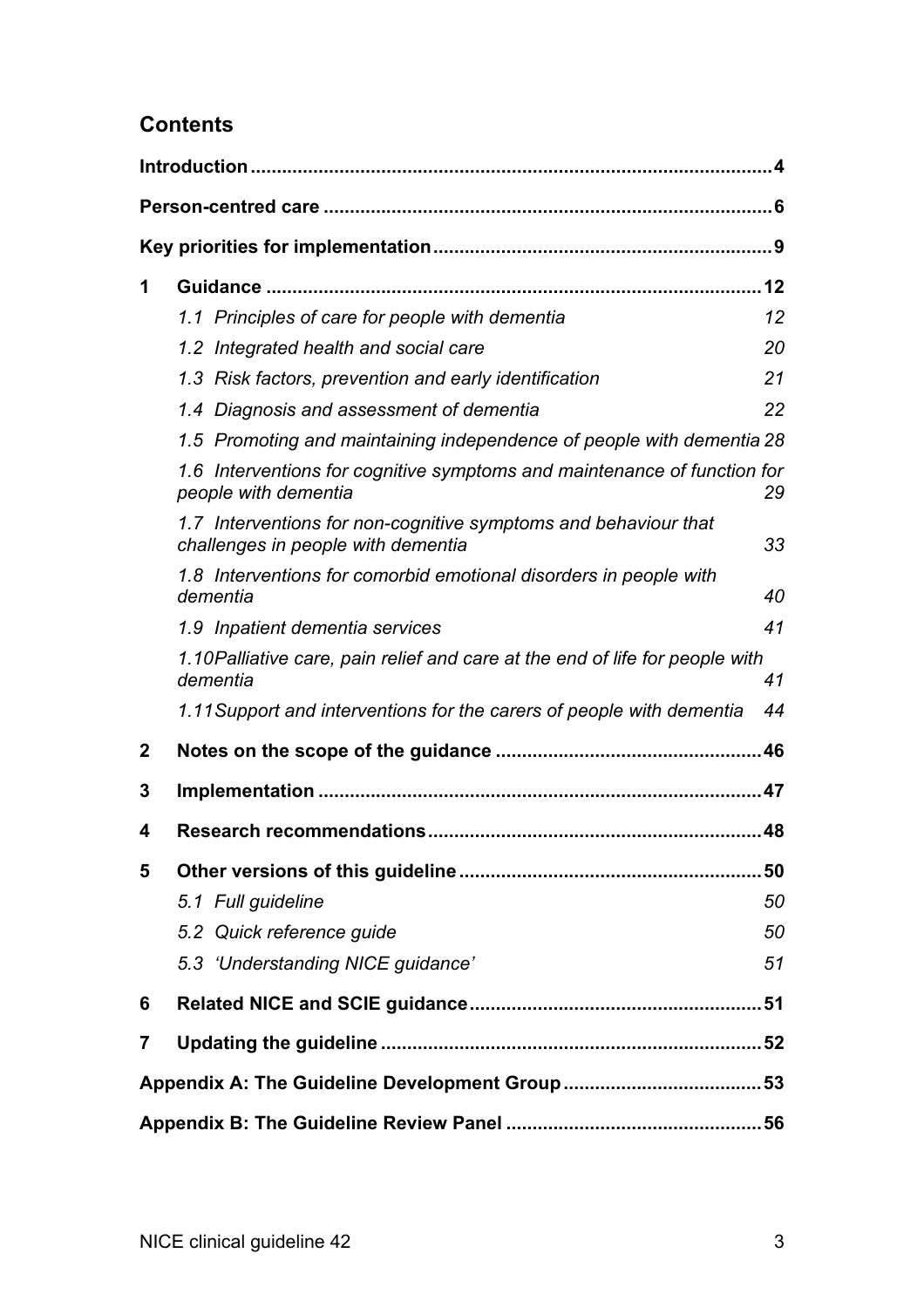# <span id="page-3-0"></span>**Introduction**

Dementia is a progressive and largely irreversible clinical syndrome that is characterised by a widespread impairment of mental function. Although many people with dementia retain positive personality traits and personal attributes, as their condition progresses they can experience some or all of the following: memory loss, language impairment, disorientation, changes in personality, difficulties with activities of daily living, self-neglect, psychiatric symptoms (for example, apathy, depression or psychosis) and out-of-character behaviour (for example, aggression, sleep disturbance or disinhibited sexual behaviour, although the latter is not typically the presenting feature of dementia).

Dementia is associated with complex needs and, especially in the later stages, high levels of dependency and morbidity. These care needs often challenge the skills and capacity of carers and services. As the condition progresses, people with dementia can present carers and social care staff with complex problems including aggressive behaviour, restlessness and wandering, eating problems, incontinence, delusions and hallucinations, and mobility difficulties that can lead to falls and fractures. The impact of dementia on an individual may be compounded by personal circumstances such as changes in financial status and accommodation, or bereavement.

This guideline makes specific recommendations on Alzheimer's disease, dementia with Lewy bodies (DLB), frontotemporal dementia, vascular dementia and mixed dementias, as well as recommendations that apply to all types of dementia. Dementia in Parkinson's disease shares a number of similarities with DLB. Although the evidence base for dementia in Parkinson's disease was not examined specifically in the context of this guideline, the recommendations for DLB may be useful when considering treatments for dementia in Parkinson's disease. $^1$  $^1$ 

This guideline makes recommendations for the identification, treatment and care of people with dementia and the support of carers. Settings relevant to

<span id="page-3-1"></span> $1$  For other recommendations regarding the physical treatments for Parkinson's disease see the NICE clinical guideline on Parkinson's disease (available from www.nice.org.uk/CG035).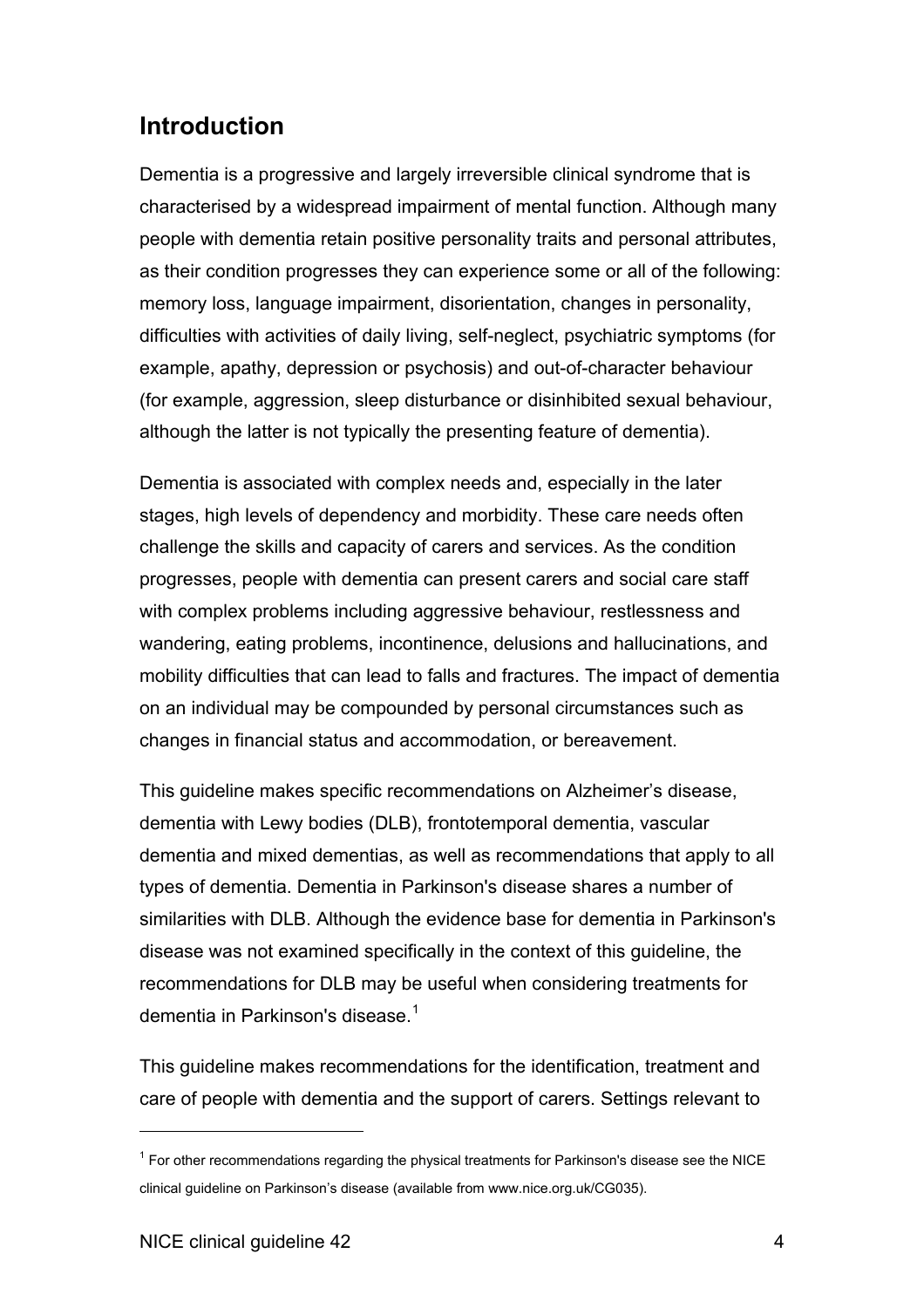these processes include primary and secondary healthcare, and social care. Wherever possible and appropriate, agencies should work in an integrated way to maximise the benefit for people with dementia and their carers.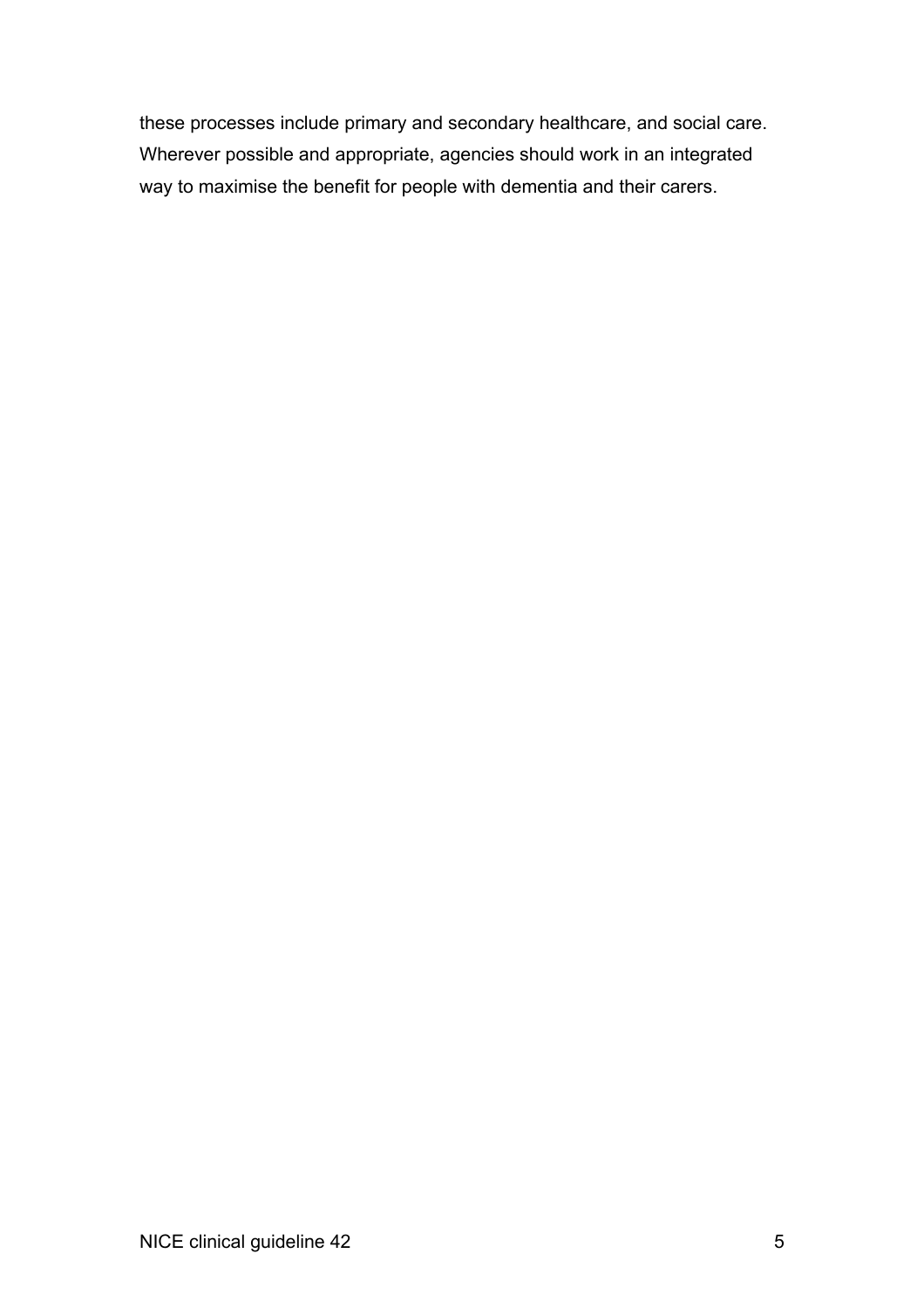# <span id="page-5-0"></span>**Person-centred care**

This guideline offers best-practice advice on the care of people with dementia and on support for their carers. There is broad consensus that the principles of person-centred care underpin good practice in the field of dementia care and they are reflected in many of the recommendations made in the guideline. The principles assert: $2$ 

- the human value of people with dementia, regardless of age or cognitive impairment, and those who care for them
- the individuality of people with dementia, with their unique personality and life experiences among the influences on their response to the dementia
- the importance of the perspective of the person with dementia
- the importance of relationships and interactions with others to the person with dementia, and their potential for promoting well-being.

The fourth principle emphasises the imperative in dementia care to consider the needs of carers, whether family and friends or paid care-workers, and to consider ways of supporting and enhancing their input to the person with dementia. This is increasingly described as 'relationship-centred care'.

## **Capacity and dementia**

People with dementia should have the opportunity to make informed decisions about their care and treatment in partnership with their health and social care professionals. If they do not have the capacity to make decisions, health and social care professionals should follow the Department of Health guidelines -'Reference guide to consent for examination or treatment' (2001), 'Seeking consent: working with older people' (2001) and 'Seeking consent: working with people with learning disabilities' (2001) (all available from www.dh.gov.uk). From April 2007 health and social care professionals will need to follow a code of practice accompanying the Mental Capacity Act 2005 (summary

<span id="page-5-1"></span><sup>2</sup> Kitwood TM (1997) *Dementia Reconsidered: the Person Comes First*. Buckingham: Open University Press; Brooker D (2004) What is person-centred care in dementia? *Reviews in Clinical Gerontology* 13: 215-22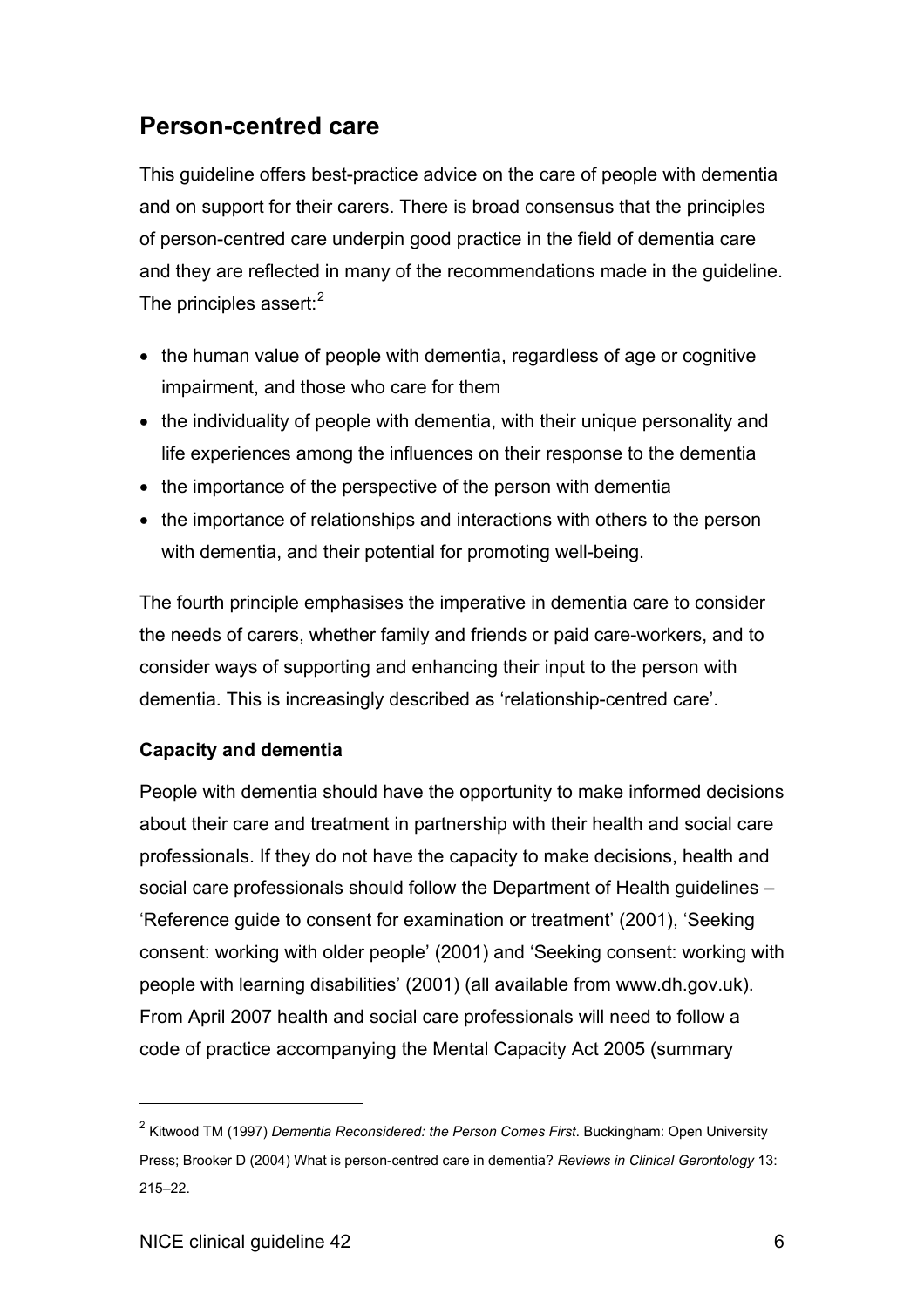available from www.dca.gov.uk/menincap/bill-summary.htm). The Act will have implications for all people with dementia, their carers and those who work with them. It has five key principles.

- Adults must be assumed to have capacity to make decisions for themselves unless proved otherwise.
- Individuals must be given all available support before it is concluded that they cannot make decisions for themselves.
- Individuals must retain the right to make what might be seen as eccentric or unwise decisions.
- Anything done for or on behalf of individuals without capacity must be in their best interests.
- Anything done for or on behalf of individuals without capacity must be the least restrictive alternative in terms of their rights and basic freedoms.

### **Involving others**

The views of people with dementia concerning who should and should not be involved in their care are important and should be respected. With the permission of the person with dementia, carers and relatives should normally have the opportunity to be involved in decisions about care and treatment. If the person lacks the capacity to decide who should and should not be involved, health and social care professionals must act in his or her best interests, bearing in mind the provisions of the Mental Capacity Act 2005.

Health and social care staff should take account of the views of carers and relatives who describe behaviour that could be in keeping with dementia. This information, in conjunction with an assessment of the person concerned, will help with diagnosis and deciding on care. It will also help in the estimation of the person's capacity to make decisions. People with dementia should continue to have the opportunity to make informed decisions about those aspects of their care and personal lives for which they retain capacity.

Good communication between care providers and people with dementia and their families and carers is essential, so that people with dementia receive the information and support they require. Evidence-based information should be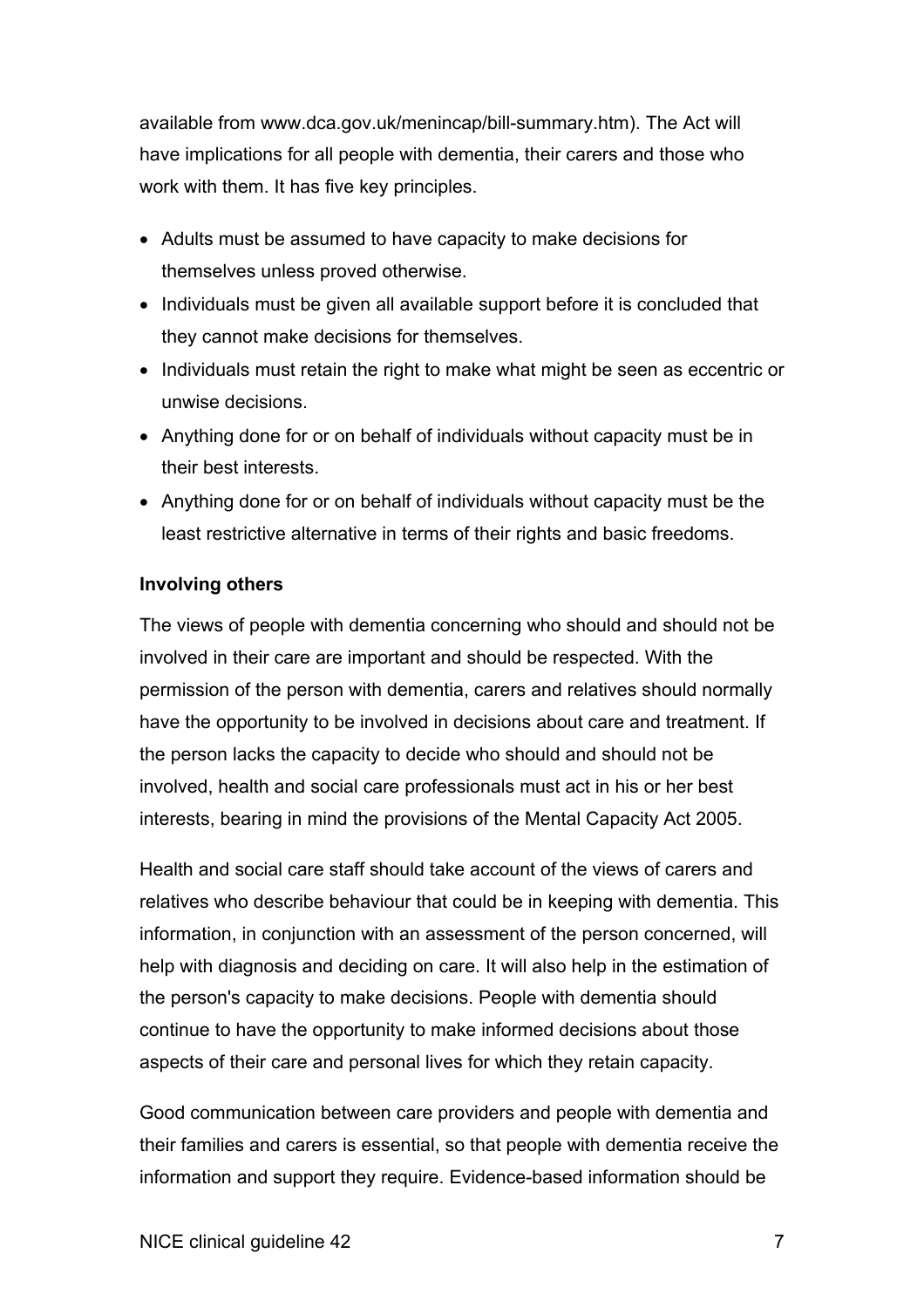offered in a form that is tailored to the needs of the individual. The treatment, care and information provided should be culturally appropriate and in a form that is accessible to people who have additional needs, such as physical, cognitive or sensory disabilities, or who do not speak or read English.

Carers and relatives should also be provided with the information and support they need, and carers should be offered an assessment of their own needs.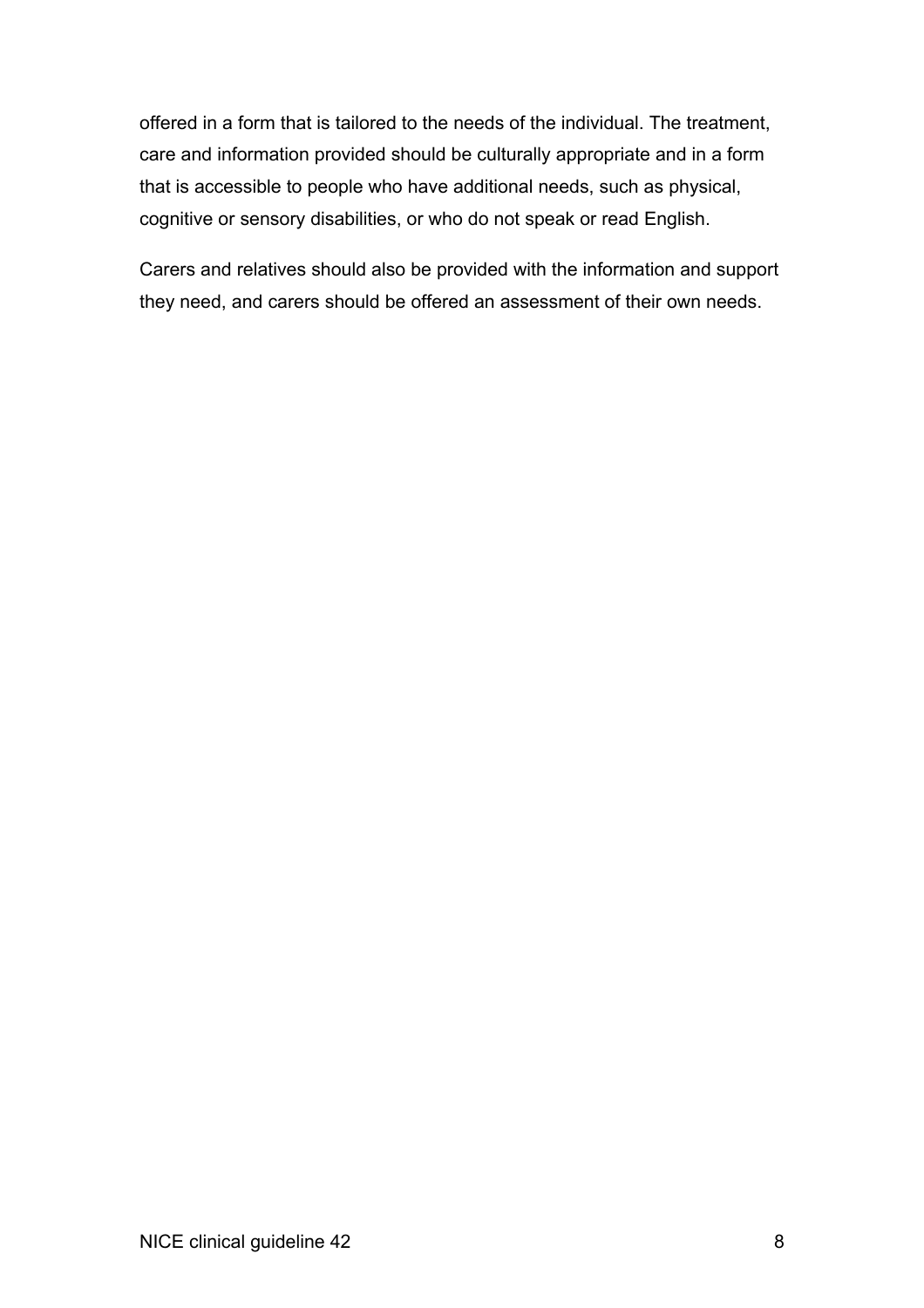# <span id="page-8-0"></span>**Key priorities for implementation**

## **Non-discrimination**

• People with dementia should not be excluded from any services because of their diagnosis, age (whether designated too young or too old) or coexisting learning disabilities.

## **Valid consent**

• Health and social care professionals should always seek valid consent from people with dementia. This should entail informing the person of options, and checking that he or she understands, that there is no coercion and that he or she continues to consent over time. If the person lacks the capacity to make a decision, the provisions of the Mental Capacity Act 2005 must be followed.

## **Carers**

- Health and social care managers should ensure that the rights of carers to receive an assessment of needs, as set out in the Carers and Disabled Children Act 2000 and the Carers (Equal Opportunities) Act 2004, are upheld.
- Carers of people with dementia who experience psychological distress and negative psychological impact should be offered psychological therapy, including cognitive behavioural therapy, conducted by a specialist practitioner.

## **Coordination and integration of health and social care**

• Health and social care managers should coordinate and integrate working across all agencies involved in the treatment and care of people with dementia and their carers, including jointly agreeing written policies and procedures. Joint planning should include local service users and carers in order to highlight and address problems specific to each locality.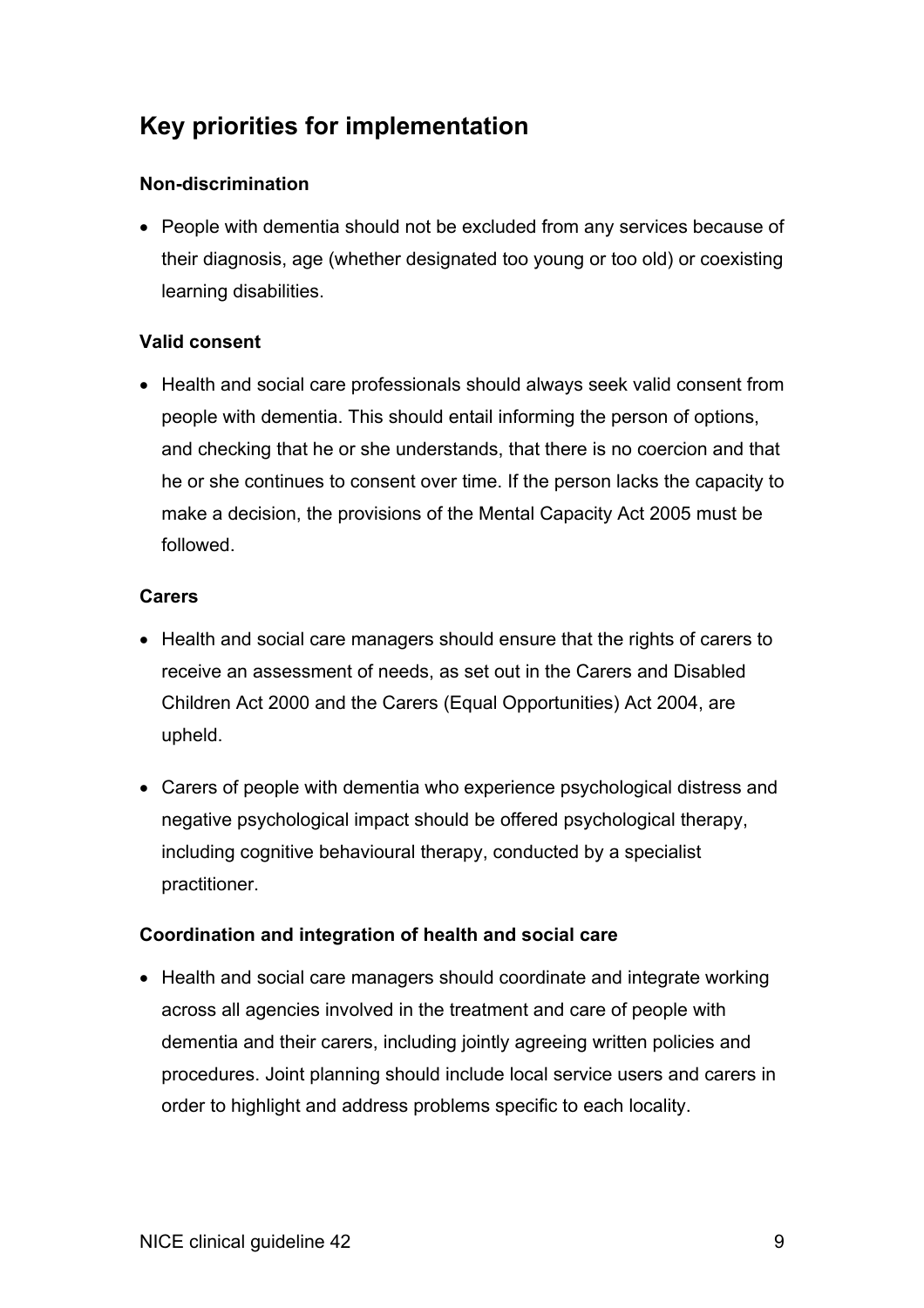- Care managers and care coordinators should ensure the coordinated delivery of health and social care services for people with dementia. This should involve:
	- a combined care plan agreed by health and social services that takes into account the changing needs of the person with dementia and his or her carers
	- assignment of named health and/or social care staff to operate the care plan
	- $-$  endorsement of the care plan by the person with dementia and/or carers
	- $-$  formal reviews of the care plan, at a frequency agreed between professionals involved and the person with dementia and/or carers and recorded in the notes. $3$

## **Memory services**

• Memory assessment services (which may be provided by a memory assessment clinic or by community mental health teams) should be the single point of referral for all people with a possible diagnosis of dementia.

# **Structural imaging for diagnosis**

• Structural imaging should be used in the assessment of people with suspected dementia to exclude other cerebral pathologies and to help establish the subtype diagnosis. Magnetic resonance imaging (MRI) is the preferred modality to assist with early diagnosis and detect subcortical vascular changes, although computed tomography (CT) scanning could be used. Specialist advice should be taken when interpreting scans in people with learning disabilities.

# **Behaviour that challenges**

• People with dementia who develop non-cognitive symptoms that cause them significant distress or who develop behaviour that challenges should be offered an assessment at an early opportunity to establish the likely

<span id="page-9-0"></span> $3$  Time periods for review of care plans are stipulated by Care Programme Approach guidance and 'Fair access to care services - guidance on eligibility criteria for adult social care' (see www.dh.gov.uk).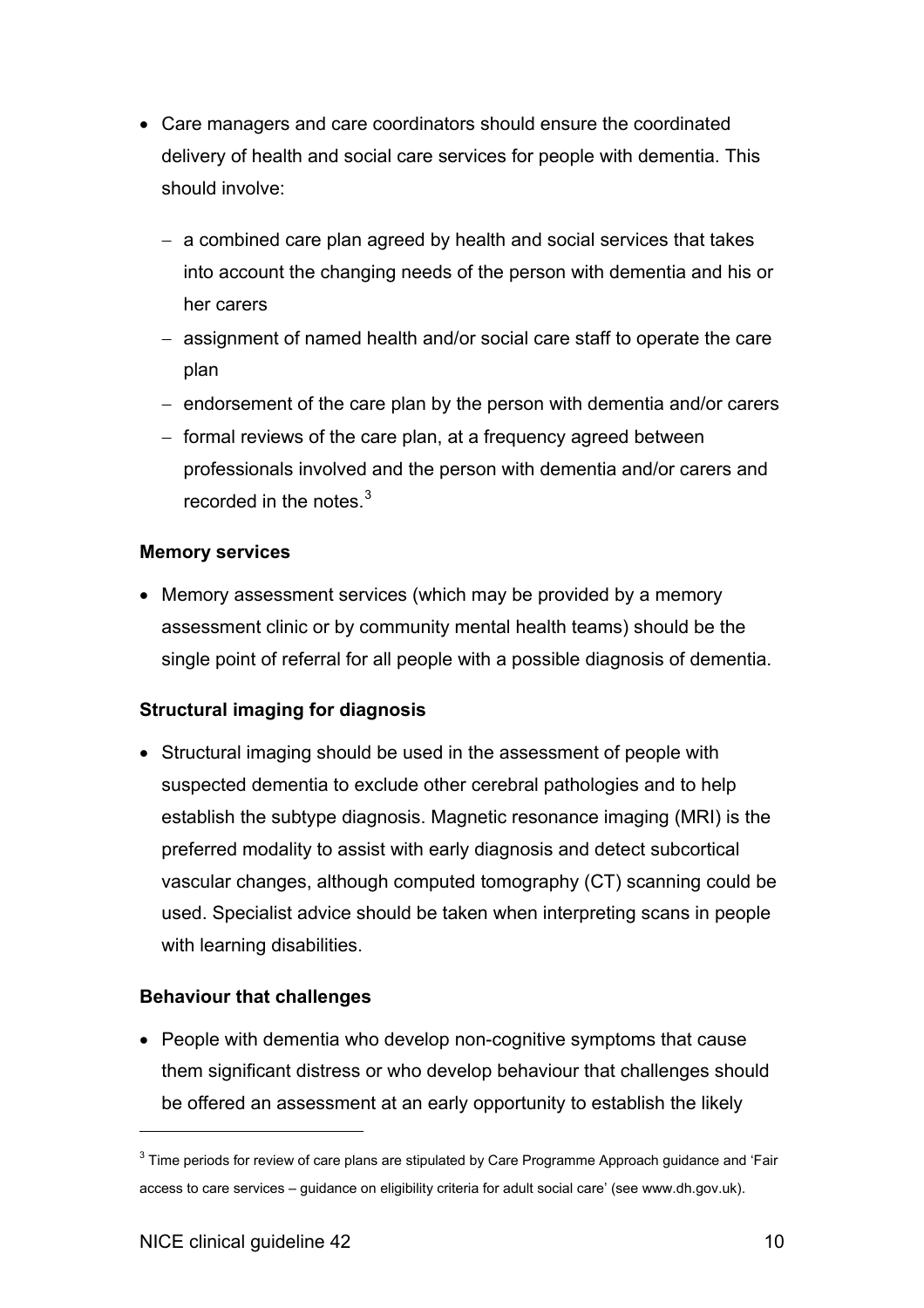factors that may generate, aggravate or improve such behaviour. The assessment should be comprehensive and include:

- $-$  the person's physical health
- depression
- possible undetected pain or discomfort
- side effects of medication
- individual biography, including religious beliefs and spiritual and cultural identity
- psychosocial factors
- $-$  physical environmental factors
- behavioural and functional analysis conducted by professionals with specific skills, in conjunction with carers and care workers.

Individually tailored care plans that help carers and staff address the behaviour that challenges should be developed, recorded in the notes and reviewed regularly. The frequency of the review should be agreed by the carers and staff involved and written in the notes.

# **Training**

• Health and social care managers should ensure that all staff working with older people in the health, social care and voluntary sectors have access to dementia-care training (skill development) that is consistent with their roles and responsibilities.

## **Mental health needs in acute hospitals**

• Acute and general hospital trusts should plan and provide services that address the specific personal and social care needs and the mental and physical health of people with dementia who use acute hospital facilities for any reason.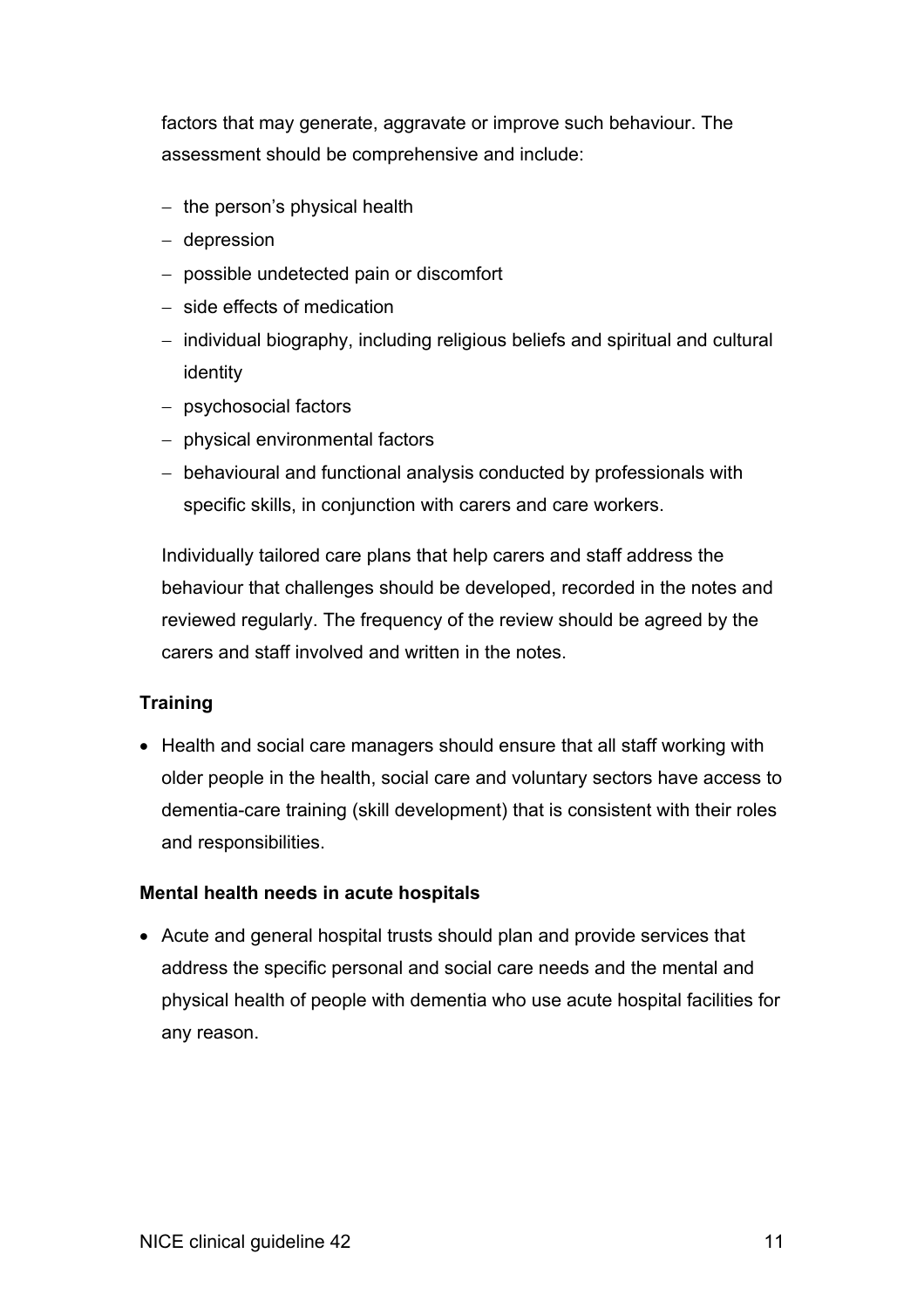# <span id="page-11-0"></span>**1 Guidance**

The following guidance is based on the best available evidence for the treatment and care of people with dementia. However, there are limitations to the current evidence base. There are limited data on the differential responses of individuals to specific treatments, on the long-term benefits of both pharmacological and psychological interventions, and on quality of life and social functioning for all interventions. The [full guideline](http://www.nice.org.uk/CG042fullguideline) gives details of the methods and the evidence used to develop the guidance (see section 5 for details).

The guideline makes evidence-based recommendations for the diagnosis of dementia, and the treatment and care of people with the condition. These approaches include psychological, pharmacological, service-level and self-help interventions.

# *1.1 Principles of care for people with dementia*

# **1.1.1 Diversity, equality and language**

- 1.1.1.1 People with dementia should not be excluded from any services because of their diagnosis, age (whether designated too young or too old) or coexisting learning disabilities.
- 1.1.1.2 Health and social care staff should treat people with dementia and their carers with respect at all times.
- 1.1.1.3 Heath and social care staff should identify the specific needs of people with dementia and their carers arising from diversity, including gender, ethnicity, age (younger or older), religion and personal care. Care plans should record and address these needs.
- 1.1.1.4 Health and social care staff should identify the specific needs of people with dementia and their carers arising from ill health, physical disability, sensory impairment, communication difficulties, problems with nutrition, poor oral health and learning disabilities. Care plans should record and address these needs.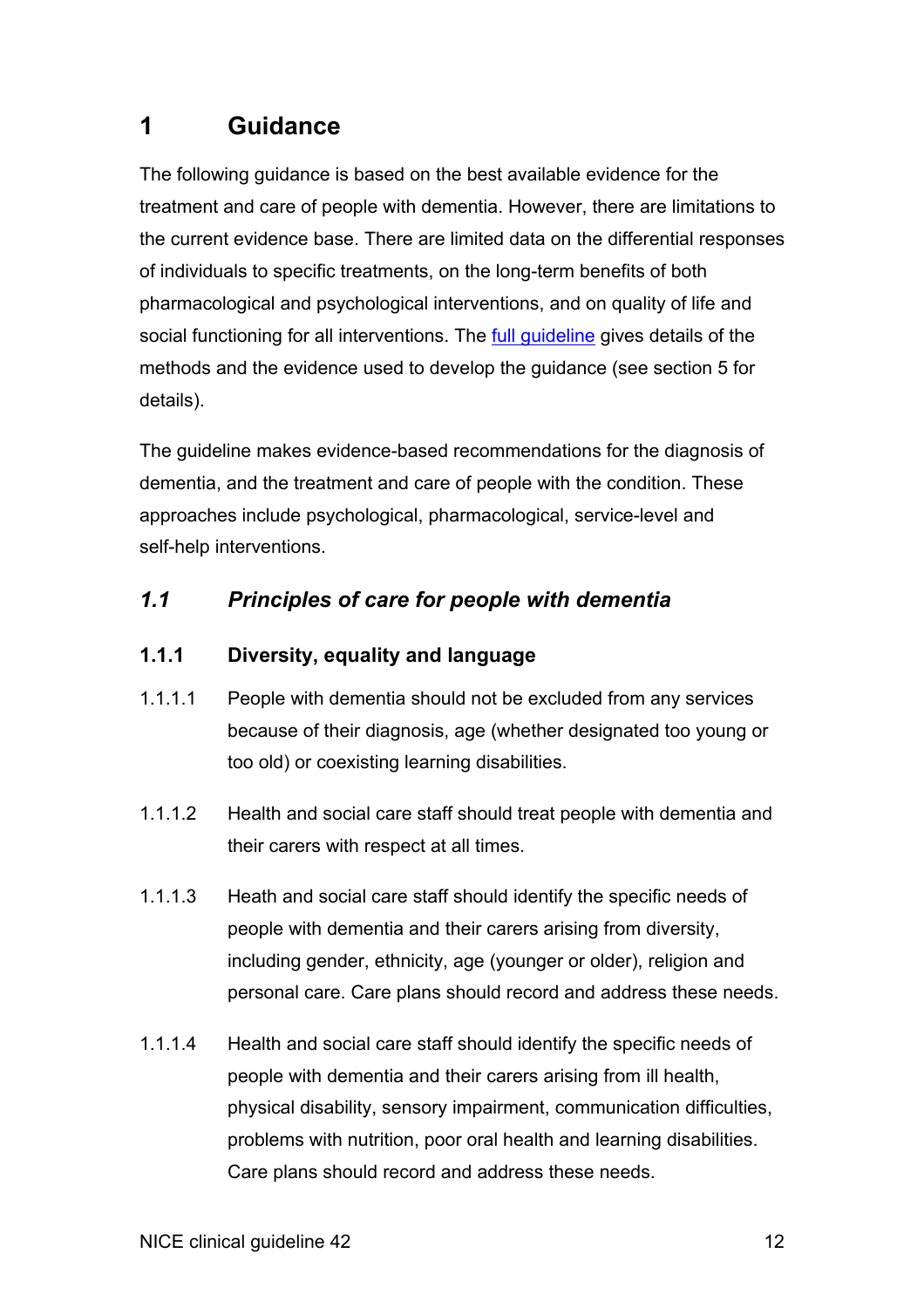- 1.1.1.5 Health and social care staff, especially in residential settings, should identify and, wherever possible, accommodate the preferences of people with dementia and their carers, including diet, sexuality and religion. Care plans should record and address these preferences.
- 1.1.1.6 People who are suspected of having dementia because of evidence of functional and cognitive deterioration, but who do not have sufficient memory impairment to be diagnosed with the condition, should not be denied access to support services.
- 1.1.1.7 If language or acquired language impairment is a barrier to accessing or understanding services, treatment and care, health and social care professionals should provide the person with dementia and/or their carer with:
	- information in the preferred language and/or in an accessible format
	- independent interpreters
	- psychological interventions in the preferred language.

#### **1.1.2 Younger people with dementia**

1.1.2.1 Younger people with dementia have special requirements, and specialist multidisciplinary services should be developed, allied to existing dementia services, to meet their needs for assessment, diagnosis and care.

#### **1.1.3 People with a learning disability**

- 1.1.3.1 Health and social care staff working in care environments where younger people are at risk of developing dementia, such as those catering for people with learning disabilities, should be trained in dementia awareness.
- 1.1.3.2 People with learning disabilities and those supporting them should have access to specialist advice and support regarding dementia.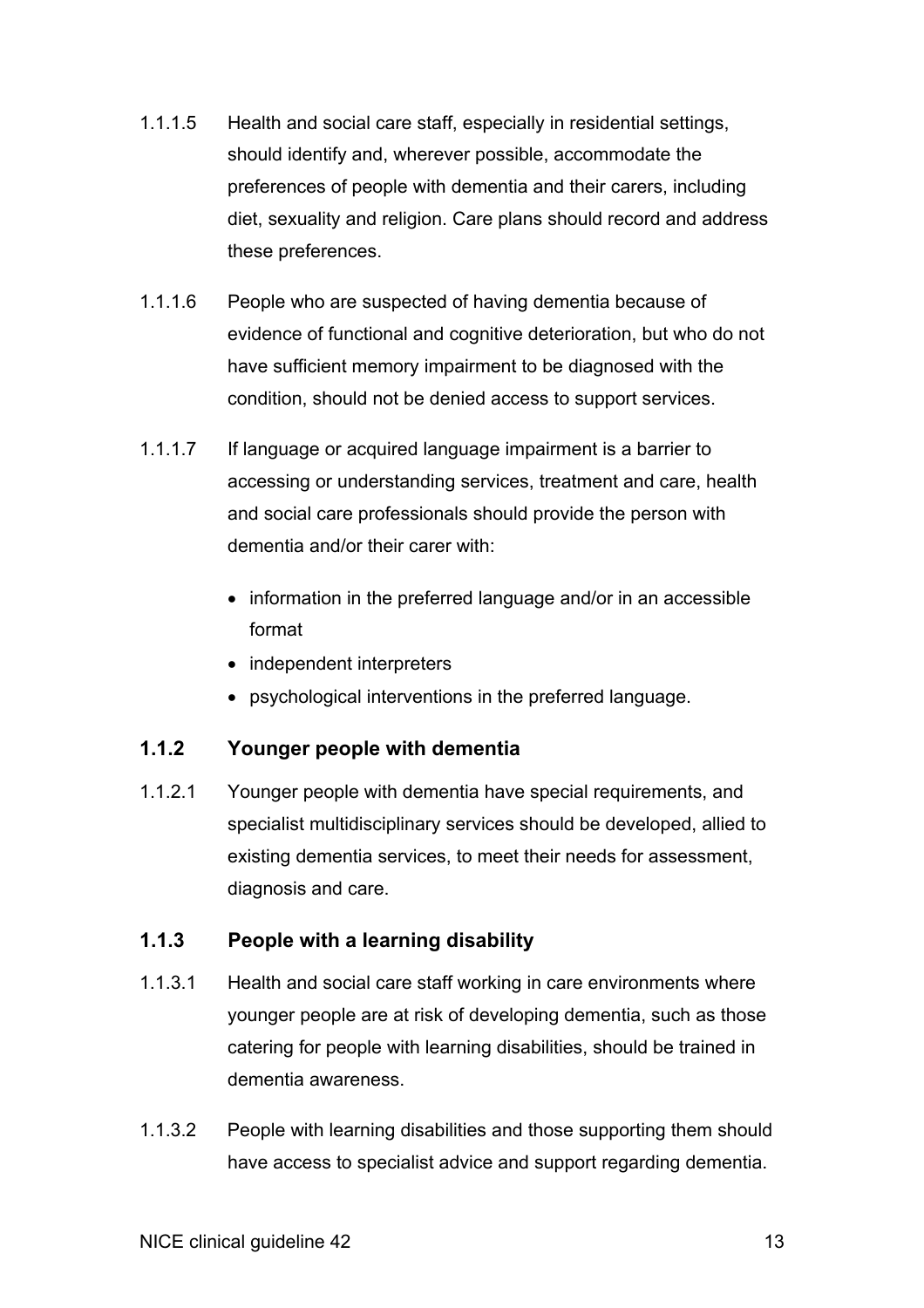## **1.1.4 Ethics, consent and advance decision making**

- 1.1.4.1 Health and social care professionals should always seek valid consent from people with dementia. This should entail informing the person of options, and checking that he or she understands, that there is no coercion and that he or she continues to consent over time. If the person lacks the capacity to make a decision, the provisions of the Mental Capacity Act 2005 must be followed.
- 1.1.4.2 Health and social care professionals should inform people with dementia and their carers about advocacy services and voluntary support, and should encourage their use. If required, such services should be available for both people with dementia and their carers independently of each other.
- 1.1.4.3 People with dementia should be given the opportunity to convey information to health and social care professionals involved in their care in a confidential manner. Professionals should discuss with the person any need for information to be shared with colleagues and/or other agencies. Only in exceptional circumstances should confidential information be disclosed to others without the person's consent. However, as dementia worsens and the person becomes more dependent on family or other carers, decisions about sharing information should be made in the context of the Mental Capacity Act 2005 and its Code of Practice. If information is to be shared with others, this should be done only if it is in the best interests of the person with dementia.
- 1.1.4.4 Health and social care professionals should discuss with the person with dementia, while he or she still has capacity, and his or her carer the use of:
	- $\bullet$  advance statements (which allow people to state what is to be done if they should subsequently lose the capacity to decide or to communicate)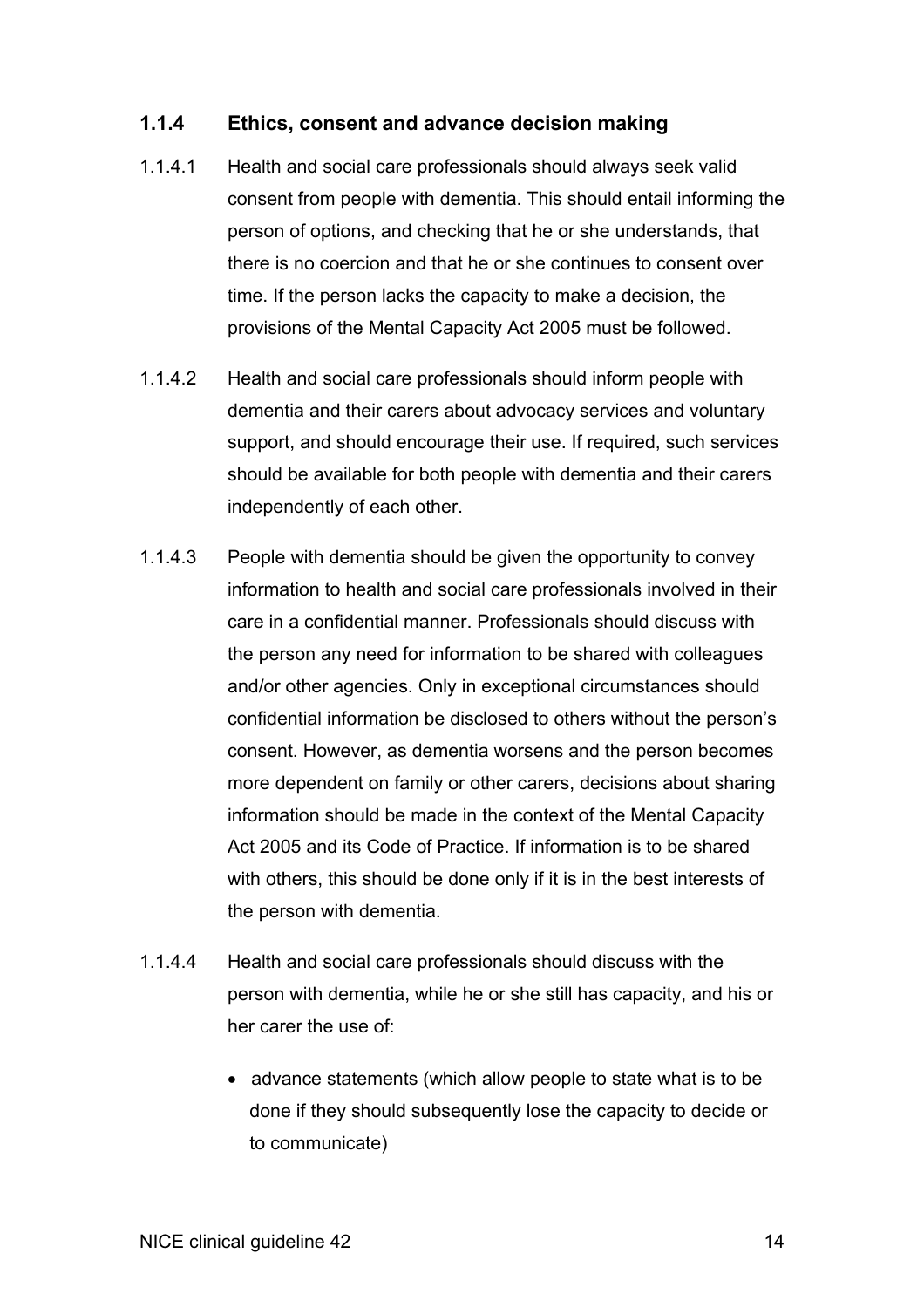- $\bullet$  advance decisions to refuse treatment<sup>[4](#page-14-0)</sup>
- Lasting Power of Attorney (a legal document that allows people to state in writing who they want to make certain decisions for them if they cannot make them for themselves, including decisions about personal health and welfare) $5$
- a Preferred Place of Care Plan (which allows people to record decisions about future care choices and the place where the person would like to die).<sup>[6](#page-14-2)</sup>

#### **1.1.5 Impact of dementia on personal relationships**

1.1.5.1 At the time of diagnosis and when indicated subsequently, the impact of dementia on relationships, including sexual relationships, should be assessed in a sensitive manner. When indicated, people with dementia and/or their partner and/or carers should be given information about local support services.

#### **1.1.6 Risk of abuse and neglect**

1.1.6.1 Because people with dementia are vulnerable to abuse and neglect, all health and social care staff supporting them should receive information and training about, and abide by the local multiagency policy on, adult protection.

#### **1.1.7 Management and coordination of care**

1.1.7.1 Health and social care staff should ensure that care of people with dementia and support for their carers is planned and provided within the framework of care management/coordination.<sup>[7](#page-14-3)</sup>

<span id="page-14-1"></span><span id="page-14-0"></span><sup>4</sup> Under the provisions of the Mental Capacity Act 2005.

<sup>&</sup>lt;sup>5</sup> Under the provisions of the Mental Capacity Act 2005.

<span id="page-14-2"></span><sup>&</sup>lt;sup>6</sup> See [www.cancerlancashire.org.uk/ppc.html](http://www.cancerlancashire.org.uk/ppc.html)

<span id="page-14-3"></span> $7$  Care management/care coordination involves four elements: the coordination of a full assessment,

agreeing a care plan, arranging action to deliver services, and reviewing changing needs within the framework of the single assessment process.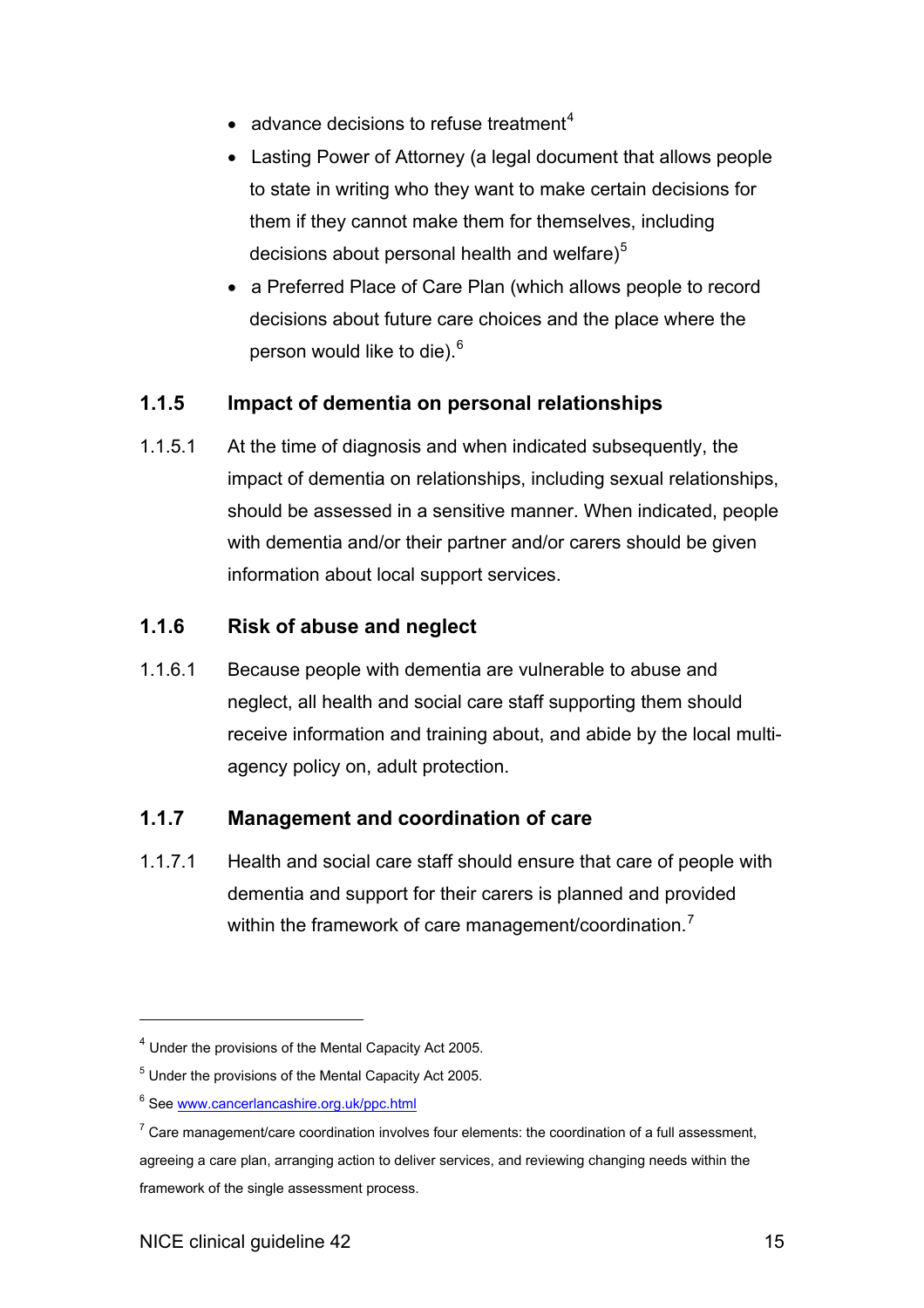- 1.1.7.2 Care managers and care coordinators should ensure that care plans are based on an assessment of the person with dementia's life history, social and family circumstance, and preferences, as well as their physical and mental health needs and current level of functioning and abilities.
- 1.1.7.3 Care managers and care coordinators should ensure the coordinated delivery of health and social care services for people with dementia. This should involve:
	- a combined care plan agreed by health and social services that takes into account the changing needs of the person with dementia and his or her carers
	- assignment of named health and/or social care staff to operate the care plan
	- $\bullet$  endorsement of the care plan by the person with dementia and/or carers
	- formal reviews of the care plan, at a frequency agreed between professionals involved and the person with dementia and/or carers and recorded in the notes. $8$

#### **1.1.8 Funding arrangements for health and social care**

- 1.1.8.1 Care managers/care coordinators should explain to people with dementia and their carers that they have the right to receive direct payments and individual budgets (where available). If necessary, people with dementia and their carers should be offered additional support to obtain and manage these.
- 1.1.8.2 People with dementia and their carers should be informed about the statutory difference between NHS care and care provided by local authority social services (adult services) so that they can

<span id="page-15-0"></span> $8$  Time periods for review of care plans are stipulated by Care Programme Approach guidance and 'Fair access to care services – quidance on eligibility criteria for adult social care' (see www.dh.gov.uk).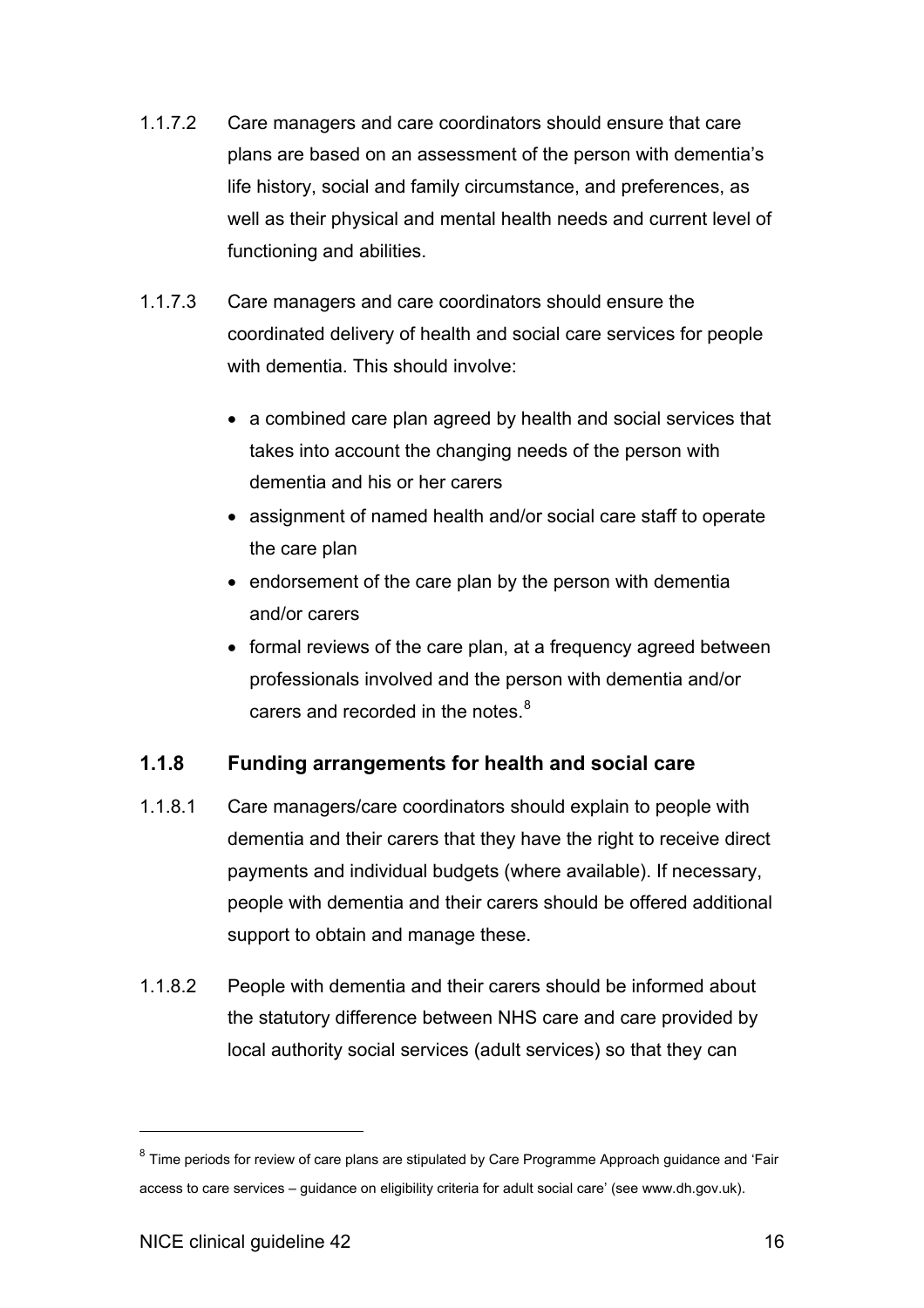make informed decisions about their eligibility for NHS Continuing Care.

# **1.1.9 Training and development of health and social care staff**

- 1.1.9.1 Health and social care managers should ensure that all staff working with older people in the health, social care and voluntary sectors have access to dementia-care training (skill development) that is consistent with their roles and responsibilities.
- 1.1.9.2 When developing educational programmes for different health and social care staff, trainers should consider the following elements, combined according to the needs of the staff being trained (if staff care for people with learning disabilities, the training package should be adjusted accordingly).
	- Early signs and symptoms suggestive of dementia and its major subtypes.
	- $\bullet$  The natural history of the different types of dementia, the main signs and symptoms, the progression and prognosis, and the consequences for the person with dementia and his or her carers, family and social network.
	- The assessment and pharmacological treatment of dementia including the administration of medication and monitoring of side effects.
	- Applying the principles of person-centred care when working with people with dementia and their carers; particular attention should be paid to respect, dignity, learning about each person's life story, individualising activities, being sensitive to individuals' religious beliefs and spiritual and cultural identity, and understanding behaviour that challenges as a communication of unmet need.
	- The importance of and use of communication skills for working with people with dementia and their carers; particular attention should be paid to pacing of communication, non-verbal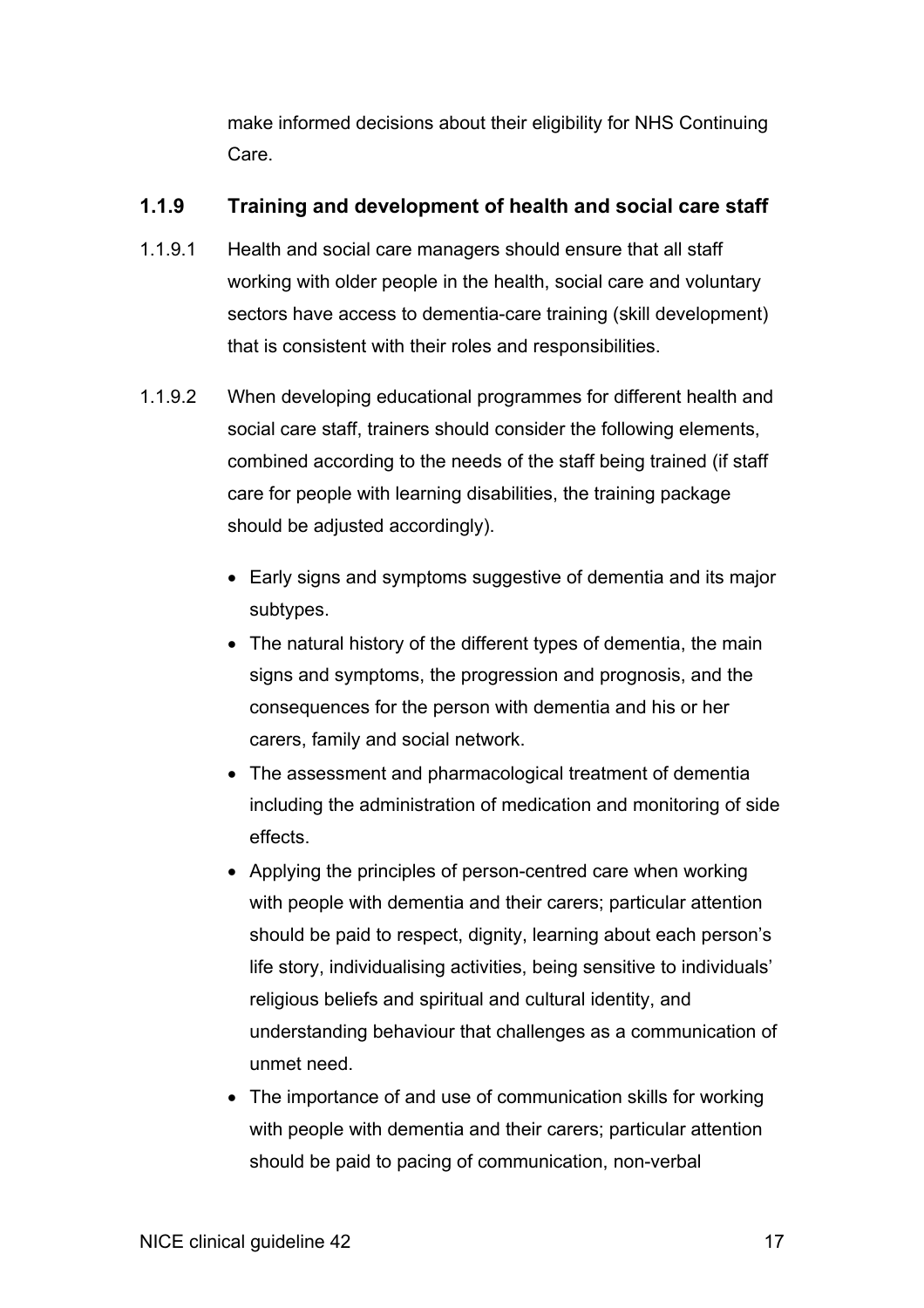communication and the use of language that is nondiscriminatory, positive, and tailored to an individual's ability.

- Assertive outreach techniques to support people who may not be engaged with services.
- A clear description of the roles of the different health and social care professionals, staff and agencies involved in the delivery of care to people with dementia and basic advice on how they should work together in order to provide a comprehensive service.
- Basic introduction to local adult protection policy and procedures, including the reporting of concerns or malpractice and, in particular, who to contact.
- The palliative care approach.
- 1.1.9.3 Managers of local mental health and learning disability services should set up consultation and communication channels for care homes and other services for people with dementia and their carers.
- 1.1.9.4 Liaison teams from local mental health and learning disability services should offer regular consultation and training for healthcare professionals in acute hospitals who provide care for people with dementia. This should be planned by the acute hospital trust in conjunction with mental health, social care and learning disability services.
- 1.1.9.5 Evidence-based educational interventions, such as decisionsupport software and practice-based workshops, $9$  to improve the diagnosis and management of dementia should be made widely available and implemented in primary care.

<span id="page-17-0"></span> $9^9$  See, for example, Downs M, Turner S, Bryans M et al. (2006) Effectiveness of educational interventions in improving detection and management of dementia in primary care: a cluster randomized controlled study. *British Medical Journal* 332: 692-6.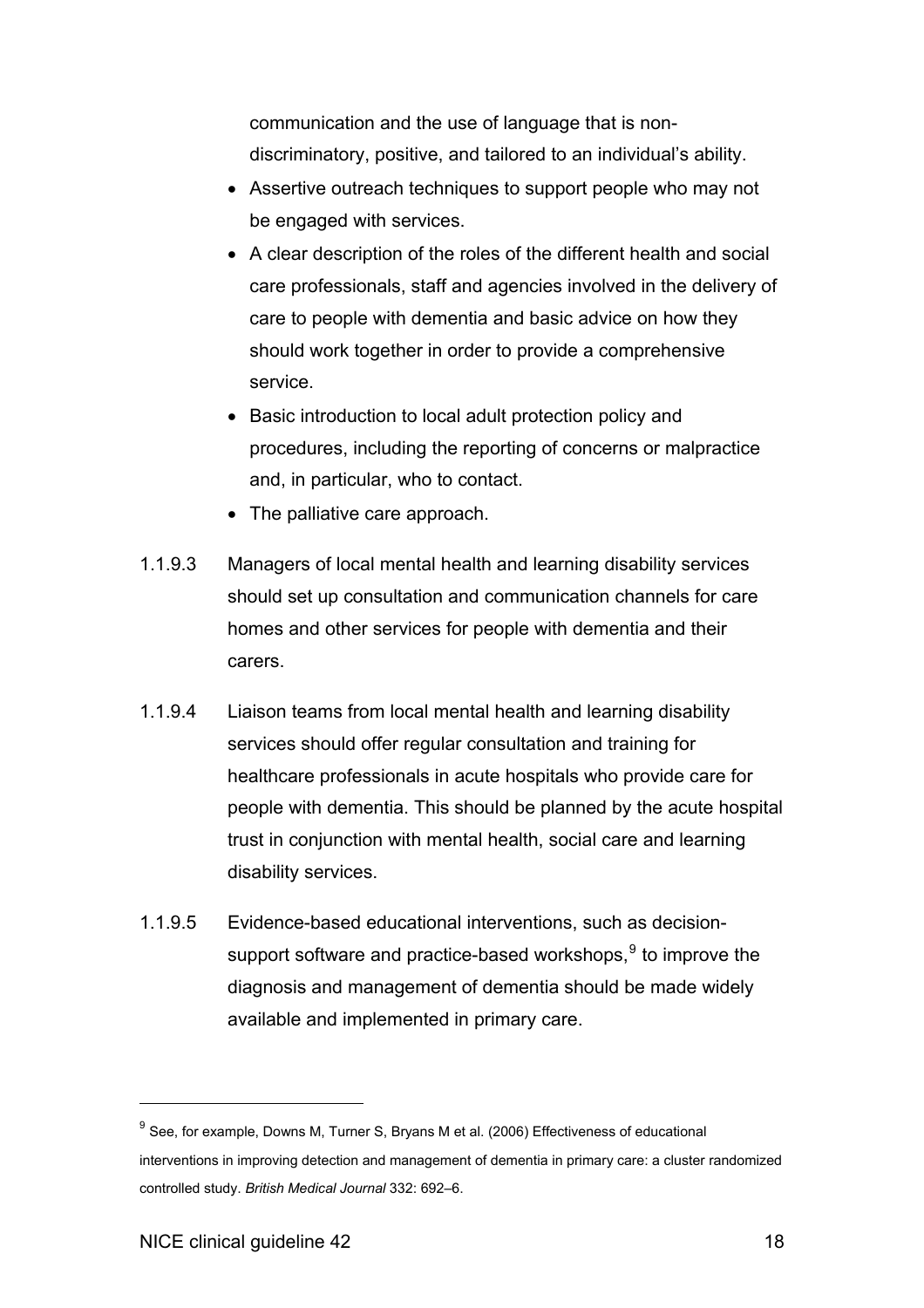#### **1.1.10 Environmental design for people with dementia**

- 1.1.10.1 When organising and/or purchasing living arrangements or care home placements for people with dementia, health and social care managers should ensure that the design of built environments meets the needs of people with dementia<sup>[10](#page-18-0)</sup> and complies with the Disability Discrimination Acts 1995 and 2005, because dementia is defined as a disability within the meaning of the Acts.
- 1.1.10.2 When organising and/or purchasing living arrangements and/or care home placements for people with dementia, health and social care managers should ensure that built environments are enabling and aid orientation. Specific, but not exclusive, attention should be paid to: lighting, colour schemes, floor coverings, assistive technology, signage, garden design, and the access to and safety of the external environment.
- 1.1.10.3 When organising and/or purchasing living arrangements and/or care home placements for people with dementia, health and social care managers should pay careful consideration to the size of units, the mix of residents, and the skill mix of staff to ensure that the environment is supportive and therapeutic.

#### **1.1.11 Care for people with dementia in an acute hospital facility**

- 1.1.11.1 Acute and general hospital trusts should plan and provide services that address the specific personal and social care needs and the mental and physical health of people with dementia who use acute hospital facilities for any reason.
- 1.1.11.2 Acute trusts should ensure that all people with suspected or known dementia using inpatient services are assessed by a liaison service that specialises in the treatment of dementia. Care for such people in acute trusts should be planned jointly by the trust's hospital staff,

<span id="page-18-0"></span><sup>10</sup> See, for example, Judd S, Marshall M, Phippen P (editors) (1997) *Design for Dementia.* London: Hawker.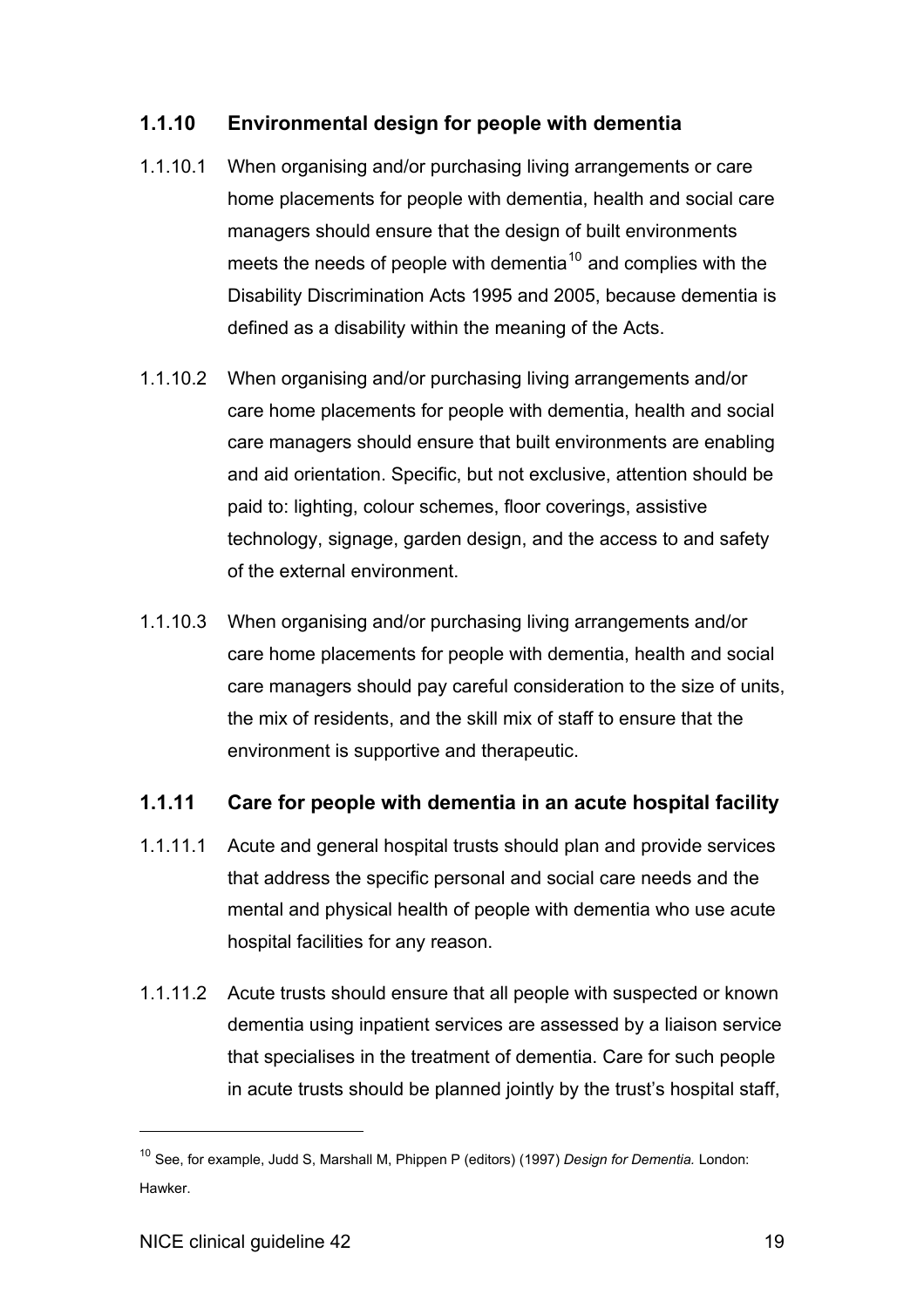liaison teams, relevant social care professionals and the person with suspected or known dementia and his or her carers.

# <span id="page-19-0"></span>*1.2 Integrated health and social care*

- 1.2.1.1 Health and social care staff should use the Department of Health's publication 'Everybody's business. Integrated mental health services for older adults: a service development quide' (www.everybodysbusiness.org.uk) in conjunction with this guideline as a framework for the planning, implementation and delivery of:
	- $\bullet$  primary care
	- $\bullet$  home care
	- mainstream and specialist day services
	- sheltered and extra-care housing
	- assistive technology and telecare
	- mainstream and specialist residential care
	- intermediate care and rehabilitation
	- care in general hospitals
	- specialist mental health services, including community mental health teams, memory assessment services, psychological therapies and inpatient care.
- 1.2.1.2 Health and social care managers should coordinate and integrate working across all agencies involved in the treatment and care of people with dementia and their carers, including jointly agreeing written policies and procedures. Joint planning should include local service users and carers in order to highlight and address problems specific to each locality.
- 1.2.1.3 Health and social care professionals should ensure that people with dementia and their carers are given up-to-date information on local arrangements (including inter-agency working) for health and social care, including the independent and voluntary sectors, and on how to access such services.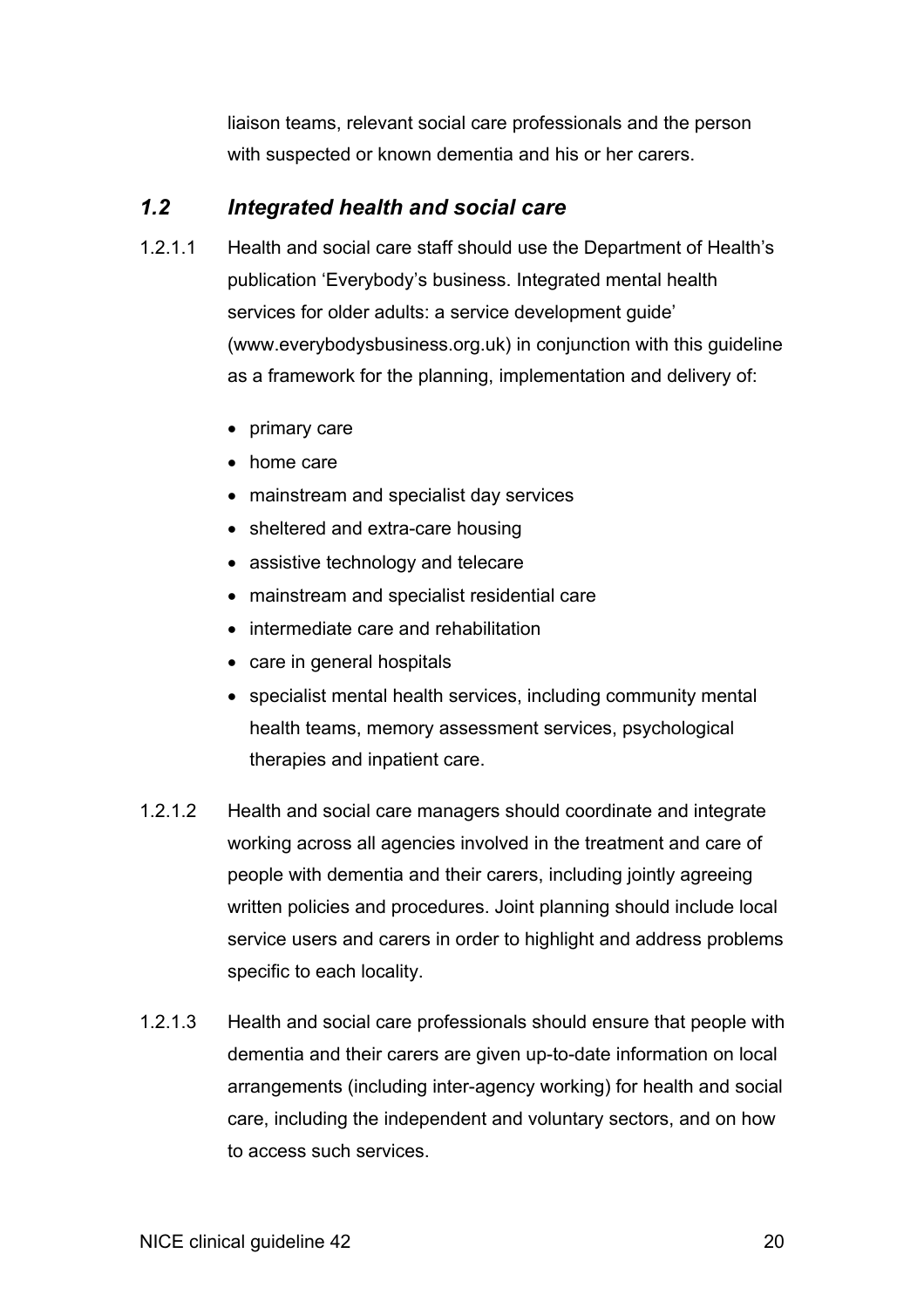# <span id="page-20-0"></span>*1.3 Risk factors, prevention and early identification*

#### **1.3.1 Risk factors, screening and genetic counselling**

- 1.3.1.1 General population screening for dementia should not be undertaken.
- 1.3.1.2 In middle-aged and older people, vascular and other modifiable risk factors for dementia (for example, smoking, excessive alcohol consumption, obesity, diabetes, hypertension and raised cholesterol) should be reviewed and, if appropriate, treated.
- 1.3.1.3 Healthcare professionals working with people likely to have a genetic cause for their dementia (for example, familial autosomal dominant Alzheimer's disease or frontotemporal dementia, cerebral autosomal dominant arteriopathy with subcortical infarcts and leukoencephalopathy [CADASIL], or Huntington's disease) should offer to refer them and their unaffected relatives for genetic counselling.
- 1.3.1.4 Regional genetic services should provide genetic counselling to people who are likely to have a genetic cause for their dementia and their unaffected relatives.
- 1.3.1.5 If a genetic cause for dementia is not suspected, including lateonset dementia, genotyping should not be undertaken for clinical purposes.

#### **1.3.2 Preventive measures**

- 1.3.2.1 The following interventions should not be prescribed as specific treatments for the primary prevention of dementia:
	- $\bullet$  statins
	- hormone replacement therapy
	- $\bullet$  vitamin E
	- non-steroidal anti-inflammatory drugs.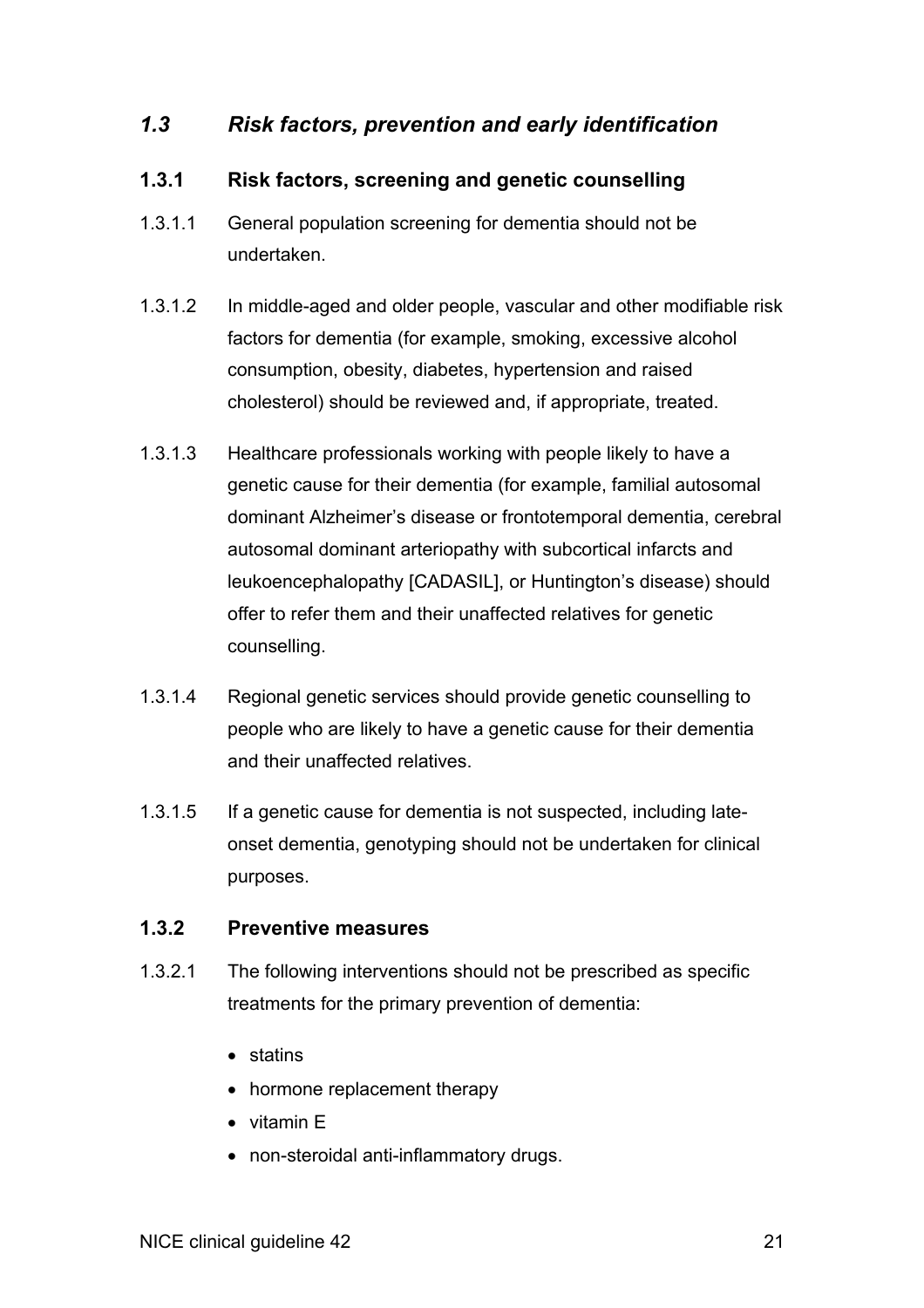<span id="page-21-0"></span>1.3.2.2 For the secondary prevention of dementia, vascular and other modifiable risk factors (for example, smoking, excessive alcohol consumption, obesity, diabetes, hypertension and raised cholesterol) should be reviewed in people with dementia, and if appropriate, treated.

#### **1.3.3 Early identification of dementia**

- 1.3.3.1 Primary healthcare staff should consider referring people who show signs of mild cognitive impairment  $(MCl)<sup>11</sup>$  $(MCl)<sup>11</sup>$  $(MCl)<sup>11</sup>$  for assessment by memory assessment services to aid early identification of dementia, because more than 50% of people with MCI later develop dementia.
- 1.3.3.2 Those undertaking health checks as part of health facilitation for people with learning disabilities should be aware of the increased risk of dementia in this group. Those undertaking health checks for other high-risk groups, for example those who have had a stroke and those with neurological conditions such as Parkinson's disease, should also be aware of the possibility of dementia.
- 1.3.3.3 Memory assessment services that identify people with MCI (including those without memory impairment, which may be absent in the earlier stages of non-Alzheimer's dementias) should offer follow-up to monitor cognitive decline and other signs of possible dementia in order to plan care at an early stage.

# *1.4 Diagnosis and assessment of dementia*

# **1.4.1 Recognition**

l

1.4.1.1 A diagnosis of dementia should be made only after a comprehensive assessment, which should include:

<span id="page-21-1"></span> $11$  Mild cognitive impairment is a syndrome defined as cognitive decline greater than expected for an individual's age and education level, which does not interfere notably with activities of daily living. It is not a diagnosis of dementia of any type, although it may lead to dementia in some cases.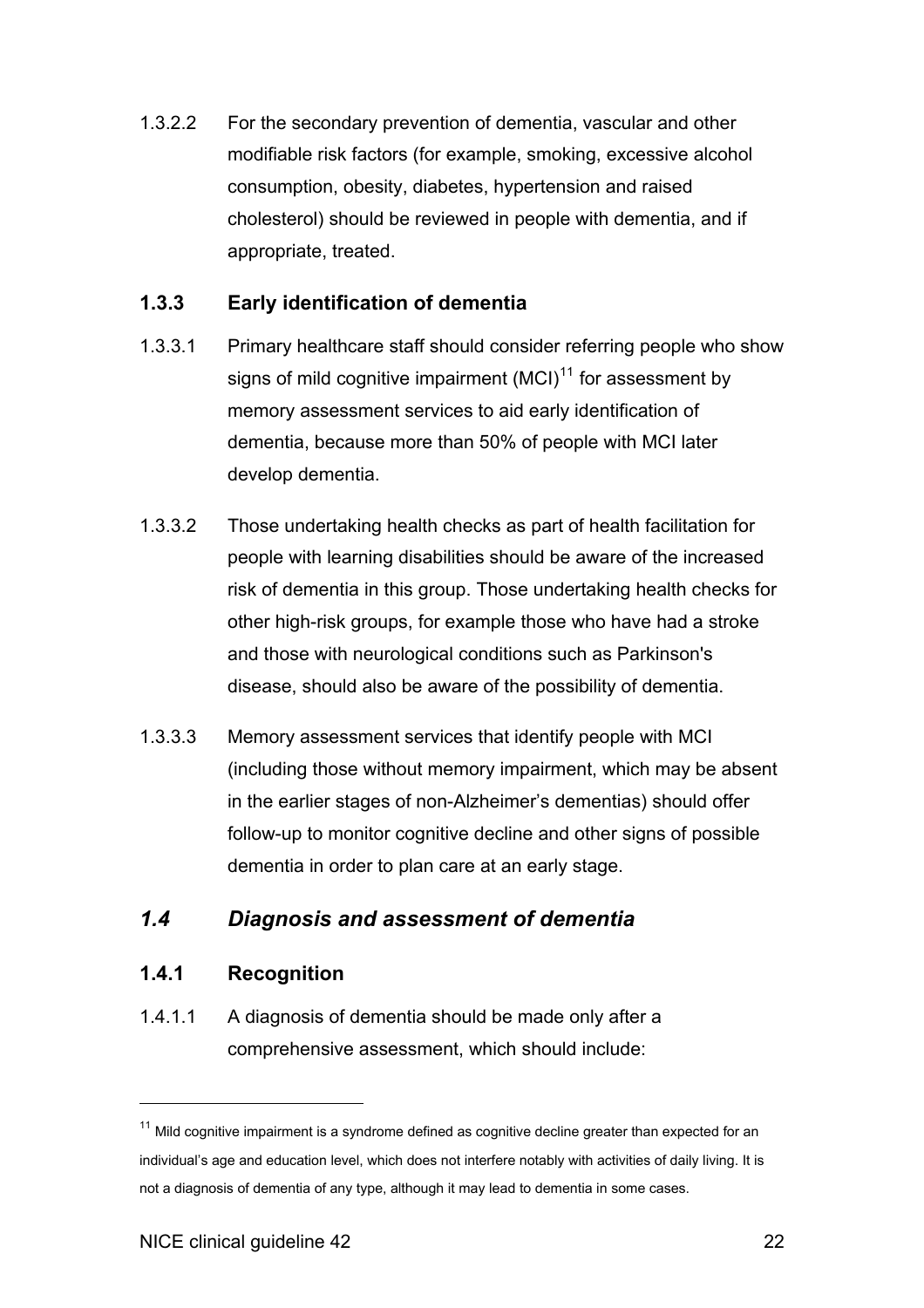- $\bullet$  history taking
- cognitive and mental state examination
- physical examination and other appropriate investigations
- a review of medication in order to identify and minimise use of drugs, including over-the-counter products, that may adversely affect cognitive functioning.
- 1.4.1.2 People who are assessed for the possibility of dementia should be asked if they wish to know the diagnosis and with whom this should be shared.
- 1.4.1.3 Clinical cognitive assessment in those with suspected dementia should include examination of attention and concentration, orientation, short and long-term memory, praxis, language and executive function. As part of this assessment, formal cognitive testing should be undertaken using a standardised instrument. The Mini Mental State Examination (MMSE) has been frequently used for this purpose, but a number of alternatives are now available, such as the 6-item Cognitive Impairment Test (6-CIT), the General Practitioner Assessment of Cognition (GPCOG) and the 7-Minute Screen. Those interpreting the scores of such tests should take full account of other factors known to affect performance, including educational level, skills, prior level of functioning and attainment, language, and any sensory impairments, psychiatric illness or physical/neurological problems.
- 1.4.1.4 Formal neuropsychological testing should form part of the assessment in cases of mild or questionable dementia.
- 1.4.1.5 At the time of diagnosis of dementia, and at regular intervals subsequently, assessment should be made for medical comorbidities and key psychiatric features associated with dementia, including depression and psychosis, to ensure optimal management of coexisting conditions.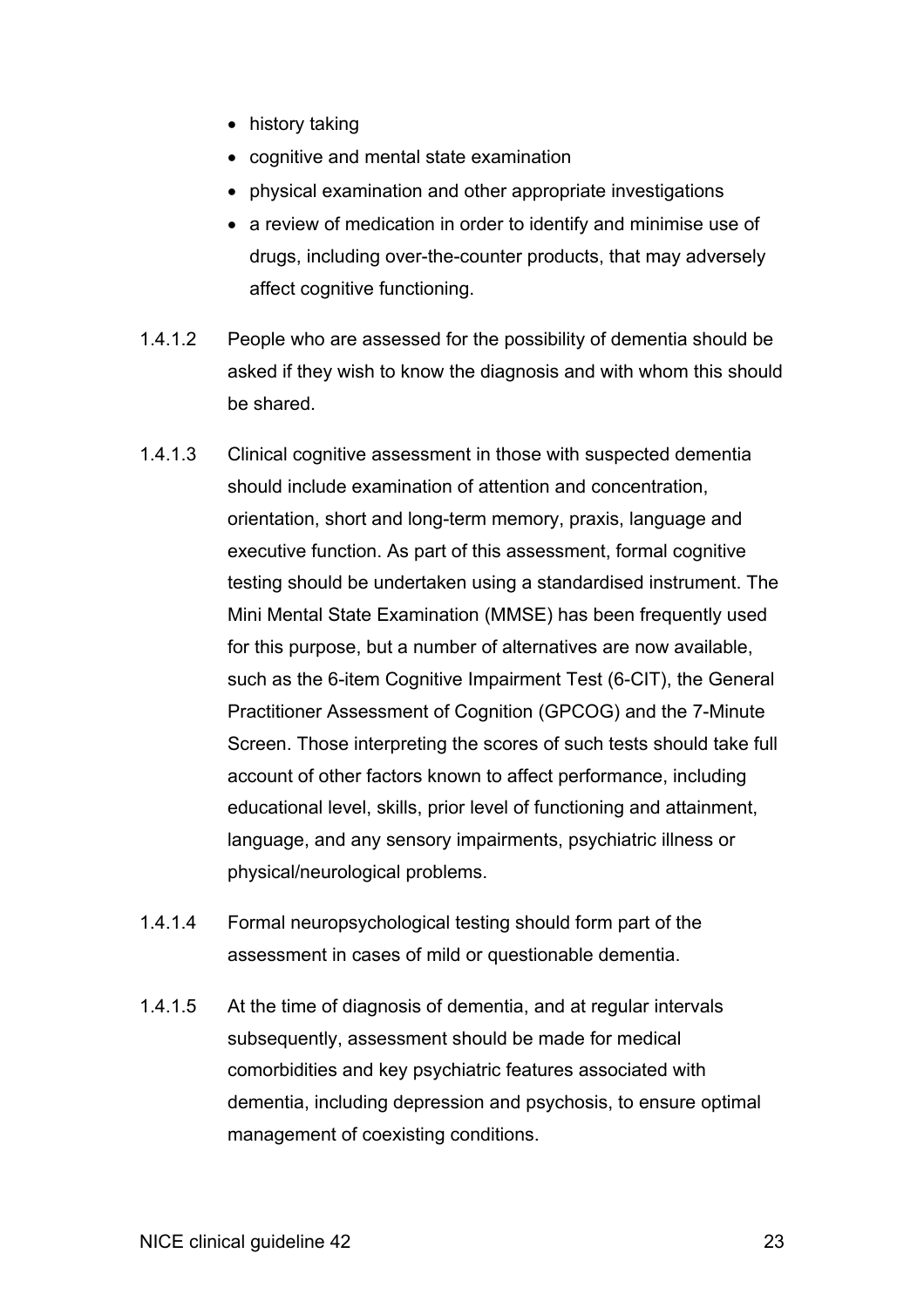#### **1.4.2 Investigation**

- 1.4.2.1 A basic dementia screen should be performed at the time of presentation, usually within primary care. It should include:
	- routine haematology
	- biochemistry tests (including electrolytes, calcium, glucose, and renal and liver function)
	- thyroid function tests
	- **•** serum vitamin  $B_{12}$  and folate levels.
- 1.4.2.2 Testing for syphilis serology or HIV should not be routinely undertaken in the investigation of people with suspected dementia. These tests should be considered only in those with histories suggesting they are at risk or if the clinical picture dictates.
- 1.4.2.3 A midstream urine test should always be carried out if delirium is a possibility.
- 1.4.2.4 Clinical presentation should determine whether investigations such as chest X-ray or electrocardiogram are needed.
- 1.4.2.5 Cerebrospinal fluid examination should not be performed as a routine investigation for dementia.

#### **1.4.3 Diagnosis of subtypes**

1.4.3.1 A diagnosis of subtype of dementia should be made by healthcare professionals with expertise in differential diagnosis using international standardised criteria (see table 1).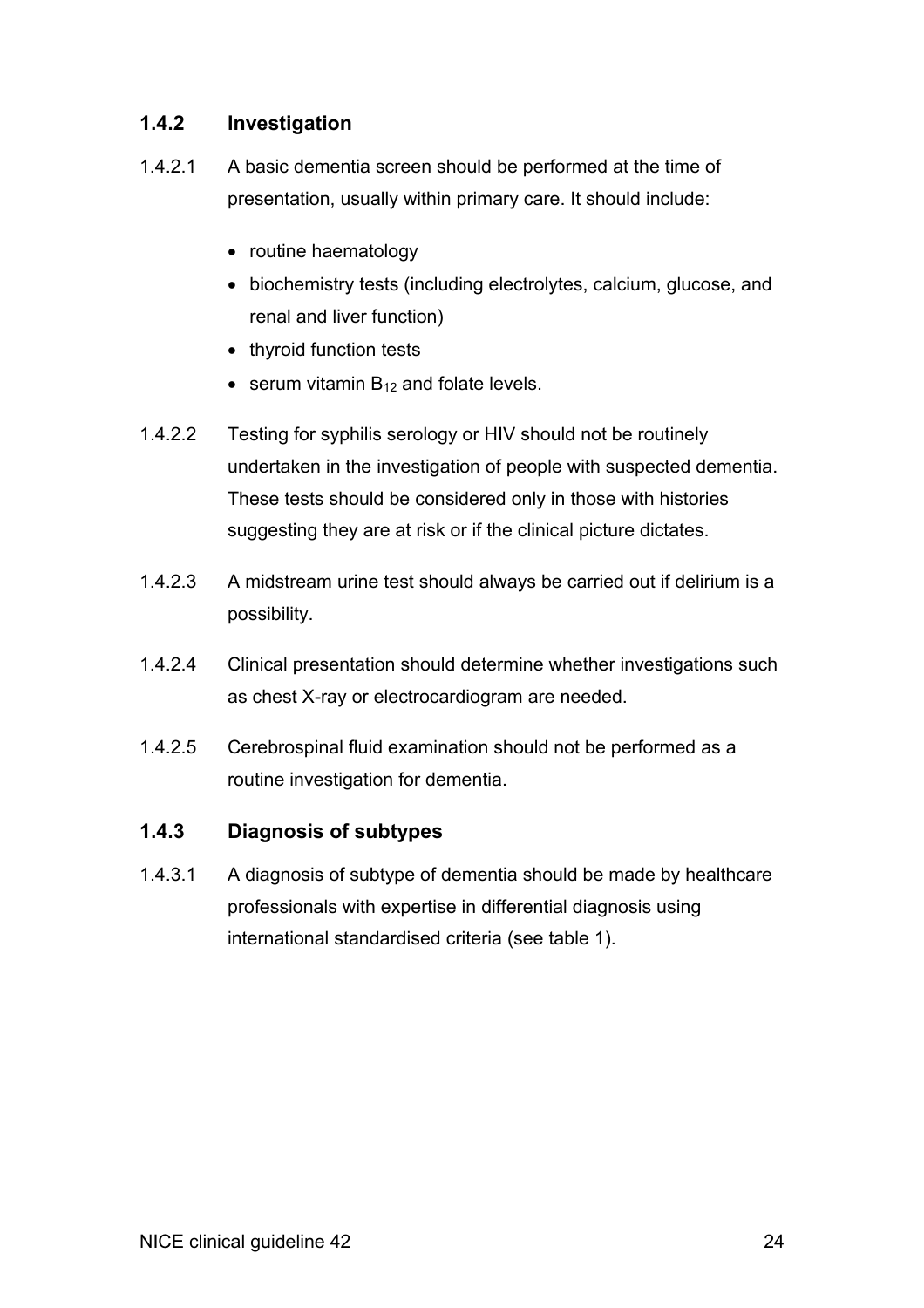| <b>Type of dementia</b>   | Diagnostic criteria                                |
|---------------------------|----------------------------------------------------|
| Alzheimer's disease       | Preferred criteria: NINCDS/ADRDA, Alternatives     |
|                           | include ICD-10 and DSM-IV                          |
| Vascular dementia         | Preferred criteria: NINDS-AIREN. Alternatives      |
|                           | include ICD-10 and DSM-IV                          |
| Dementia with Lewy bodies | International Consensus criteria for dementia with |
|                           | Lewy bodies                                        |
| Frontotemporal dementia   | Lund-Manchester criteria, NINDS criteria for       |
|                           | frontotemporal dementia                            |

**Table 1: Diagnostic criteria for dementia** 

DSM-IV, Diagnostic and Statistical Manual of Mental Disorders, fourth edition; ICD-10, International Classification of Diseases, 10th revision; NINCDS/ADRDA, National Institute of Neurological and Communicative Diseases and Stroke/Alzheimer's Disease and Related Disorders Association; NINDS-AIREN, Neuroepidemiology Branch of the National Institute of Neurological Disorders and Stroke-Association Internationale pour la Recherche et l'Enseignement en Neurosciences.

- 1.4.3.2 Structural imaging should be used in the assessment of people with suspected dementia to exclude other cerebral pathologies and to help establish the subtype diagnosis. Magnetic resonance imaging (MRI) is the preferred modality to assist with early diagnosis and detect subcortical vascular changes, although computed tomography (CT) scanning could be used. Specialist advice should be taken when interpreting scans in people with learning disabilities.
- 1.4.3.3 Perfusion hexamethylpropyleneamine oxime (HMPAO) singlephoton emission computed tomography (SPECT) should be used to help differentiate Alzheimer's disease, vascular dementia and frontotemporal dementia if the diagnosis is in doubt. People with Down's syndrome may show SPECT abnormalities throughout life that resemble those in Alzheimer's disease, so this test is not helpful in this group.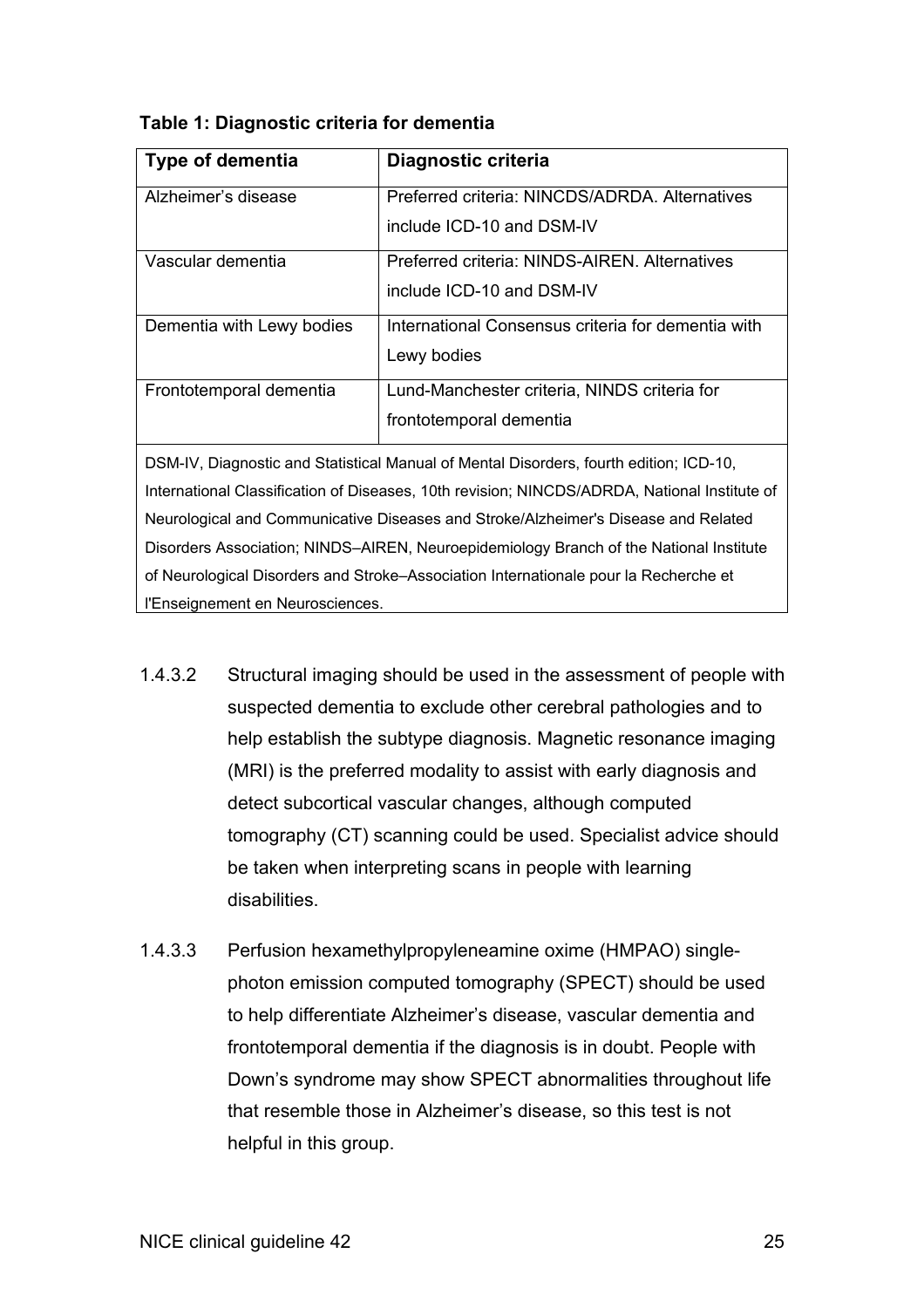- 1.4.3.4 If HMPAO SPECT is unavailable,  $2\text{-}1^{18}$ F]fluoro-2-deoxy-D-glucose positron emission tomography (FDG PET) should be considered to help differentiate between Alzheimer's disease, vascular dementia and frontotemporal dementia if the diagnosis is in doubt.
- 1.4.3.5 Dopaminergic iodine-123-radiolabelled 2ȕ-carbomethoxy-3ȕ-(4 iodophenyl)-N-(3-fluoropropyl) nortropane (FP-CIT) SPECT should be used to help establish the diagnosis in those with suspected dementia with Lewy bodies (DLB) if the diagnosis is in doubt.
- 1.4.3.6 Cerebrospinal fluid examination should be used if Creutzfeldt-Jakob disease or other forms of rapidly progressive dementia are suspected.
- 1.4.3.7 Electroencephalography should not be used as a routine investigation in people with dementia.
- 1.4.3.8 Electroencephalography should be considered if a diagnosis of delirium, frontotemporal dementia or Creutzfeldt-Jakob disease is suspected, or in the assessment of associated seizure disorder in those with dementia.
- 1.4.3.9 Brain biopsy for diagnostic purposes should be considered only in highly selected people whose dementia is thought to be due to a potentially reversible condition that cannot be diagnosed in any other way.

# **1.4.4 Mixed dementias**

1.4.4.1 Many cases of dementia may have mixed pathology (for example, Alzheimer's disease and vascular dementia or Alzheimer's disease and DLB). Unless otherwise stated in this guideline, such cases should be managed according to the condition that is thought to be the predominant cause of dementia.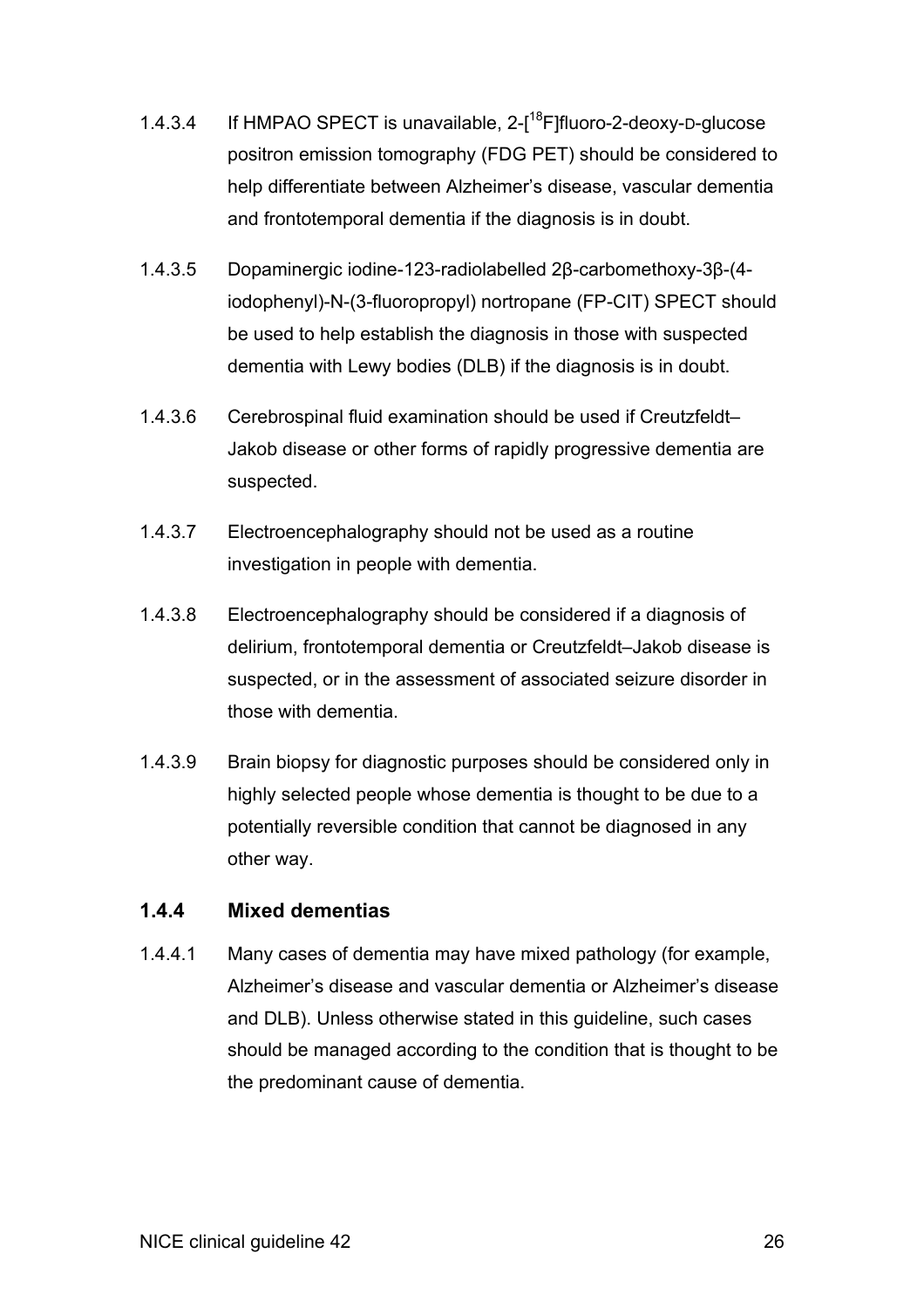#### **1.4.5 Specialist services for dementia assessment**

- 1.4.5.1 Memory assessment services (which may be provided by a memory assessment clinic or by community mental health teams) should be the single point of referral for all people with a possible diagnosis of dementia.
- 1.4.5.2 Memory assessment services should offer a responsive service to aid early identification and should include a full range of assessment, diagnostic, therapeutic, and rehabilitation services to accommodate the needs of people with different types and all severities of dementia and the needs of their carers and family.
- 1.4.5.3 Memory assessment services should ensure an integrated approach to the care of people with dementia and the support of their carers, in partnership with local health, social care, and voluntary organisations.

#### **1.4.6 Addressing needs that arise from the diagnosis of dementia**

- 1.4.6.1 The experience of the diagnosis of dementia is challenging both for people with dementia and family members and for healthcare professionals, so healthcare professionals should make time available to discuss the diagnosis and its implications with the person with dementia and also with family members (usually only with the consent of the person with dementia). Healthcare professionals should be aware that people with dementia and family members may need ongoing support to cope with the difficulties presented by the diagnosis.
- 1.4.6.2 Following a diagnosis of dementia, health and social care professionals should, unless the person with dementia clearly indicates to the contrary, provide them and their family with written information about:
	- the signs and symptoms of dementia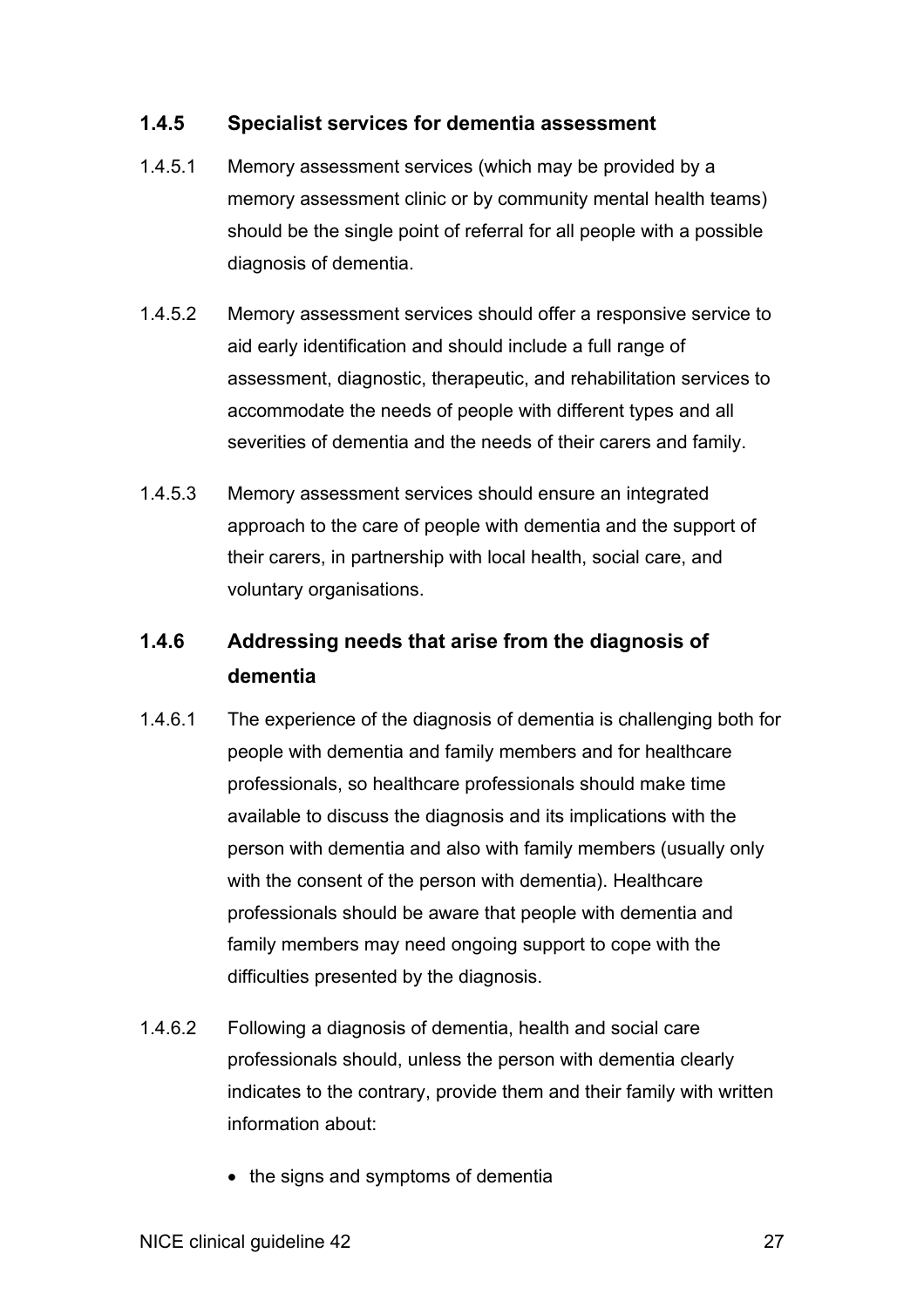- <span id="page-27-0"></span>• the course and prognosis of the condition
- treatments
- local care and support services
- $\bullet$  support groups
- sources of financial and legal advice, and advocacy
- medico-legal issues, including driving
- local information sources, including libraries and voluntary organisations.

Any advice and information given should be recorded in the notes.

1.4.6.3 Healthcare professionals who regularly diagnose dementia and discuss this with people with the condition and carers should consider mentoring or providing clinical supervision to less experienced colleagues.

# *1.5 Promoting and maintaining independence of people with dementia*

- 1.5.1.1 Health and social care staff should aim to promote and maintain the independence, including mobility, of people with dementia. Care plans should address activities of daily living (ADLs) that maximise independent activity, enhance function, adapt and develop skills, and minimise the need for support. When writing care plans, the varying needs of people with different types of dementia should be addressed. Care plans should always include:
	- consistent and stable staffing
	- $\bullet$  retaining a familiar environment
	- minimising relocations
	- flexibility to accommodate fluctuating abilities
	- assessment and care-planning advice regarding ADLs, and ADL skill training from an occupational therapist
	- assessment and care-planning advice about independent toileting skills; if incontinence occurs all possible causes should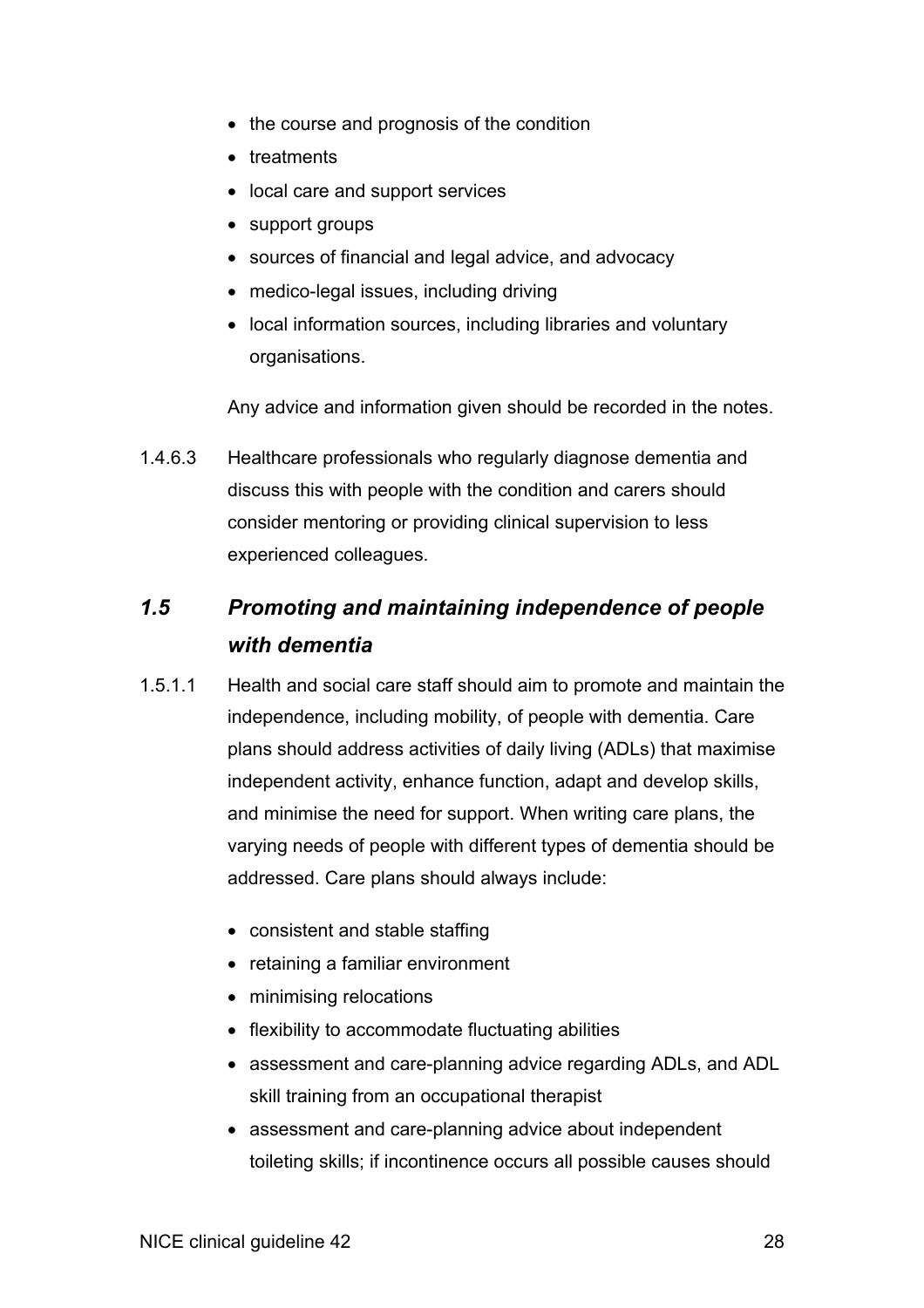<span id="page-28-0"></span>be assessed and relevant treatments tried before concluding that it is permanent

- environmental modifications to aid independent functioning, including assistive technology, with advice from an occupational therapist and/or clinical psychologist
- physical exercise, with assessment and advice from a physiotherapist when needed
- support for people to go at their own pace and participate in activities they enjoy.
- 1.5.1.2 When developing a care plan for a person with a learning disability newly diagnosed with dementia, an assessment using the Assessment of Motor and Process Skills (AMPS)<sup>[12](#page-28-1)</sup> should be considered. The Dementia Questionnaire for Mentally Retarded Persons (DMR)<sup>[13](#page-28-2)</sup> and Dalton's Brief Praxis Test (BPT)<sup>14</sup> should be considered for monitoring change in function over time.

# *1.6 Interventions for cognitive symptoms and maintenance of function for people with dementia*

#### **1.6.1 Non-pharmacological interventions for cognitive symptoms and maintaining function**

1.6.1.1 People with mild-to-moderate dementia of all types should be given the opportunity to participate in a structured group cognitive stimulation programme. This should be commissioned and provided by a range of health and social care staff with appropriate training and supervision, and offered irrespective of any drug prescribed for the treatment of cognitive symptoms of dementia.

<span id="page-28-1"></span> $12$  The AMPS should be carried out by someone with formal training in its use.

<span id="page-28-2"></span><sup>13</sup> Evenhuis HM, Kengen MMF, Eurlings HAL (1990) *Dementia Questionnaire for Persons with Mental Retardation (DMR).* Zwammerdam, The Netherlands: Hooge Burch.

<span id="page-28-3"></span><sup>&</sup>lt;sup>14</sup> Dalton AJ, Fedor BL (1998) Onset of dyspraxia in aging persons with Down syndrome: longitudinal studies. *Journal of Intellectual and Developmental Disability* 23: 13-24.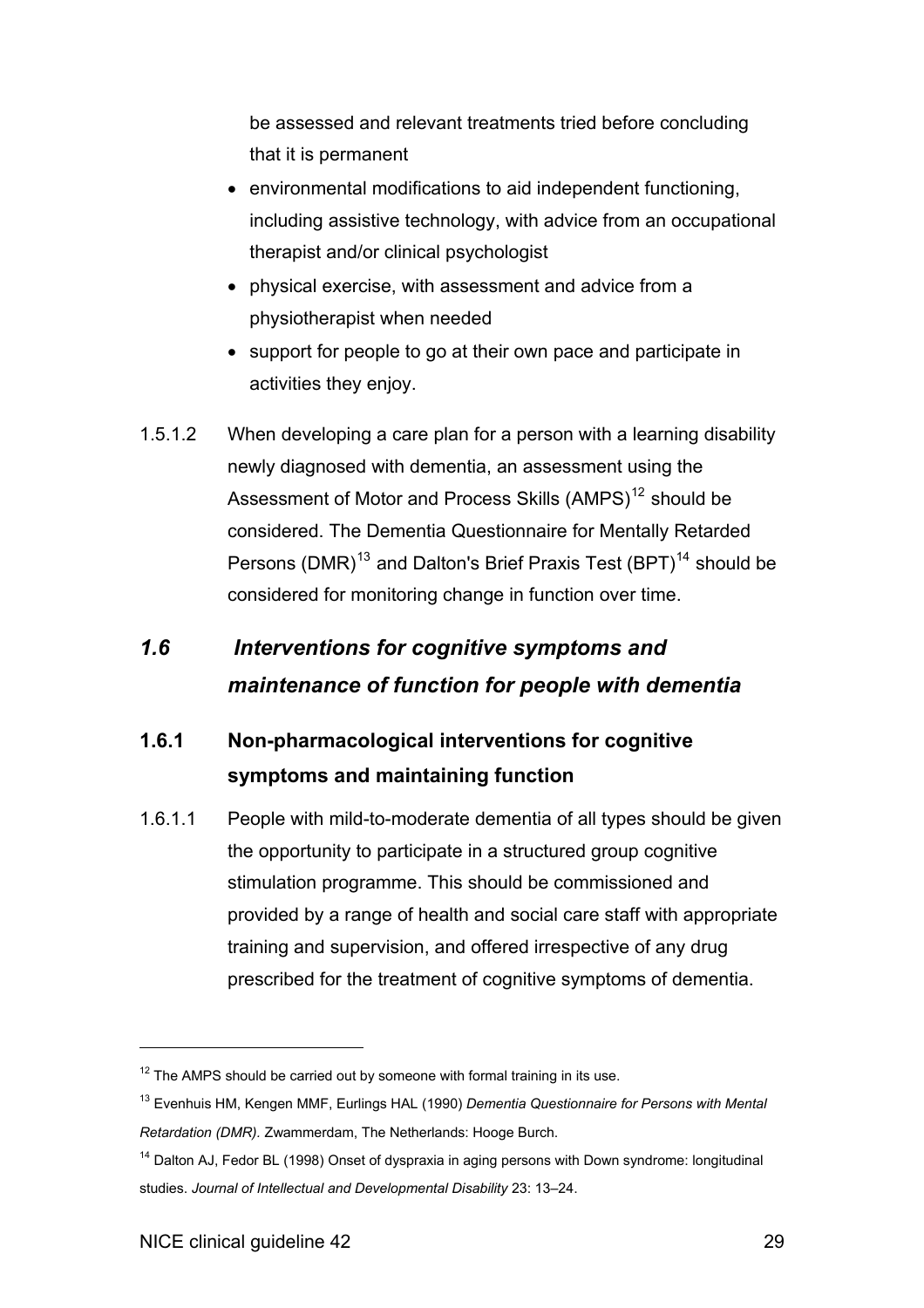#### **1.6.2 Pharmacological interventions for the cognitive symptoms of Alzheimer's disease[15](#page-29-0)**

- 1.6.2.1 The three acetylcholinesterase inhibitors donepezil, galantamine and rivastigmine<sup>[16](#page-29-1)</sup> are recommended as options in the management of people with Alzheimer's disease of moderate severity only (that is, those with a Mini Mental State Examination [MMSE] score of between 10 and 20 points), and under the following conditions. **[NICE TA 2006]**
	- $\bullet$  Only specialists in the care of people with dementia (that is, psychiatrists including those specialising in learning disability, neurologists, and physicians specialising in the care of the elderly) should initiate treatment. Carers' views on the patient's condition at baseline should be sought.
	- Patients who continue on the drug should be reviewed every 6 months by MMSE score and global, functional and behavioural assessment. Carers' views on the patient's condition at follow-up should be sought. The drug should only be continued while the patient's MMSE score remains at or above 10 points and their global, functional and behavioural condition remains at a level where the drug is considered to be having a worthwhile effect. Any review involving MMSE assessment should be undertaken by an appropriate specialist team, unless there are locally agreed protocols for shared care.
- 1.6.2.2 Although it is recommended that acetylcholinesterase inhibitors should be prescribed only to people with Alzheimer's disease of

<span id="page-29-0"></span> $15$  This section includes recommendations from the NICE technology appraisal on the clinical and costeffectiveness of donepezil, galantamine and rivastigmine for mild-to-moderate Alzheimer's disease and memantine for moderate-to-severe Alzheimer's disease (see www.nice.org.uk/TA111). Following NICE protocol, the recommendations have been incorporated verbatim into this guideline (where one of these recommendations appears, it is indicated as NICE TA 2006).

<span id="page-29-1"></span> $16$  The guidance applies to the marketing authorisation held for each drug at the time of the appraisal.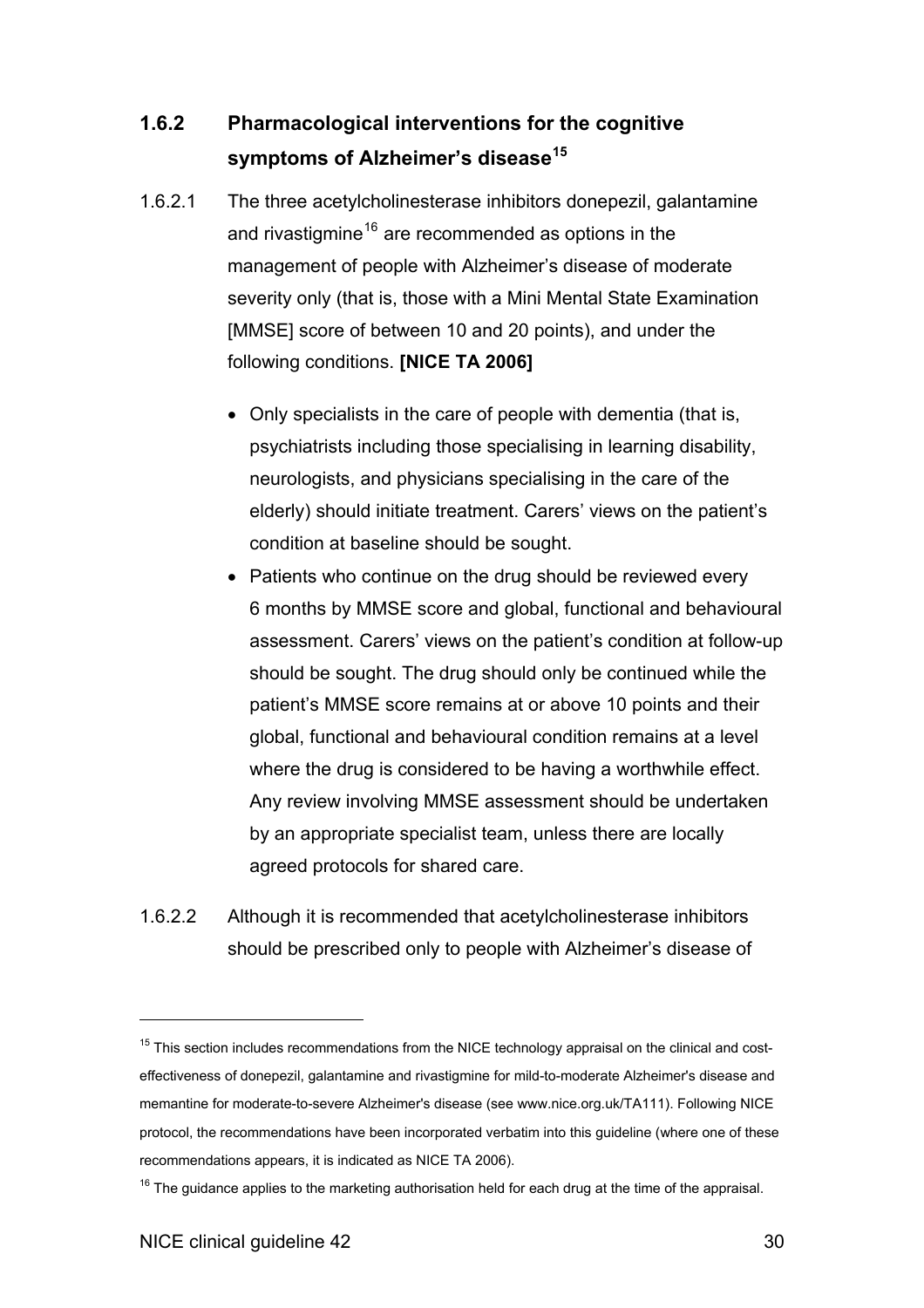moderate severity, healthcare professionals should not rely on the MMSE score in certain circumstances. These are:

- in those with an MMSE score greater than 20, who have moderate dementia as judged by significant impairments in functional ability and personal and social function compared with premorbid ability
- in those with an MMSE score less than 10 because of a low premorbid attainment or ability or linguistic difficulties, who have moderate dementia as judged by an assessment tool sensitive to their level of competence
- $\bullet$  in people with learning disabilities
- in people who are not fluent in spoken English or in the language in which the MMSE is applied.
- 1.6.2.3 For people with learning disabilities, tools used to assess the severity of dementia should be sensitive to their level of competence. Options include:
	- Cambridge Cognitive Examination (CAMCOG) $17$
	- Modified Cambridge Examination for Mental Disorders of the Elderly  $(CAMDEX)^{18}$  $(CAMDEX)^{18}$  $(CAMDEX)^{18}$
	- $\bullet$  DMR

l

• Dementia Scale for Down Syndrome (DSDS)<sup>[19](#page-30-2)</sup>, which can be useful in diagnosis of dementia in people with learning disabilities who do not have Down's syndrome.

<span id="page-30-0"></span><sup>&</sup>lt;sup>17</sup> Hon J, Huppert FA, Holland AJ et al. (1999) Neuropsychological assessment of older adults with Down's syndrome: an epidemiological study using the Cambridge Cognitive Examination (CAMCOG). **British Journal of Clinical Psychology** 38: 155-65.

<span id="page-30-1"></span><sup>&</sup>lt;sup>18</sup> Ball SL, Holland AJ, Huppert FA et al. (2004) The modified CAMDEX informant interview is a valid and reliable tool for use in the diagnosis of dementia in adults with Down's syndrome. *Journal of Intellectual Disability Research 48: 611-20.* 

<span id="page-30-2"></span><sup>&</sup>lt;sup>19</sup> Gedve A (1995) Dementia Scale for Down Svndrome Manual. Vancouver, BC: Gedve Research and Consulting.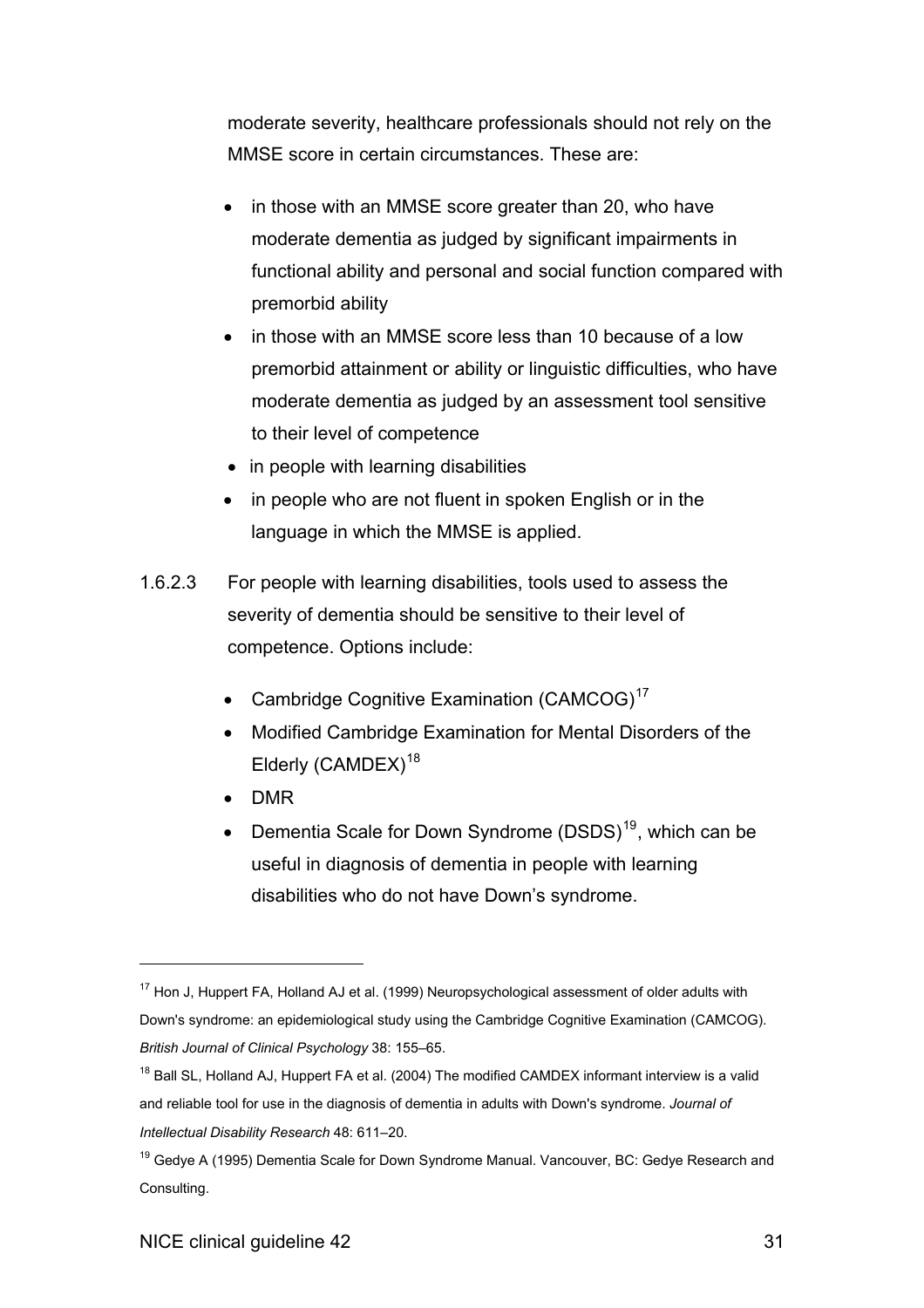- 1.6.2.4 When the decision has been made to prescribe an acetylcholinesterase inhibitor, it is recommended that therapy should be initiated with a drug with the lowest acquisition cost (taking into account required daily dose and the price per dose once shared care has started). However, an alternative acetylcholinesterase inhibitor could be prescribed where it is considered appropriate having regard to adverse event profile, expectations around concordance, medical comorbidity, possibility of drug interactions, and dosing profiles. **[NICE TA 2006]**
- 1.6.2.5 Memantine is not recommended as a treatment option for people with moderately severe to severe Alzheimer's disease except as part of well-designed clinical studies. **[NICE TA 2006]**
- 1.6.2.6 People with mild Alzheimer's disease who are currently receiving donepezil, galantamine or rivastigmine, and people with moderately severe to severe Alzheimer's disease currently receiving memantine, whether as routine therapy or as part of a clinical trial, may be continued on therapy (including after the conclusion of a clinical trial) until they, their carers and/or specialist consider it appropriate to stop. **[NICE TA 2006]**

# **1.6.3 Pharmacological interventions for the cognitive symptoms of non-Alzheimer dementias and MCI**

- 1.6.3.1 For people with vascular dementia, acetylcholinesterase inhibitors and memantine should not be prescribed for the treatment of cognitive decline, except as part of properly constructed clinical studies.
- 1.6.3.2 For people with MCI, acetylcholinesterase inhibitors should not be prescribed, except as part of properly constructed clinical studies.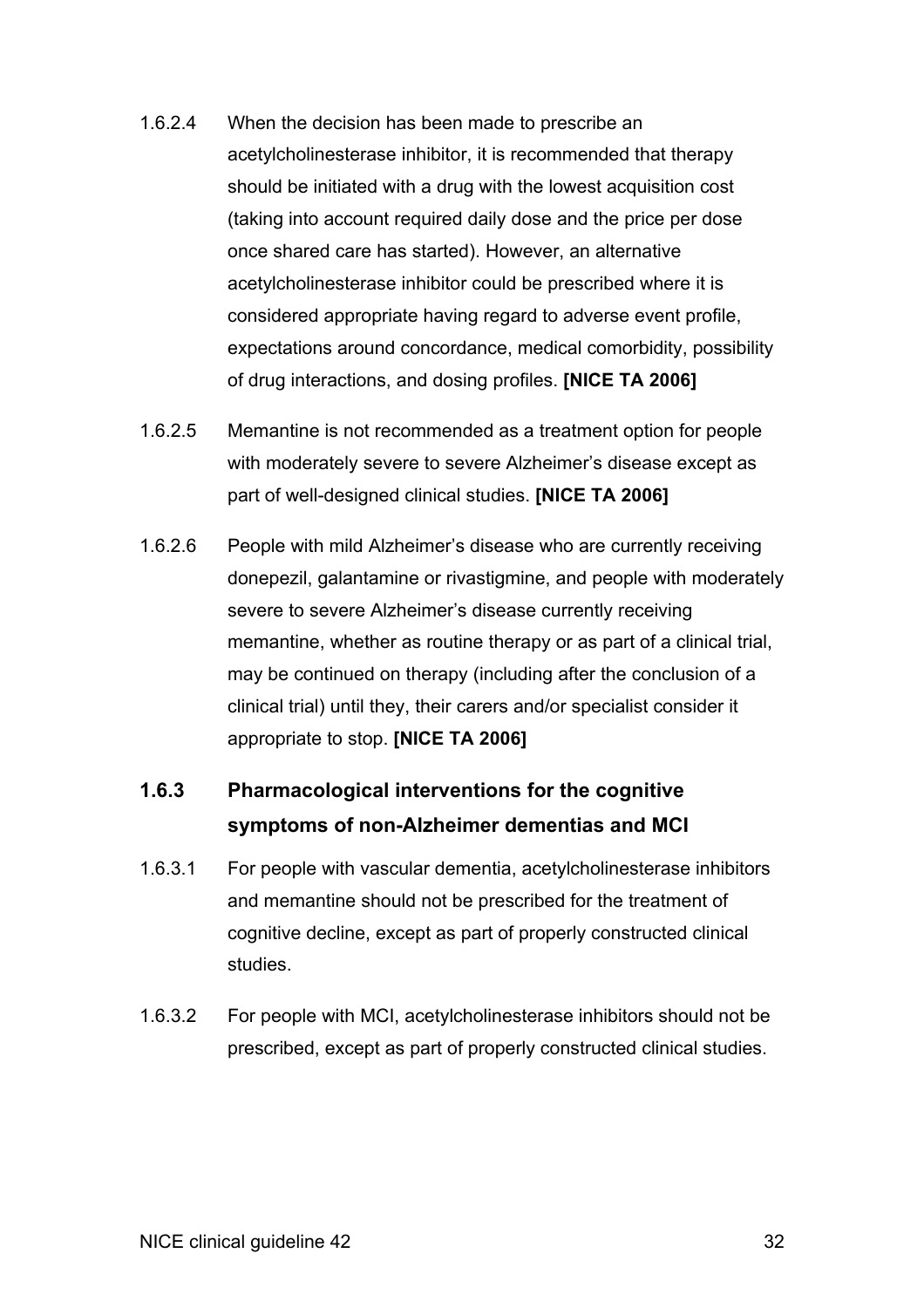# <span id="page-32-0"></span>*1.7 Interventions for non-cognitive symptoms and behaviour that challenges in people with dementia*

Non-cognitive symptoms include hallucinations, delusions, anxiety, marked agitation and associated aggressive behaviour. 'Behaviour that challenges' encompasses a wide range of difficulties that are often experienced by people with dementia and that may have an effect on those who provide care. It may include aggression, agitation, wandering, hoarding, sexual disinhibition, apathy and disruptive vocal activity such as shouting.

# **1.7.1 Non-pharmacological interventions for non-cognitive symptoms and behaviour that challenges**

- 1.7.1.1 People with dementia who develop non-cognitive symptoms that cause them significant distress or who develop behaviour that challenges should be offered an assessment at an early opportunity to establish likely factors that may generate, aggravate or improve such behaviour. The assessment should be comprehensive and include:
	- $\bullet$  the person's physical health
	- $\bullet$  depression
	- possible undetected pain or discomfort
	- side effects of medication
	- individual biography, including religious beliefs and spiritual and cultural identity
	- psychosocial factors
	- physical environmental factors
	- behavioural and functional analysis conducted by professionals with specific skills, in conjunction with carers and care workers.

Individually tailored care plans that help carers and staff address the behaviour that challenges should be developed, recorded in the notes and reviewed regularly. The frequency of the review should be agreed by the carers and staff involved and written in the notes.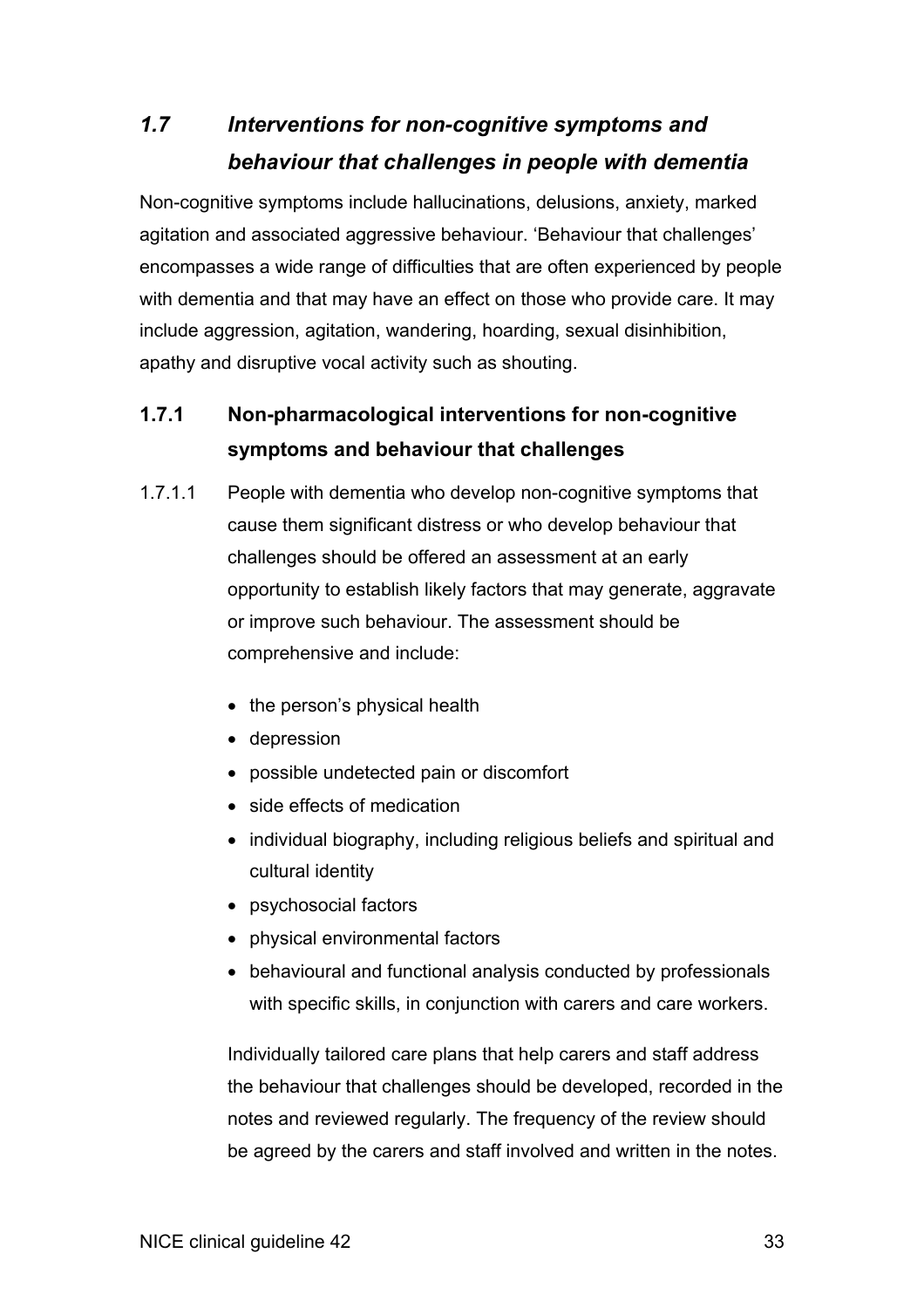- 1.7.1.2 For people with all types and severities of dementia who have comorbid agitation, consideration should be given to providing access to interventions tailored to the person's preferences, skills and abilities. Because people may respond better to one treatment than another, the response to each modality should be monitored and the care plan adapted accordingly. Approaches that may be considered, depending on availability, include:
	- $\bullet$  aromatherapy
	- multisensory stimulation
	- $\bullet$  therapeutic use of music and/or dancing
	- animal-assisted therapy
	- massage.

These interventions may be delivered by a range of health and social care staff and volunteers, with appropriate training and supervision. The voluntary sector has a particular role to play in delivering these approaches. Health and social care staff in the NHS and social care, including care homes, should work together to ensure that some of these options are available, because there is some evidence of their clinical effectiveness. More research is needed into their cost effectiveness.

# **1.7.2 Pharmacological interventions for non-cognitive symptoms and behaviour that challenges**

1.7.2.1 People with dementia who develop non-cognitive symptoms or behaviour that challenges should be offered a pharmacological intervention in the first instance only if they are severely distressed or there is an immediate risk of harm to the person or others. The assessment and care-planning approach, which includes behavioural management, should be followed as soon as possible (see recommendation 1.7.1.1). If distress and/or agitation are less severe, the interventions described in recommendations 1.7.1.2,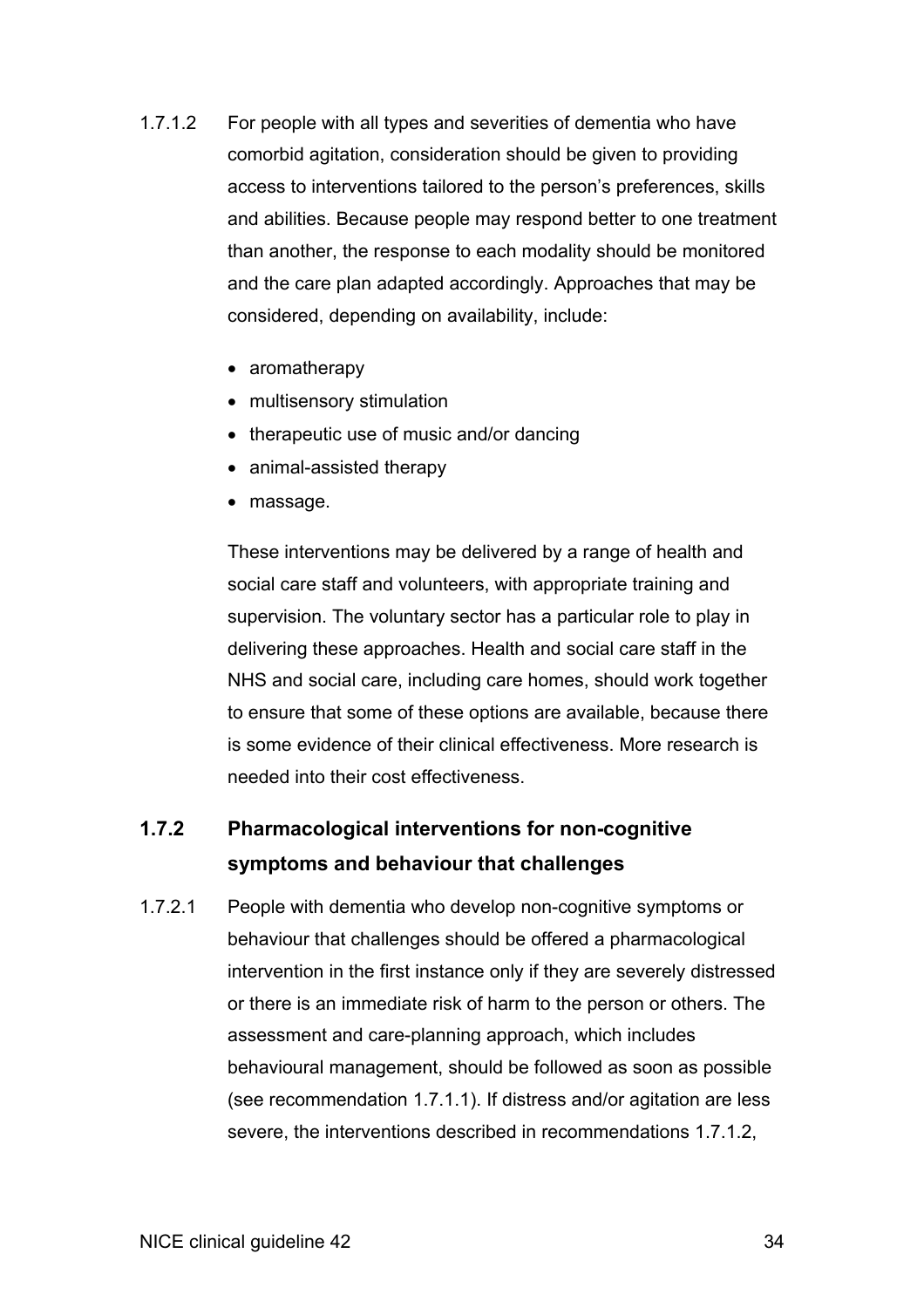1.8.1.2 and 1.8.1.3 should be followed before a pharmacological intervention is considered.

- 1.7.2.2 People with Alzheimer's disease, vascular dementia or mixed dementias with mild-to-moderate non-cognitive symptoms should not be prescribed antipsychotic drugs because of the possible increased risk of cerebrovascular adverse events and death.<sup>[20](#page-34-0)</sup>
- 1.7.2.3 People with DLB with mild-to-moderate non-cognitive symptoms, should not be prescribed antipsychotic drugs, because those with DLB are at particular risk of severe adverse reactions.
- 1.7.2.4 People with Alzheimer's disease, vascular dementia, mixed dementias or DLB with severe non-cognitive symptoms (psychosis and/or agitated behaviour causing significant distress) may be offered treatment with an antipsychotic drug after the following conditions have been met.
	- There should be a full discussion with the person with dementia and/or carers about the possible benefits and risks of treatment. In particular, cerebrovascular risk factors should be assessed and the possible increased risk of stroke/transient ischaemic attack and possible adverse effects on cognition discussed.
	- Changes in cognition should be assessed and recorded at regular intervals. Alternative medication should be considered if necessary.
	- Target symptoms should be identified, quantified and documented.
	- Changes in target symptoms should be assessed and recorded at regular intervals.

<span id="page-34-0"></span><sup>&</sup>lt;sup>20</sup> In March 2004, the Medicines and Healthcare products Regulatory Agency's Committee on Safety of Medicines issued a safety warning about the atypical antipsychotic drugs risperidone and olanzapine, advising that these drugs should not be used for the treatment of behavioural symptoms of dementia. Further information is available from [www.mhra.gov.uk](http://www.mhra.gov.uk/)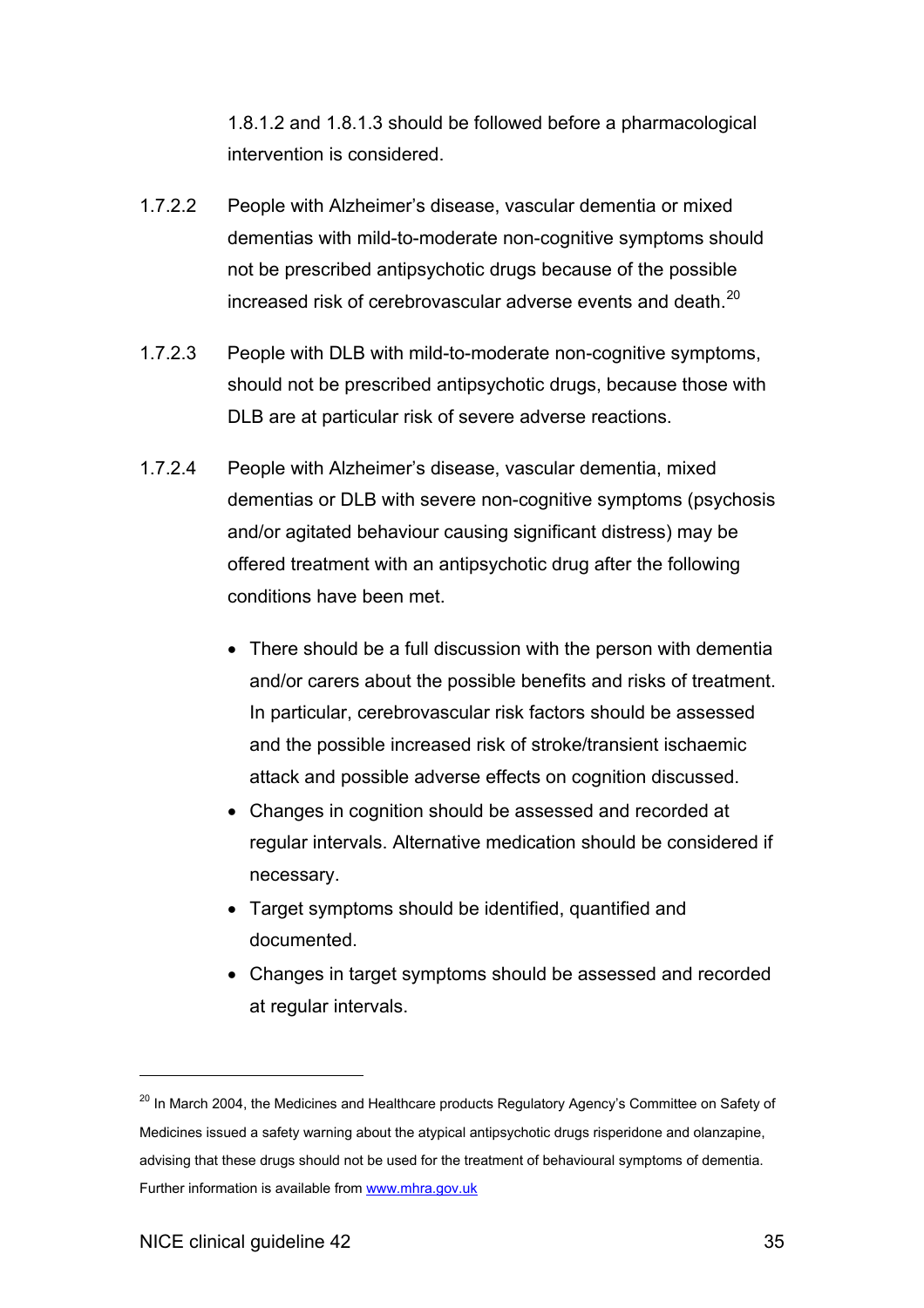- The effect of comorbid conditions, such as depression, should be considered.
- The choice of antipsychotic should be made after an individual risk-benefit analysis.
- The dose should be low initially and then titrated upwards.
- Treatment should be time limited and regularly reviewed (every 3 months or according to clinical need).

For people with DLB, healthcare professionals should monitor carefully for the emergence of severe untoward reactions, particularly neuroleptic sensitivity reactions (which manifest as the development or worsening of severe extrapyramidal features after treatment in the accepted dose range or acute and severe physical deterioration following prescription of antipsychotic drugs for which there is no other apparent cause).

- 1.7.2.5 People with mild, moderate, or severe Alzheimer's disease who have non-cognitive symptoms and/or behaviour that challenges, causing significant distress or potential harm to the individual, may be offered an acetylcholinesterase inhibitor if:
	- a non-pharmacological approach is inappropriate or has been ineffective, and
	- antipsychotic drugs are inappropriate or have been ineffective.
- 1.7.2.6 People with DLB who have non-cognitive symptoms causing significant distress to the individual, or leading to behaviour that challenges, should be offered an acetylcholinesterase inhibitor.
- 1.7.2.7 People with vascular dementia who develop non-cognitive symptoms or behaviour that challenges should not be prescribed acetylcholinesterase inhibitors, except as part of properly constructed clinical studies.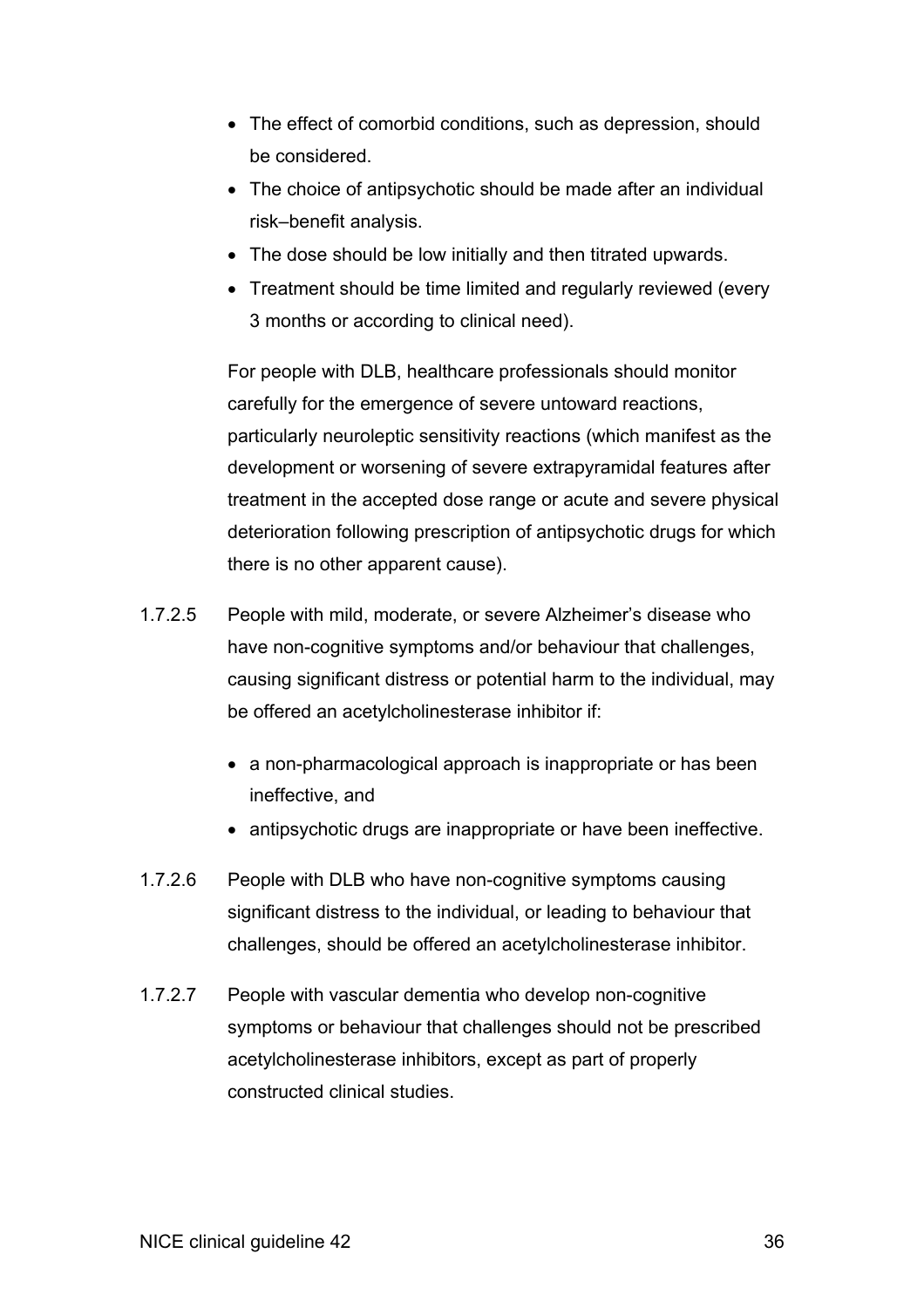# **1.7.3 Behaviour that challenges requiring urgent treatment**

The control of behaviour that challenges becomes a priority if violence, aggression and extreme agitation threaten the safety of the person with dementia or others.

### **Managing risk**

- 1.7.3.1 Health and social care staff who care for people with dementia should identify, monitor and address environmental, physical health and psychosocial factors that may increase the likelihood of behaviour that challenges, especially violence and aggression, and the risk of harm to self or others. These factors include:
	- $\bullet$  overcrowding
	- $\bullet$  lack of privacy
	- $\bullet$  lack of activities
	- inadequate staff attention
	- poor communication between the person with dementia and staff
	- conflicts between staff and carers
	- $\bullet$  weak clinical leadership.
- 1.7.3.2 Health and social care staff should be trained to anticipate behaviour that challenges and how to manage violence, aggression and extreme agitation, including de-escalation techniques and methods of physical restraint.
- 1.7.3.3 Healthcare professionals who use medication in the management of violence, aggression and extreme agitation in people with dementia should:
	- be trained in the correct use of drugs for behavioural control, specifically benzodiazepines and antipsychotics
	- $\bullet$  be able to assess the risks associated with pharmacological control of violence, aggression and extreme agitation, particularly in people who may be dehydrated or physically ill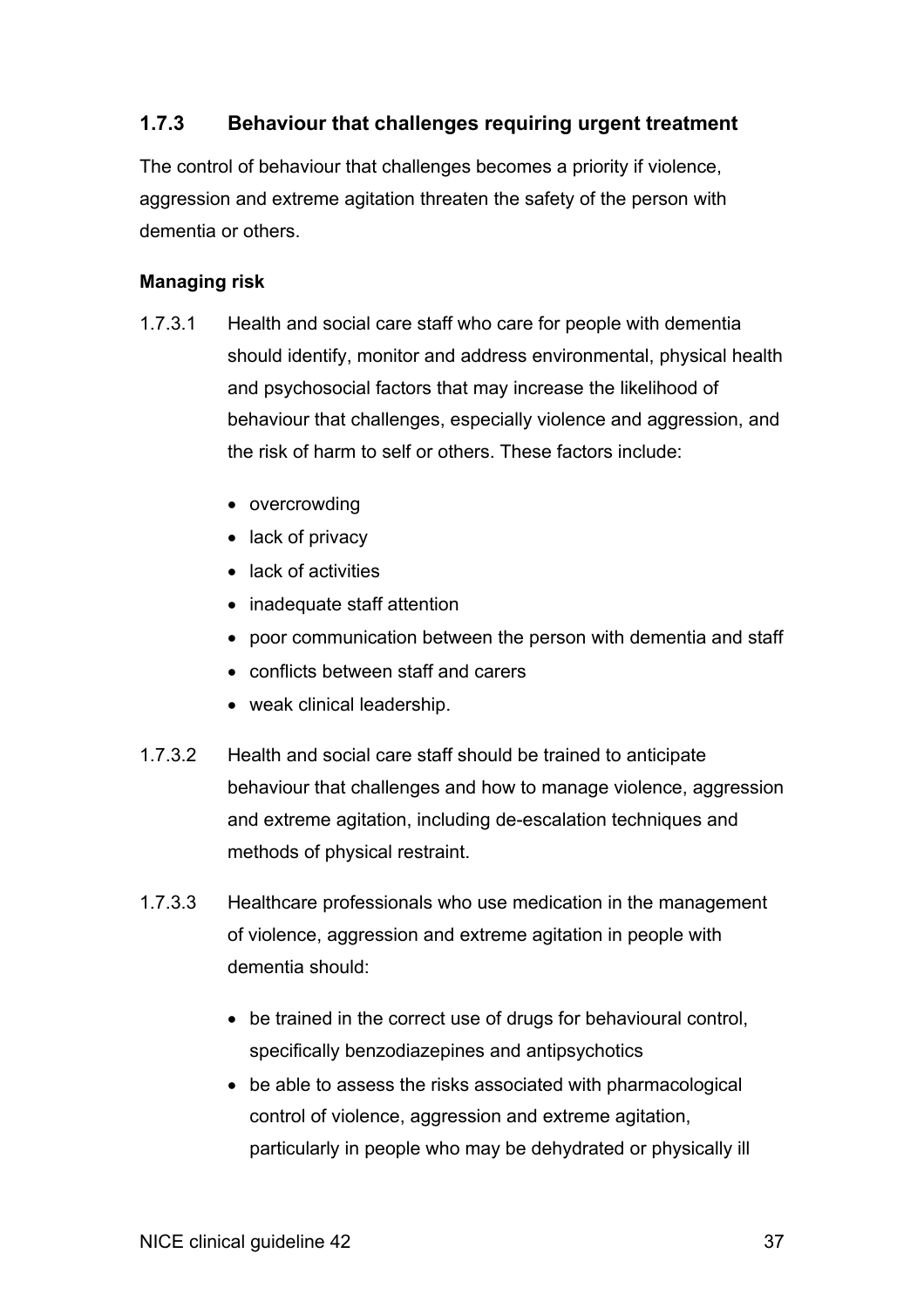- understand the cardiorespiratory effects of the acute administration of benzodiazepines and antipsychotics and the need to titrate dosage to effect
- recognise the importance of nursing people who have received these drugs in the recovery position and of monitoring pulse, blood pressure and respiration
- be familiar with and trained in the use of resuscitation equipment
- undertake annual retraining in resuscitation techniques
- understand the importance of maintaining an unobstructed airway.

# **Principles of pharmacological control of violence, aggression and extreme agitation**

- 1.7.3.4 For people with dementia who are at significant risk to themselves or others because of violence, aggression and extreme agitation, immediate management should take place in a safe, lowstimulation environment, separate from other service users.
- 1.7.3.5 Drug treatments for the control of violence, aggression and extreme agitation should be used to calm the person with dementia and reduce the risk of violence and harm, rather than treat any underlying psychiatric condition. Healthcare professionals should aim for an optimal response in which agitation or aggression is reduced without sedation.
- 1.7.3.6 Violent behaviour should be managed without the prescription of high doses or combinations of drugs, especially if the person with dementia is elderly or frail. The lowest effective dose should be used.
- 1.7.3.7 Drugs for behavioural control should be used with caution, particularly if the person with dementia has been restrained, because of the following risks:
	- loss of consciousness instead of sedation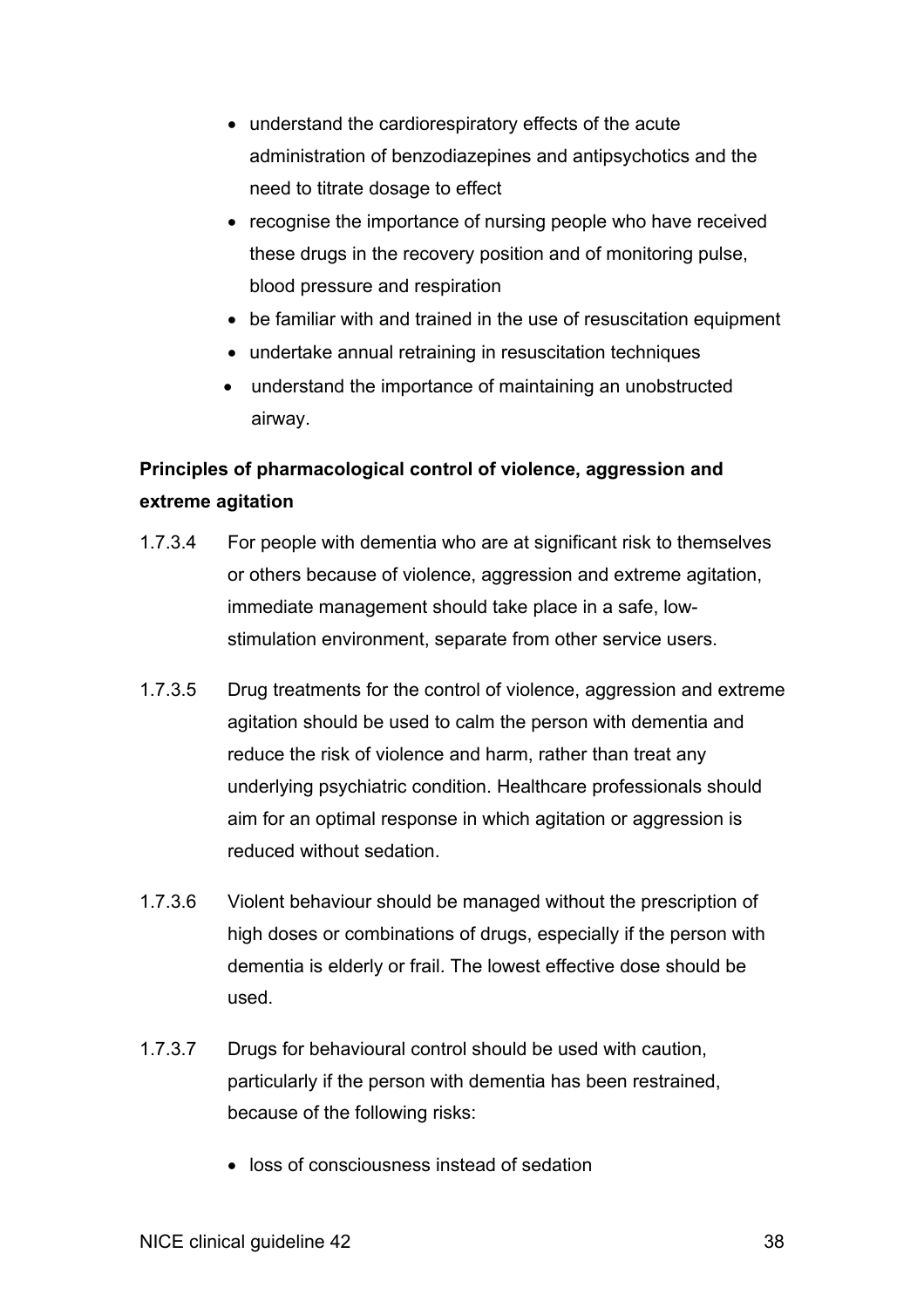- over-sedation with loss of alertness
- damage to the relationship between the person with dementia, their carers and the health and social care team
- specific issues related to age and physical and mental health.
- 1.7.3.8 People with dementia who have received involuntary sedation and their carers should be offered the opportunity to discuss their experiences and be provided with a clear explanation of the decision to use urgent sedation. This should be documented in their notes.

### **Route of drug administration**

- 1.7.3.9 If drugs are necessary for the control of violence, aggression and extreme agitation, oral medication should be offered before parenteral medication.
- 1.7.3.10 If parenteral treatment is necessary for the control of violence, aggression and extreme agitation, the intramuscular (IM) route should be preferred because it is safer than intravenous administration. Intravenous administration should be used only in exceptional circumstances.
- 1.7.3.11 Vital signs should be monitored after parenteral treatment for the control of violence, aggression and extreme agitation. Blood pressure, pulse, temperature and respiratory rate should be recorded at regular intervals agreed by the multidisciplinary team until the person with dementia becomes active again. If the person appears to be or is asleep, more intensive monitoring is required.

### **Intramuscular agents for behavioural control**

1.7.3.12 If IM preparations are needed for behavioural control, lorazepam, haloperidol or olanzapine should be used. Wherever possible, a single agent should be used in preference to a combination.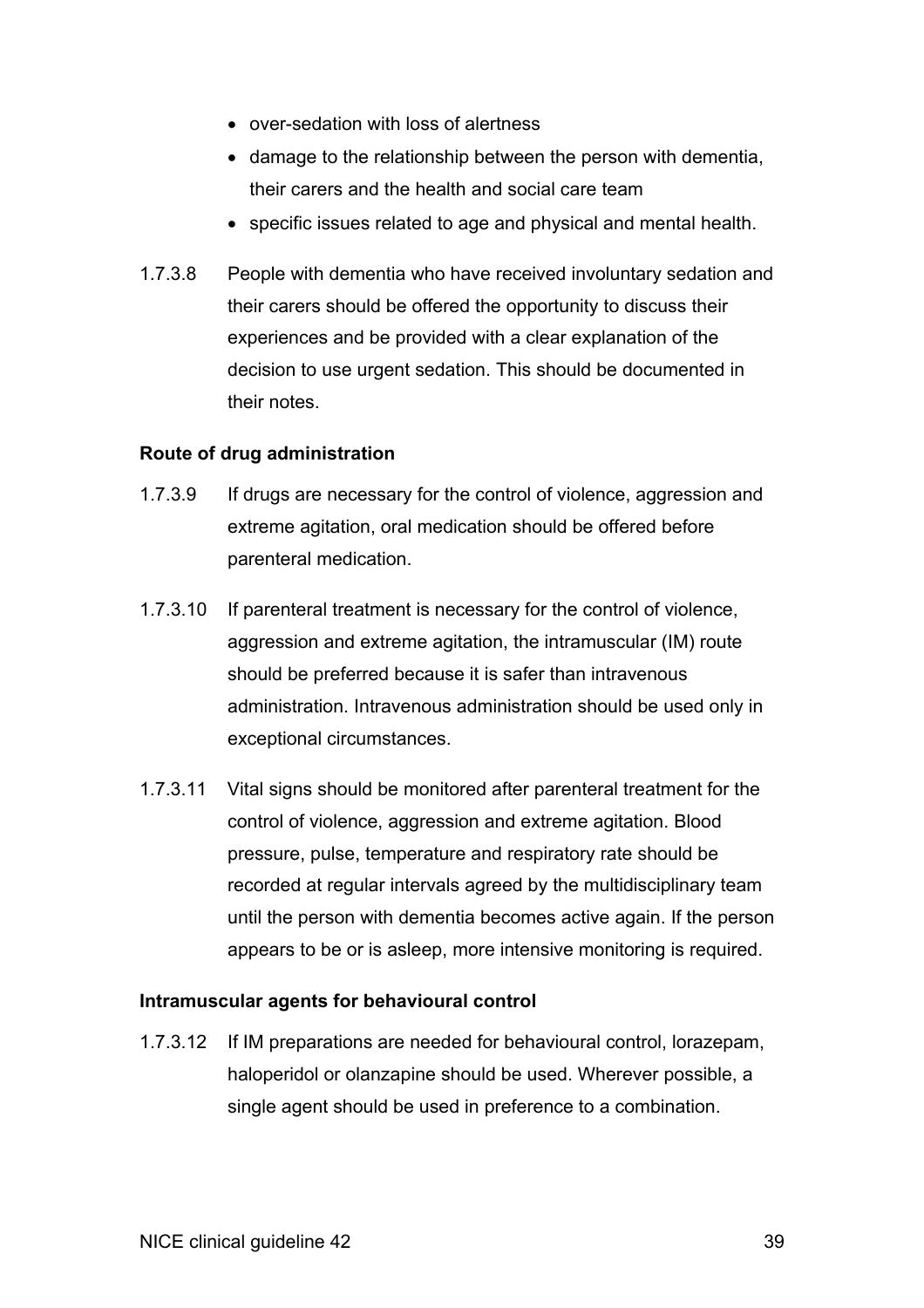- <span id="page-39-0"></span>1.7.3.13 If rapid tranquillisation is needed, a combination of IM haloperidol and IM lorazepam should be considered.
- 1.7.3.14 IM diazepam and IM chlorpromazine are not recommended for the management of behaviour that challenges in people with dementia.
- 1.7.3.15 If using IM haloperidol (or any other IM conventional antipsychotic) for behavioural control, healthcare professionals should monitor closely for dystonia and other extrapyramidal side effects. If side effects become distressing, especially in acute dystonic reactions, the use of anticholinergic agents should be considered. If using anticholinergic agents, healthcare professionals should monitor for deteriorating cognitive function.

# *1.8 Interventions for comorbid emotional disorders in people with dementia*

# **1.8.1 Psychological interventions for people with dementia with depression and/or anxiety**

- 1.8.1.1 Care packages for people with dementia should include assessment and monitoring for depression and/or anxiety.
- 1.8.1.2 For people with dementia who have depression and/or anxiety, cognitive behavioural therapy, which may involve the active participation of their carers, may be considered as part of treatment.
- 1.8.1.3 A range of tailored interventions, such as reminiscence therapy, multisensory stimulation, animal-assisted therapy and exercise, should be available for people with dementia who have depression and/or anxiety.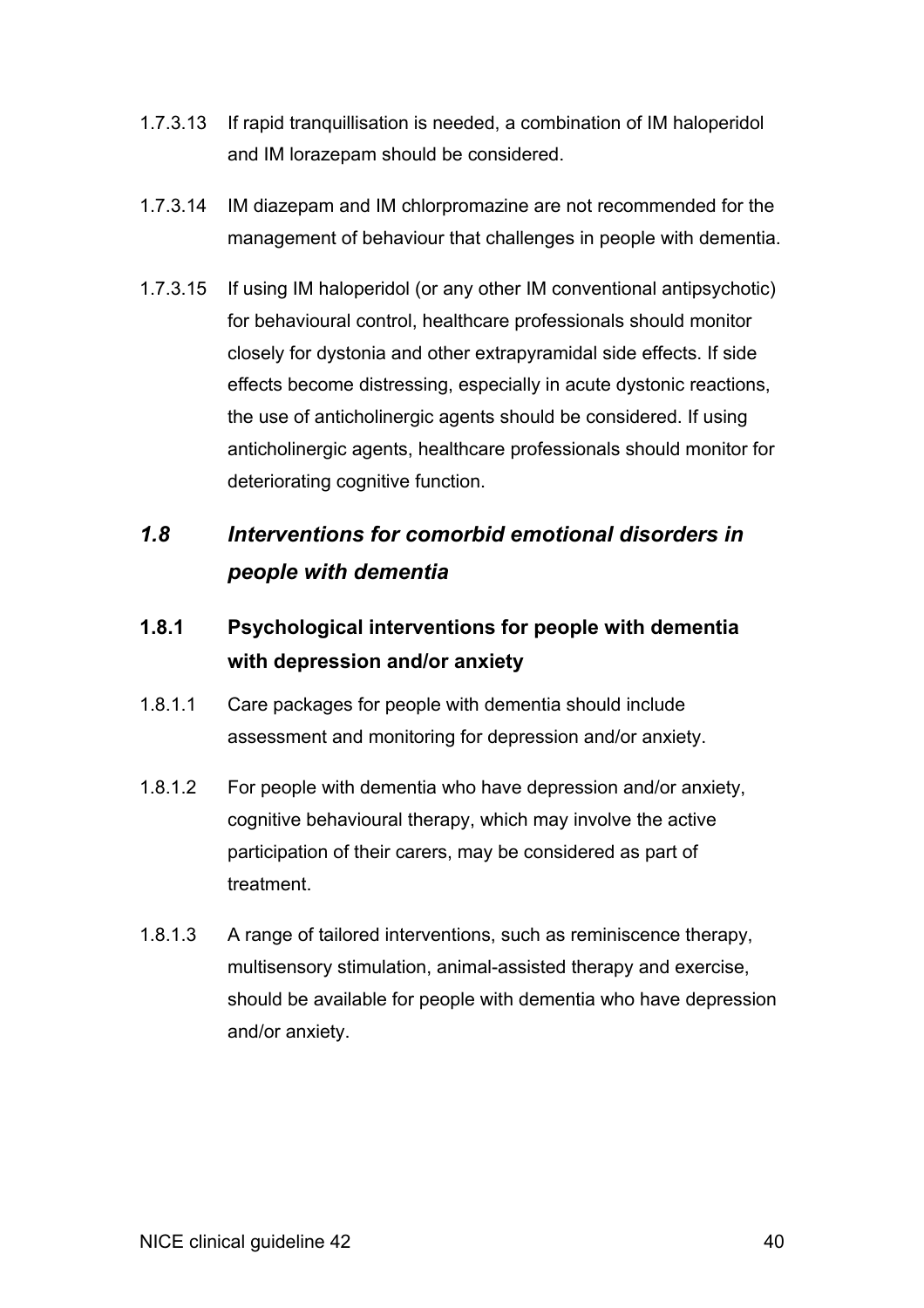#### <span id="page-40-0"></span>**1.8.2 Pharmacological interventions for people with dementia with depression**

1.8.2.1 People with dementia who also have major depressive disorder should be offered antidepressant medication. Treatment should be started by staff with specialist training, who should follow the NICE clinical quideline 'Depression: management of depression in primary and secondary care<sup>[21](#page-40-1)</sup> after a careful risk-benefit assessment. Antidepressant drugs with anticholinergic effects should be avoided because they may adversely affect cognition. The need for adherence, time to onset of action and risk of withdrawal effects should be explained at the start of treatment.

# *1.9 Inpatient dementia services*

- 1.9.1.1 As far as possible, dementia care services should be communitybased, but psychiatric inpatient admission may be considered in certain circumstances, including if:
	- the person with dementia is severely disturbed and needs to be contained for his or her own health and safety and/or the safety of others (in some cases, this might include those liable to be detained under the Mental Health Act 1983)
	- assessment in a community setting is not possible, for example if a person with dementia has complex physical and psychiatric problems.

# *1.10 Palliative care, pain relief and care at the end of life for people with dementia*

#### **1.10.1 Palliative care and end of life issues**

Dementia care should incorporate a palliative care approach from the time of diagnosis until death. The aim should be to support the quality of life of people with dementia and to enable them to die with dignity and in the place of their

<span id="page-40-1"></span><sup>21</sup> Available from www.nice.org.uk/CG023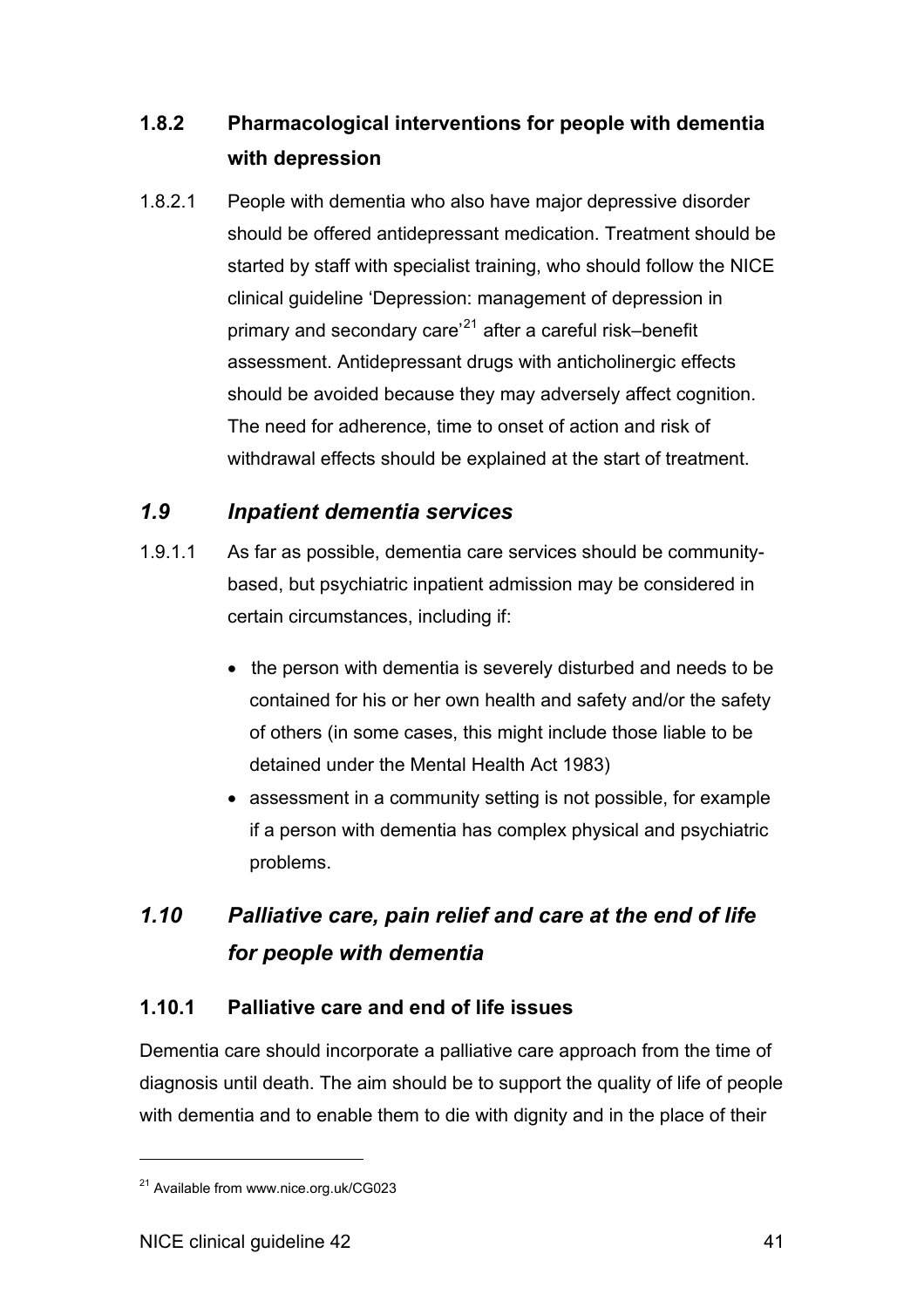choosing, while also supporting carers during their bereavement, which may both anticipate and follow death. $^{22}$  $^{22}$  $^{22}$ 

- 1.10.1.1 Health and social care professionals working with people with dementia and their carers should adopt a palliative care approach. They should consider physical, psychological, social and spiritual needs to maximise the quality of life of the person with dementia and their family.
- 1.10.1.2 Palliative care professionals, other health and social care professionals, and commissioners should ensure that people with dementia who are dying have the same access to palliative care services as those without dementia.
- 1.10.1.3 Primary care teams should ensure that the palliative care needs of people with dementia who are close to death are assessed and that the resulting information is communicated within the team and with other health and social care staff.
- 1.10.1.4 Health and social care staff should encourage people with dementia to eat and drink by mouth for as long as possible. Specialist assessment and advice concerning swallowing and feeding in dementia should be available. Dietary advice may also be beneficial. Nutritional support, including artificial (tube) feeding, should be considered if dysphagia is thought to be a transient phenomenon, but artificial feeding should not generally be used in people with severe dementia for whom dysphagia or disinclination to eat is a manifestation of disease severity. Ethical<sup>[23](#page-41-1)</sup> and legal<sup>[24](#page-41-2)</sup> principles should be applied when making decisions about withholding or withdrawing nutritional support.

<span id="page-41-0"></span><sup>&</sup>lt;sup>22</sup> Information on good practice, resources, and tools to support end of life care are available at [www.endoflifecare.nhs.uk](http://www.endoflifecare.nhs.uk/)

<span id="page-41-1"></span><sup>&</sup>lt;sup>23</sup> See General Medical Council (2002) 'Withholding and withdrawing life-prolonging treatments: good practice and decision-making', available at www.gmc-uk.org

<span id="page-41-2"></span><sup>&</sup>lt;sup>24</sup> See the Mental Capacity Act 2005.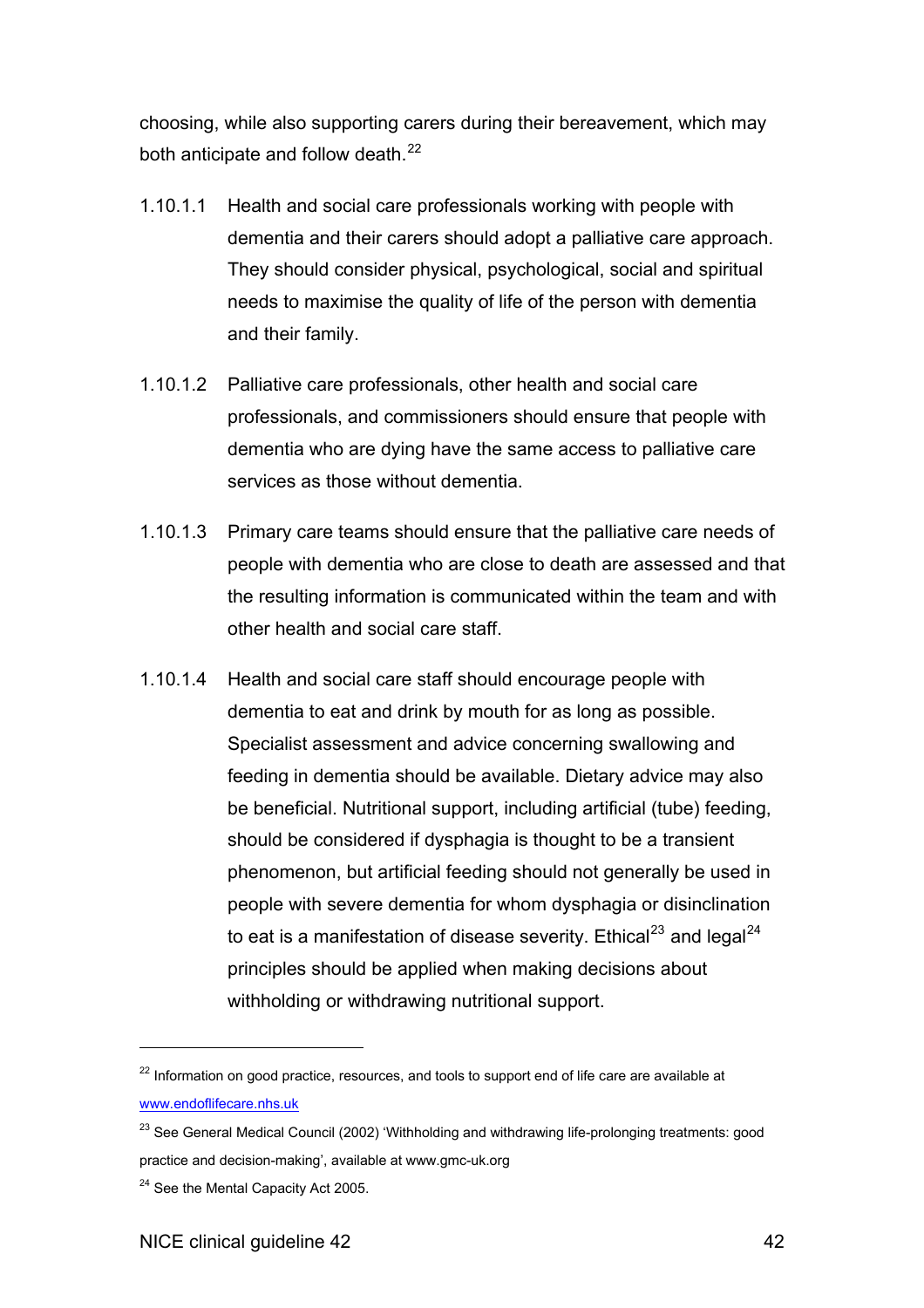- 1.10.1.5 If a person with severe dementia has a fever, especially in the terminal stages, a clinical assessment should be undertaken. Simple analgesics, antipyretics and mechanical means of cooling the person may suffice. Antibiotics may be considered as a palliative measure in the terminal stages of dementia, but this needs an individual assessment.
- 1.10.1.6 Policies in hospitals and long-stay residential, nursing or continuing care units should reflect the fact that cardiopulmonary resuscitation is unlikely to succeed in cases of cardiopulmonary arrest in people with severe dementia.
- 1.10.1.7 In the absence of a valid and applicable advance decision to refuse resuscitation, the decision to resuscitate should take account of any expressed wishes or beliefs of the person with dementia, together with the views of the carers and the multidisciplinary team. The decision should be made in accordance with the guidance developed by the Resuscitation Council  $UK^{25}$  $UK^{25}$  $UK^{25}$  and, if the person lacks capacity, the provisions of the Mental Capacity Act 2005. It should be recorded in the medical notes and care plans.

#### **1.10.2 Pain relief**

- 1.10.2.1 If a person with dementia has unexplained changes in behaviour and/or shows signs of distress, health and social care professionals should assess whether the person is in pain, using an observational pain assessment tool if helpful. However, the possibility of other causes should be considered.
- 1.10.2.2 The treatment of pain in people with severe dementia should involve both pharmacological and non-pharmacological measures. Non-pharmacological therapies should be used with the person's history and preferences in mind.

<span id="page-42-0"></span> $25$  See 'Decisions relating to cardiopulmonary resuscitation: a joint statement', available from [www.resus.org.uk/pages/dnar.htm](file://localhost/Users/tinsleyg/Downloads//C/Documents%20and%20Settings/BThomas/Local%20Settings/Temporary%20Internet%20Files/www.resus.org.uk/pages/infoMain.htm)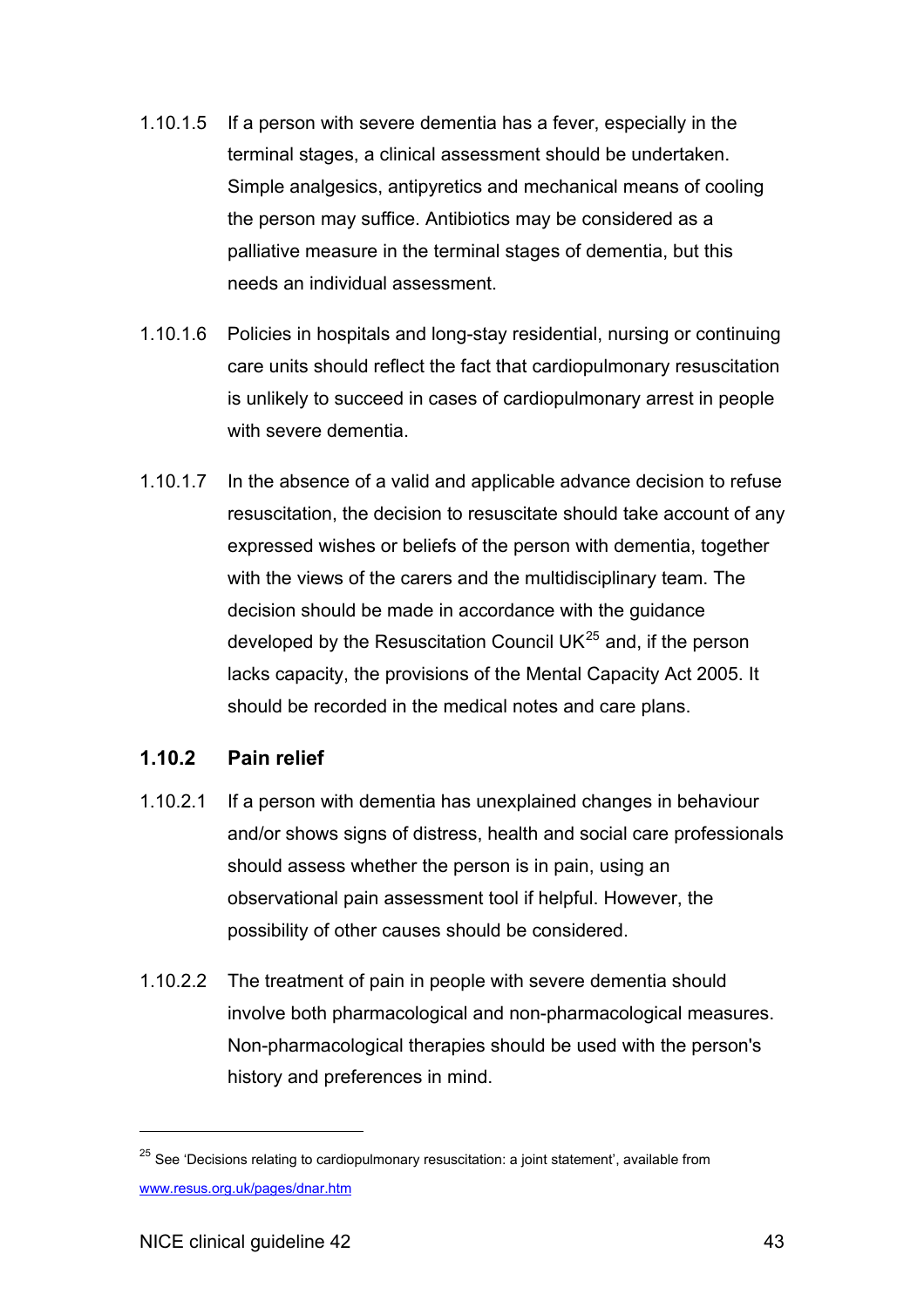# <span id="page-43-0"></span>*1.11 Support and interventions for the carers of people with dementia*

#### **1.11.1 Assessment of carers' needs**

1.11.1.1 Health and social care managers should ensure that the rights of carers to receive an assessment of needs, as set out in the Carers and Disabled Children Act 2000 and the Carers (Equal Opportunities) Act 2004, $^{26}$  $^{26}$  $^{26}$  are upheld.

#### **1.11.2 Interventions**

- 1.11.2.1 Those carrying out carers' assessment should seek to identify any psychological distress and the psychosocial impact on the carer. This should be an ongoing process and should include any period after the person with dementia has entered residential care.
- 1.11.2.2 Care plans for carers of people with dementia should involve a range of tailored interventions. These may consist of multiple components including:
	- individual or group psychoeducation
	- peer-support groups with other carers, tailored to the needs of individuals depending on the stage of dementia of the person being cared for and other characteristics
	- support and information by telephone and through the internet
	- training courses about dementia, services and benefits, and communication and problem solving in the care of people with dementia
	- involvement of other family members as well as the primary carer in family meetings.
- 1.11.2.3 Consideration should be given to involving people with dementia in psychoeducation, support, and other meetings for carers.

<span id="page-43-1"></span><sup>&</sup>lt;sup>26</sup> See 'Implementing the Carers (Equal Opportunities) Act 2004.' SCIE practice guide no. 5 (2005).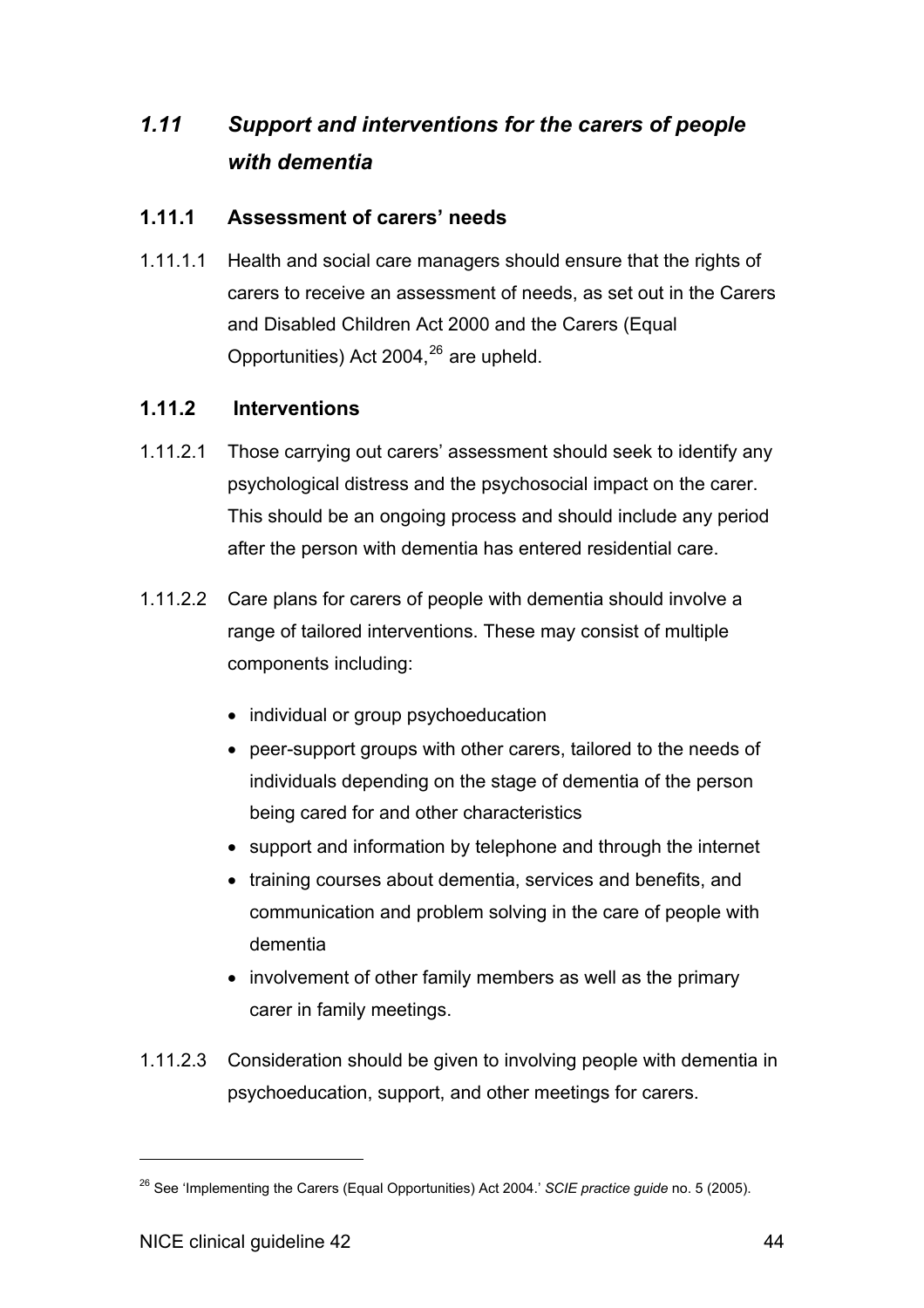- 1.11.2.4 Health and social care professionals should ensure that support, such as transport or short-break services, is provided for carers to enable them to participate in interventions.
- 1.11.2.5 Carers of people with dementia who experience psychological distress and negative psychological impact should be offered psychological therapy, including cognitive behavioural therapy, conducted by a specialist practitioner.

## **1.11.3 Practical support and services**

- 1.11.3.1 Health and social care managers should ensure that carers of people with dementia have access to a comprehensive range of respite/short-break services. These should meet the needs of both the carer (in terms of location, flexibility and timeliness) and the person with dementia and should include, for example, day care, day- and night-sitting, adult placement and short-term and/or overnight residential care. Transport should be offered to enable access to these services if they are not provided in the person's own home.
- 1.11.3.2 Respite/short-break care of any sort should be characterised by meaningful and therapeutic activity tailored to the person with dementia and provided in an environment that meets their needs. Providing this in the person's own home should be considered whenever possible.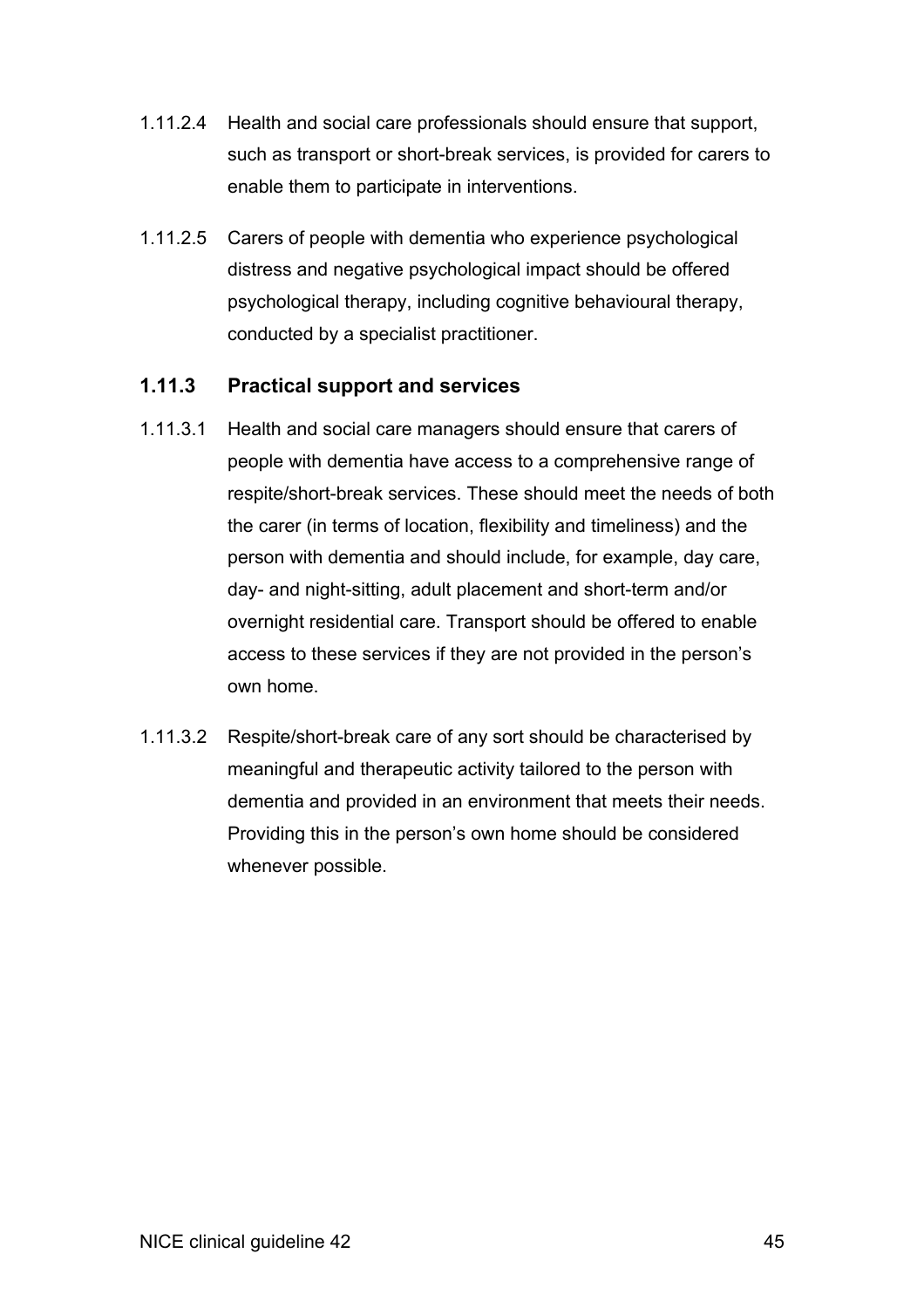# <span id="page-45-0"></span>**2 Notes on the scope of the guidance**

NICE guidelines are developed in accordance with a scope that defines what the guideline will and will not cover. The scope of this guideline is available from [www.nice.org.uk/CG042.](http://www.nice.org.uk/page.aspx?o=225369)

This guideline is relevant to people with Alzheimer's disease, vascular dementia, DLB, dementia with Parkinson's disease, subcortical dementia, frontotemporal dementias, and mixed cortical and subcortical dementia, as well as their families or carers, and all health and social care staff involved in the help, treatment and care of people with dementia and their families and carers including:

- health and social care staff who have direct contact with people with dementia in hospital, community, home-based, group-care, residential or specialist-care settings
- health and social care staff working in the NHS, integrated health and social care services, statutory social services, and the voluntary and independent sectors.

The guideline does not specifically address:

- the treatment and management of Creutzfeldt-Jakob disease
- the physical treatments of organic disease sometimes associated with different forms of dementia, such as the treatment of convulsions or motor disorders
- the treatment of physical ill health commonly encountered in elderly people, especially those with dementia, such as cardiovascular and neurological disorders, except where the treatment of such conditions may alter the progress of dementia.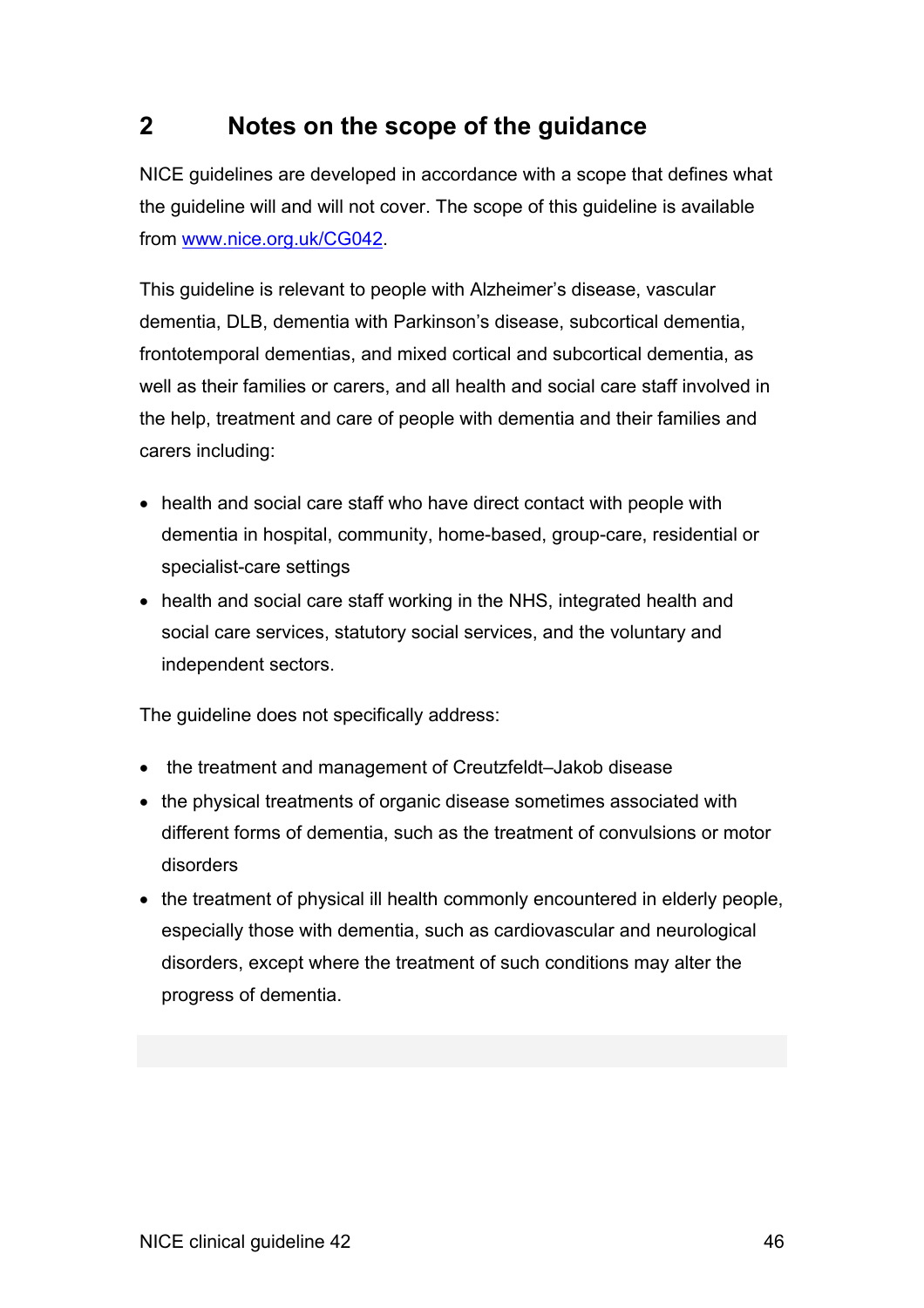## <span id="page-46-0"></span>**How this guideline was developed**

NICE commissioned the National Collaborating Centre for Mental Health, in partnership with the Social Care Institute for Excellence (SCIE), to develop this guideline. The Centre, with SCIE, established a Guideline Development Group (see appendix A), which reviewed the evidence and developed the recommendations. An independent Guideline Review Panel oversaw the development of the guideline (see appendix B).

There is more information in the booklet 'The guideline development process: an overview for stakeholders, the public and the NHS' (second edition, published 2006), which is available from www.nice.org.uk/guidelinesprocess or by telephoning 0870 1555 455 (quote reference N1113).

# **3 Implementation**

The Healthcare Commission assesses the performance of NHS organisations in meeting core and developmental standards set by the Department of Health in 'Standards for better health' issued in July 2004. Implementation of clinical guidelines forms part of the developmental standard D2. Core standard C5 says that national agreed guidance should be taken into account when NHS organisations are planning and delivering care.

The Commission for Social Care Inspection (CSCI) uses SCIE practice guides to underpin and develop inspection standards.

NICE and SCIE have developed tools to help organisations implement this guidance (listed below). These are available on our websites ([www.nice.org.uk/CG04](http://www.nice.org.uk/CG0)2 and [www.scie.org.uk/publications/misc/dementiaguidelines.asp](http://www.scie.org.uk/publications/misc/dementiaguidelines.asp)).

- Slides highlighting key messages for local discussion
- $\bullet$  Costing tools
	- Costing report to estimate the national savings and costs associated with implementation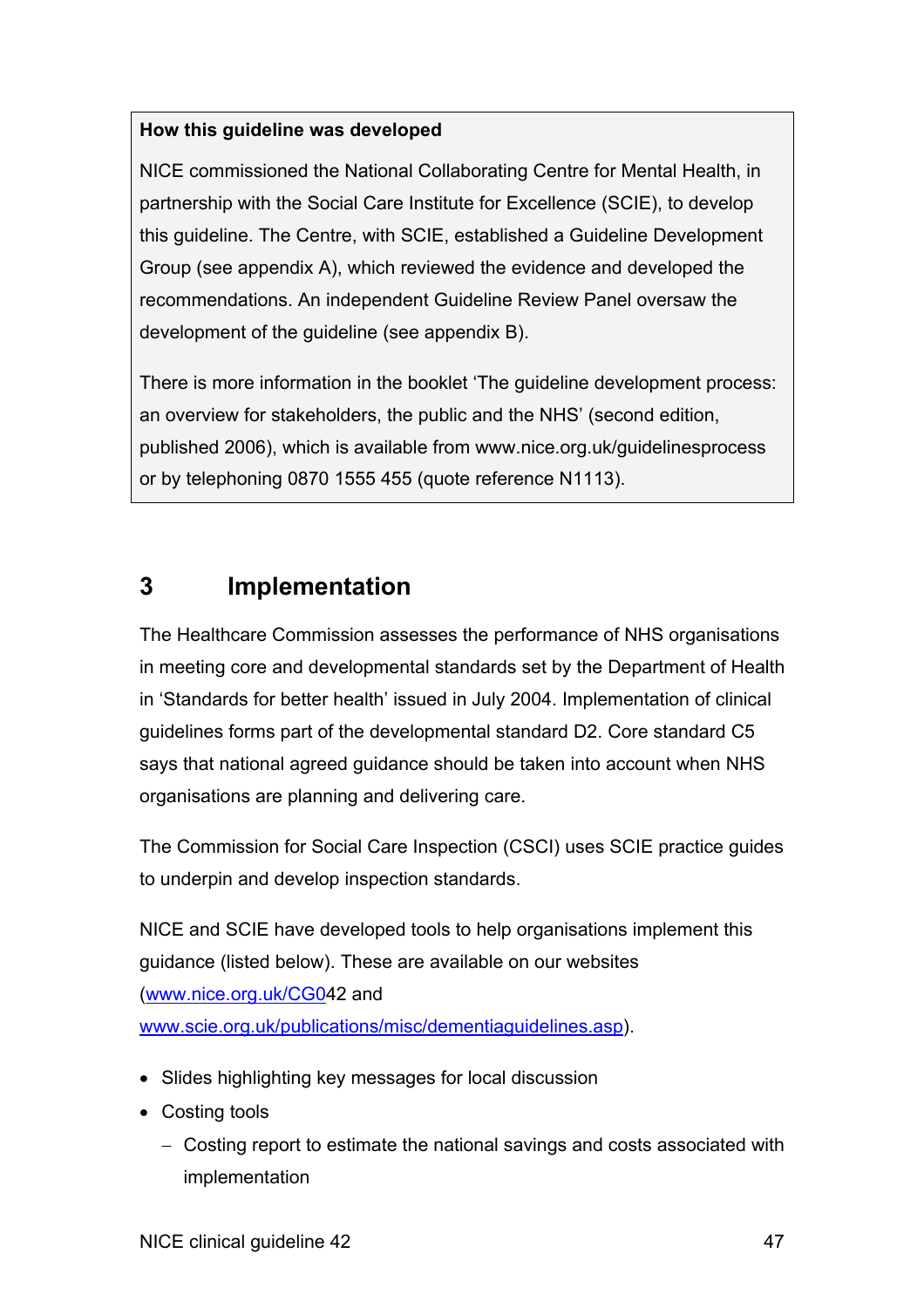- <span id="page-47-0"></span>Costing template to estimate the local costs and savings involved.
- Implementation advice on how to put the guidance into practice and national initiatives that support this locally.
- Audit criteria to monitor local practice.

# **4 Research recommendations**

The Guideline Development Group has made the following recommendations for research, on the basis of its review of the evidence, to improve NICE and SCIE guidance and the care of people with dementia in the future. The effective care of people with dementia (included in standard 7 of the National Service Framework for older people) is of great importance, especially because the proportion of people with dementia will rise in line with the aging population. Therefore, further research is urgently needed to generate a better evidence base for the update of this guideline.

# *4.1 Acetylcholinesterase inhibitors and memantine for the treatment of psychotic symptoms in dementia*

For people with dementia who develop severe non-cognitive symptoms (psychosis and/or agitated behaviour causing significant distress), is an acetylcholinesterase inhibitor (donepezil, galantamine or rivastigmine) and/or memantine effective in improving quality of life and reducing non-cognitive symptoms/behaviour that challenges when compared with placebo over 6 months, and is treatment cost effective in dementia and/or its subtypes?

## **Why this is important**

Up to 75% of people with dementia may be affected by non-cognitive symptoms/behaviour that challenges. They are a leading cause of distress to carers and often lead to the institutionalisation of the person with dementia. Several studies have shown that acetylcholinesterase inhibitors may improve non-cognitive symptoms of dementia; however, the cost-effectiveness of these drugs in the treatment of people with dementia with severe noncognitive symptoms has not been established.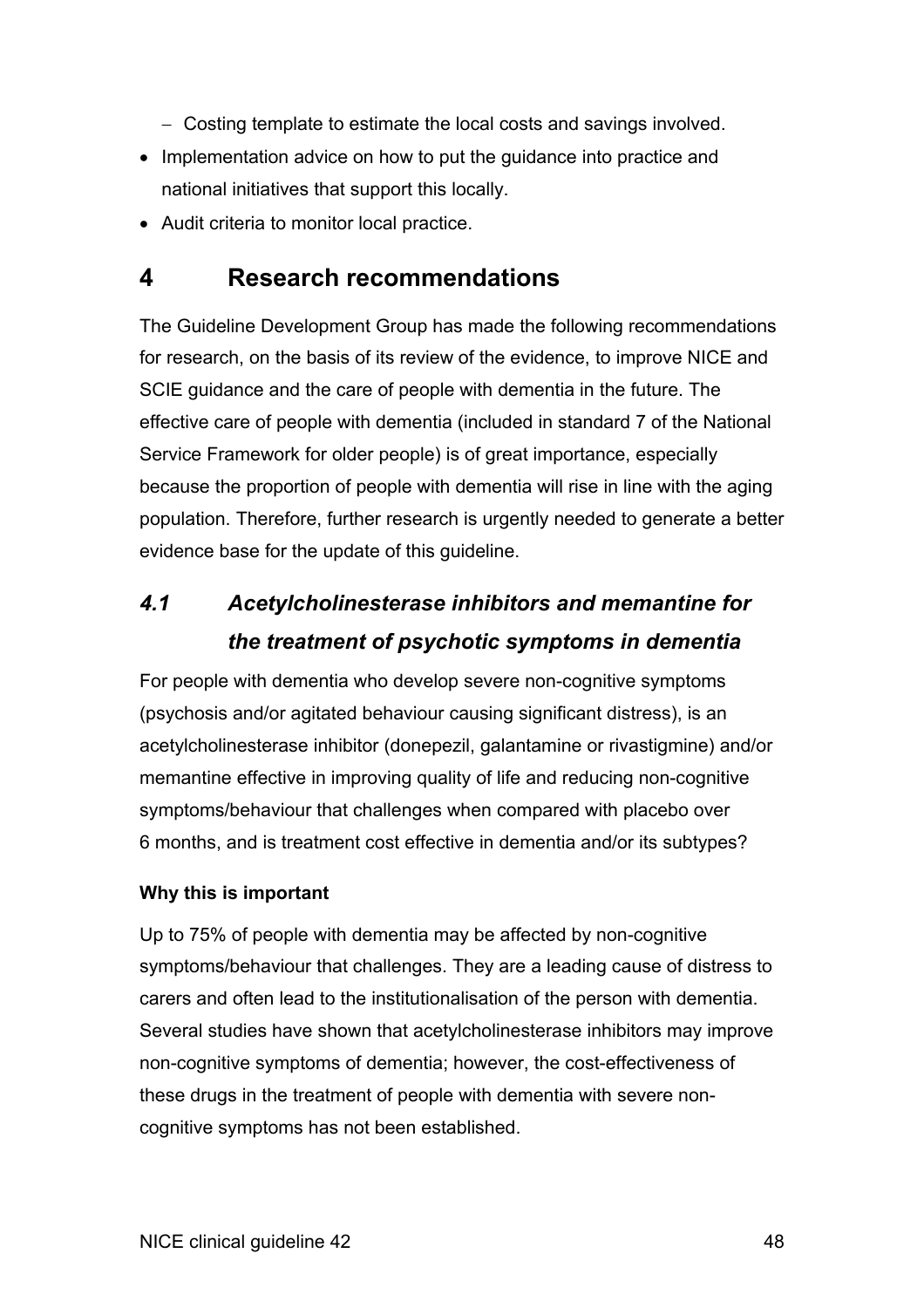# *4.2 Cognitive stimulation and/or acetylcholinesterase inhibitors in Alzheimer's disease*

For people with Alzheimer's disease, are cognitive stimulation (activities involving cognitive processing; usually in a social context and often groupbased, with an emphasis on enjoyment of activities), acetylcholinesterase inhibitors (donepezil, galantamine or rivastigmine) or combined treatment clinically and cost effective in terms of cognition, global functioning, ADLs and quality of life when compared with placebo over 6 months?

# **Why this is important**

No randomised studies have directly compared cognitive stimulation with an acetylcholinesterase inhibitor, and few randomised studies have compared the combination with an acetylcholinesterase inhibitor alone in people with mild-to-moderate Alzheimer's disease. Evidence suggests that cognitive stimulation is effective in people with dementia, but it is difficult to compare the magnitude of the effect with that of acetylcholinesterase inhibitors.

# *4.3 Psychological interventions for carers of people with dementia*

For carers of people with dementia, is a psychological intervention cost effective when compared with usual care?

## **Why this is important**

Those providing care for people with dementia are one of the most vulnerable groups of carers and often have high levels of stress, feelings of guilt, depression and other psychological problems. They often ignore their own health needs in favour of those of the person for whom they care. They may become exhausted, have poor physical health and feel isolated. Current research suggests that psychological interventions may be effective, but there is insufficient evidence to establish cost effectiveness. The promotion of good mental health in older people (many carers are the spouses of people with dementia) – included in standard 7 of the National Service Framework for older people  $-$  is vital, especially because the proportion of people with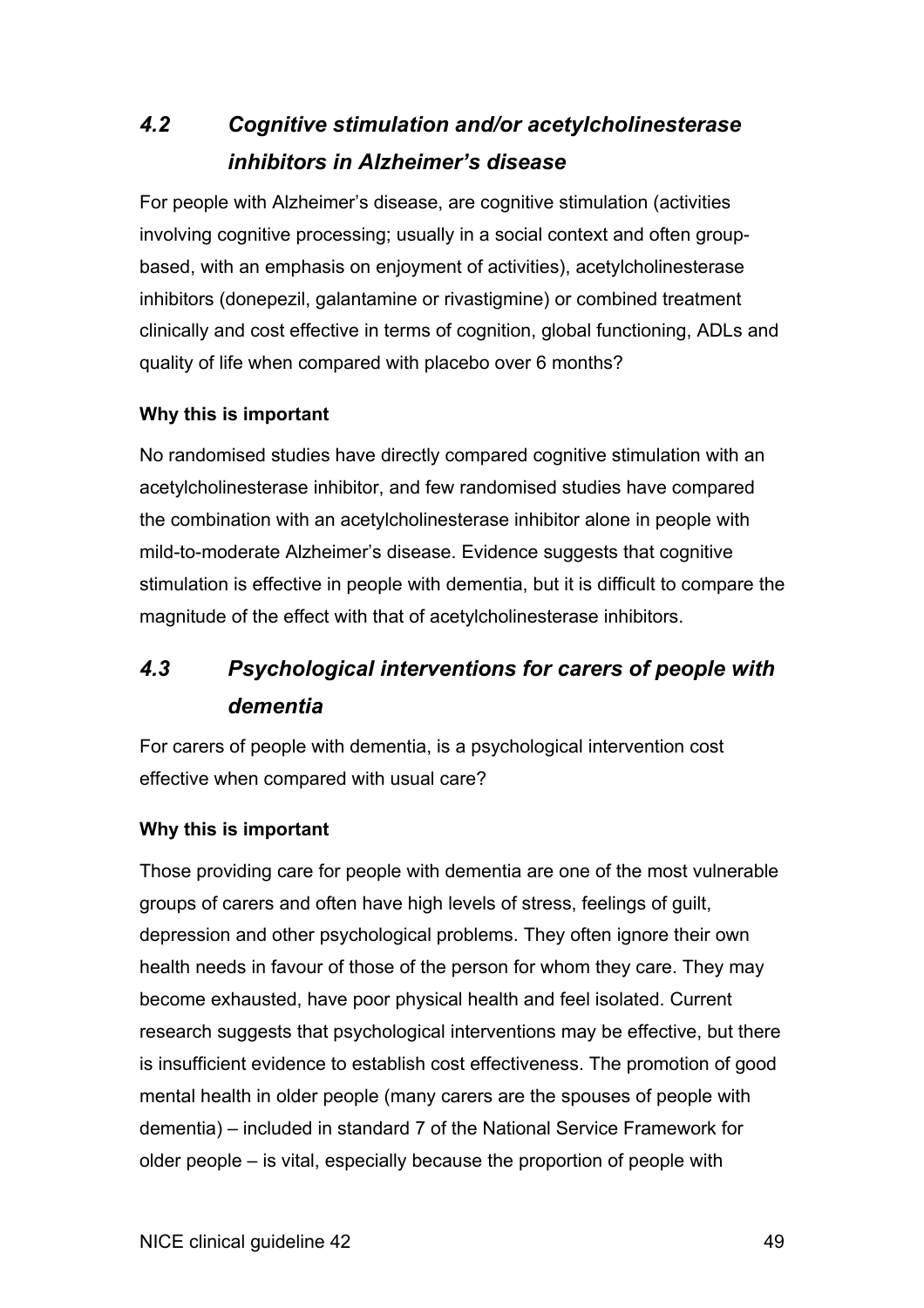<span id="page-49-0"></span>dementia will rise in line with our aging population. Support for carers in general has been given priority in England and Wales through Carers' Strategy documents. Further research is urgently needed to generate a better evidence base for the update of this guideline.

# *4.4 The effect of staff training on behaviour that challenges*

Does training of care staff in dementia-specific person-centred care lead to improvement in behaviour that challenges and reduced prescription of medication to control such behaviour in people with dementia requiring 24-hour care when compared with current practice?

# **Why this is important**

According to prescribing advice published by the Royal College of Psychiatrists, there is a history of inappropriate use of antipsychotic drugs in people with dementia. The proportion of people with dementia with behaviour that challenges tends to rise as the dementia progresses; therefore this issue is of particular importance for people requiring 24-hour care.

# **5 Other versions of this guideline**

# *5.1 Full guideline*

The full guideline, 'Dementia: supporting people with dementia and their carers in health and social care' contains details of the methods and evidence used to develop the guideline. It is published by the National Collaborating Centre for Mental Health, and it is available from www.nccmh.org.uk, the NICE and SCIE websites ([www.nice.org.uk/CG042fullguideline](http://www.nice.org.uk/CG042fullguideline) and [www.scie.org.uk/publications/misc/dementiaguidelines.asp](http://www.scie.org.uk/publications/misc/dementiaguidelines.asp)) and the website of the National Library for Health (www.nlh.nhs.uk).

# *5.2 Quick reference guide*

A quick reference guide for health and social care staff is available from [www.nice.org/CG042quickrefguide](http://www.nice.org/CG042quickrefguide) and [www.scie.org.uk/publications/misc/dementiaguidelines.asp](http://www.scie.org.uk/publications/misc/dementiaguidelines.asp)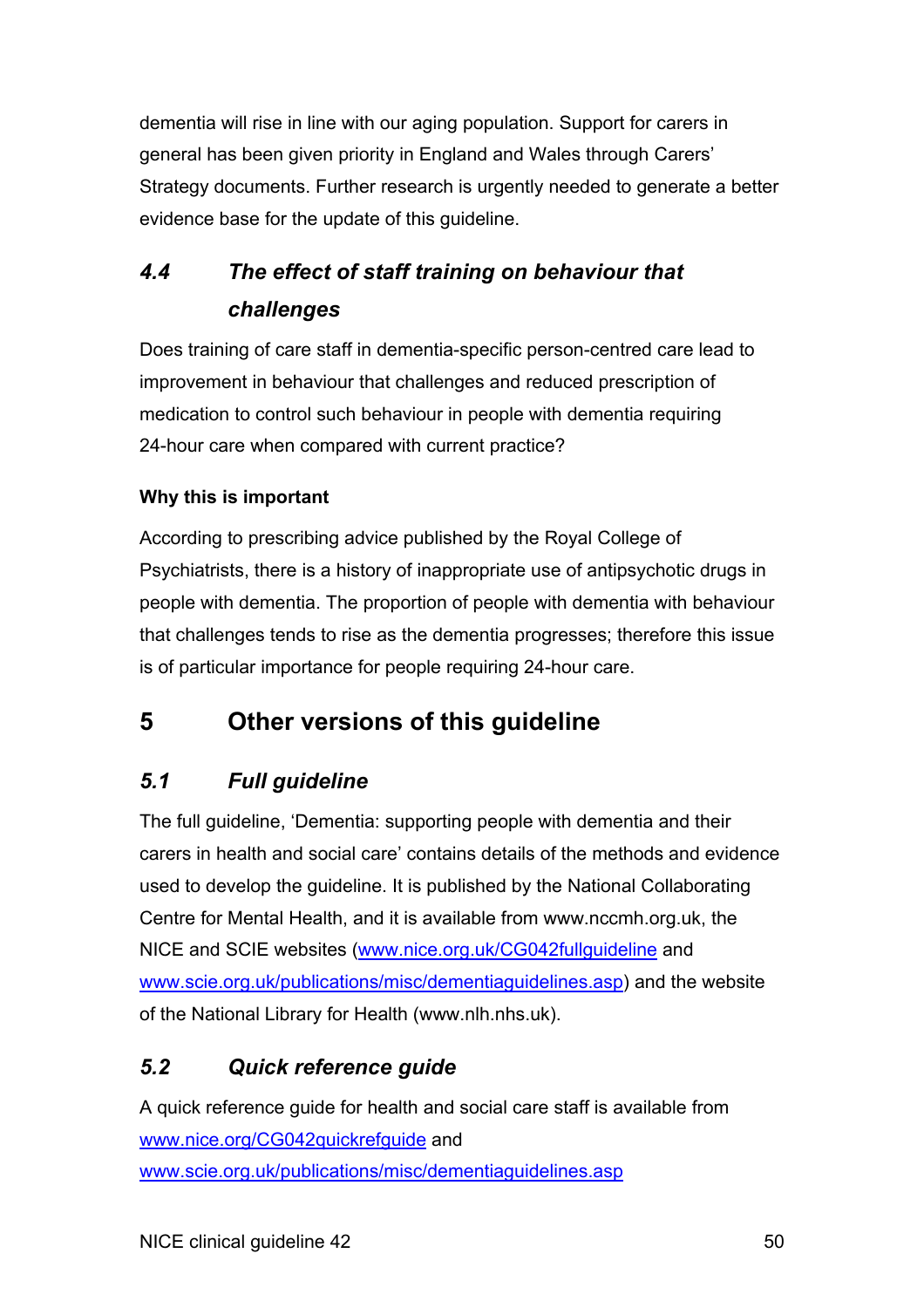<span id="page-50-0"></span>For printed copies phone the NHS Response Line on 0870 1555 455 (quote reference number N1144).

# *5.3 'Understanding NICE guidance'*

Information for people with dementia and their carers ('Understanding NICE-SCIE quidance') is available from www.nice.org.uk/CG042publicinfo

For printed copies, phone the NHS Response Line on 0870 1555 455 (quote reference number N1145).

# **6 Related NICE and SCIE guidance**

# **NICE clinical guidelines**

- Parkinson's disease: diagnosis and management in primary and secondary care. *NICE clinical guideline* no. 35 (2006). Available from [www.nice.org.uk/CG035](http://www.nice.org.uk/CG035)
- Depression: management of depression in primary and secondary care. *NICE clinical guideline* no. 23 (2004). Available from [www.nice.org.uk/CG023](http://www.nice.org.uk/CG023)
- x Falls: the assessment and prevention of falls in older people. *NICE clinical guideline* no. 21 (2002). Available from: [www.nice.org.uk/CG021](http://www.nice.org.uk/CG021)

# **NICE technology appraisal**

• Donepezil, galantamine, rivastigmine (review) and memantine for the treatment of Alzheimer's disease. *NICE technology appraisal* no. 111 (2006). Available from www.nice.org.uk/TA111

# **SCIE practice guides**

- x Assessing the mental health needs of older people. *SCIE practice guide* no. 2 (2006). Available from [www.scie.org.uk/publications/practiceguides/practiceguide02](http://www.scie.org.uk/publications/practiceguides/practiceguide02)
- x Implementing the Carers (Equal Opportunities) Act 2004. *SCIE practice guide* no. 5 (2005). Available from [www.scie.org.uk/publications/practiceguides/carersguidance](http://www.scie.org.uk/publications/details.asp?pubID=46)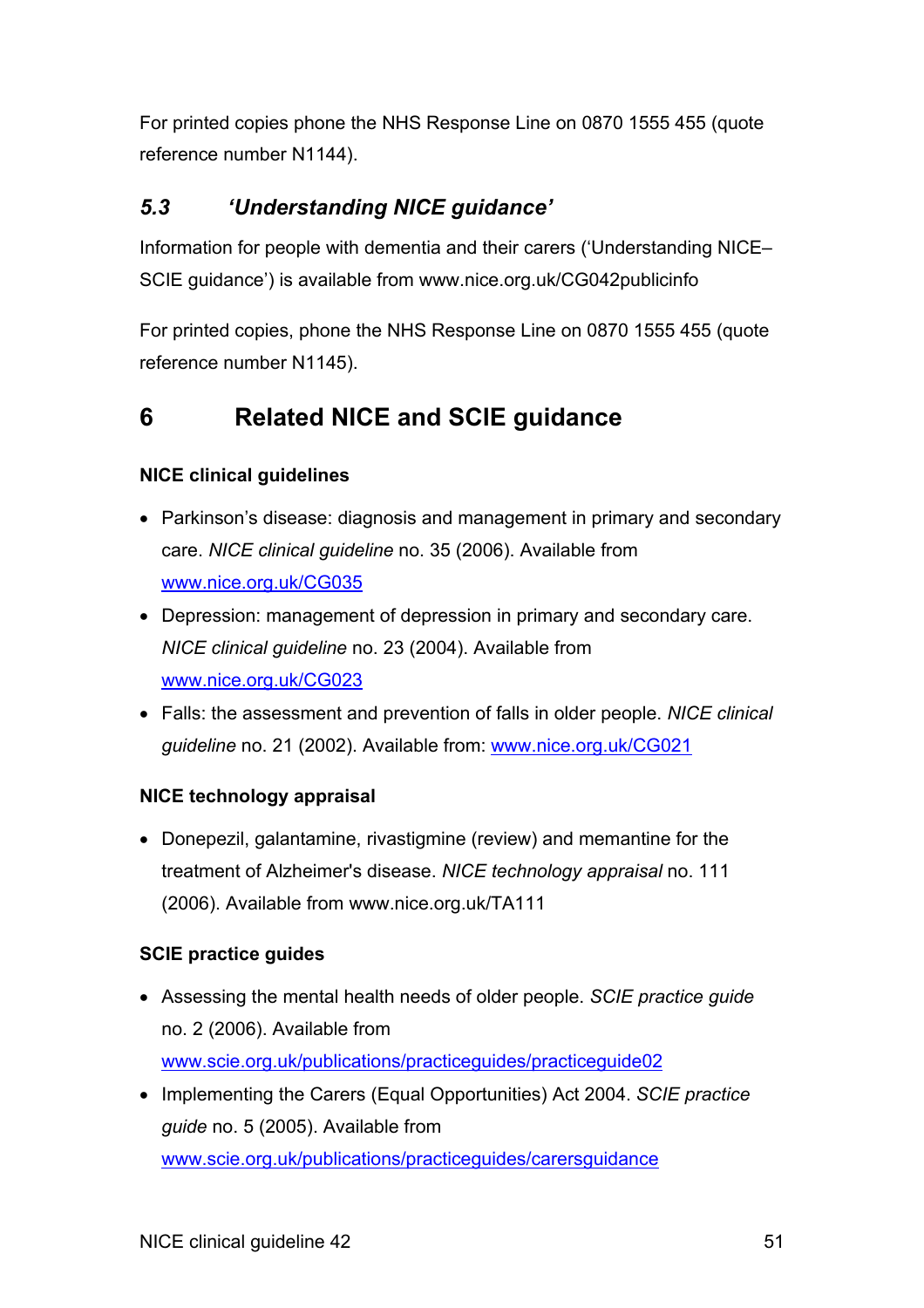# <span id="page-51-0"></span>**SCIE research briefing**

• Aiding communication with people with dementia. *SCIE research briefing* no. 3 (2005). Available from [www.scie.org.uk/publications/briefings/briefing03](http://www.scie.org.uk/publications/briefings/briefing03) 

# **7 Updating the guideline**

NICE clinical guidelines are updated as needed so that recommendations take into account important new information. We check for new evidence 2 and 4 years after publication, to decide whether all or part of the guideline should be updated. If important new evidence is published at other times, we may decide to do a more rapid update of some recommendations.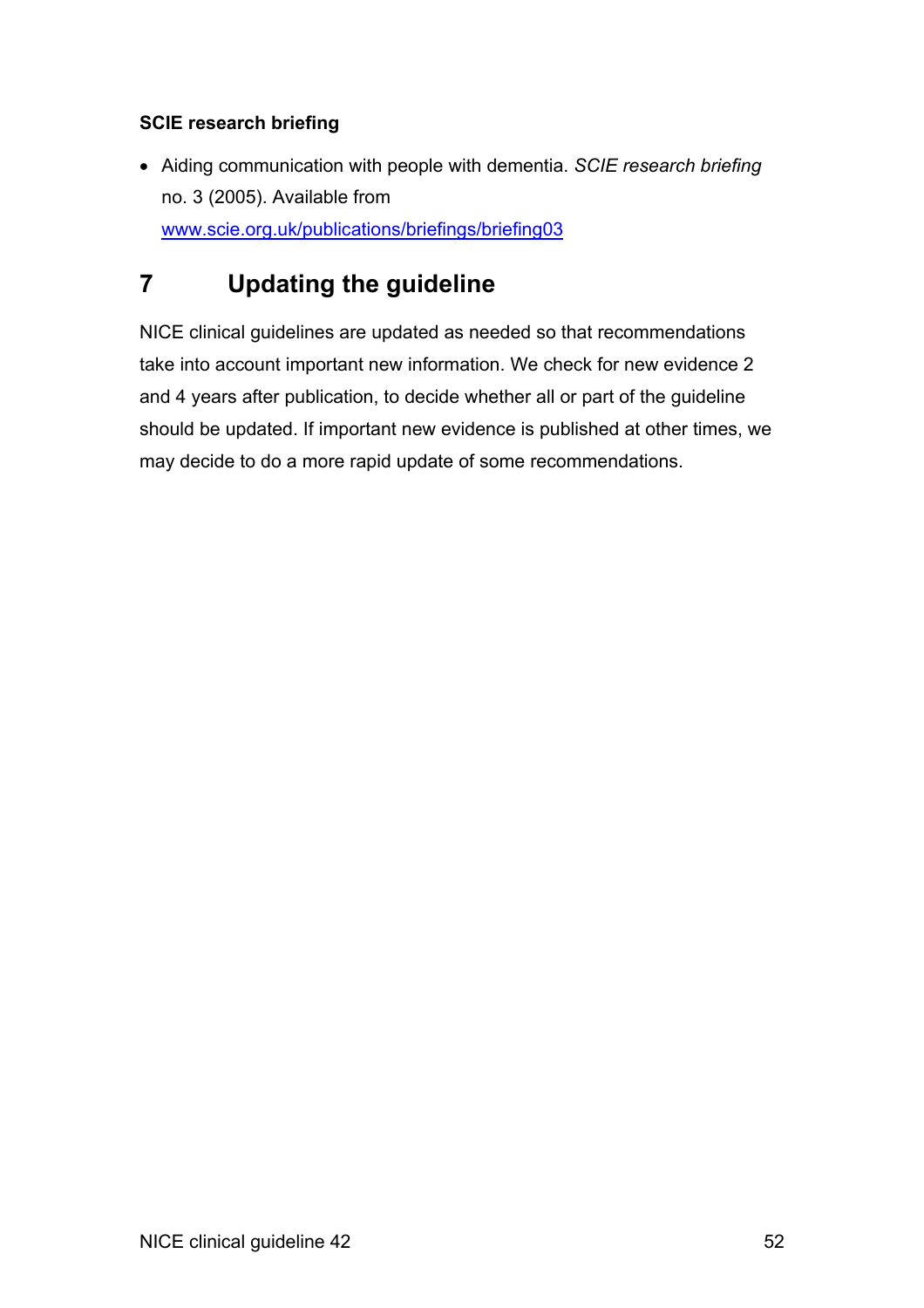# <span id="page-52-0"></span>**Appendix A: The Guideline Development Group**

# **Dr Andrew Fairbairn (Chair)**

Consultant in Old Age Psychiatry, Newcastle General Hospital, Northumberland, Tyne and Wear NHS Trust

# **Professor Nick Gould (Deputy Chair)**

Professor of Social Work, University of Bath, representing the Social Care Institute for Excellence

# **Dr Tim Kendall (Lead Director and Guideline Facilitator)**

Joint Director, National Collaborating Centre for Mental Health; Deputy Director, Royal College of Psychiatrists Research and Training Unit; Consultant Psychiatrist and Medical Director, Sheffield Care Trust

## **Mr Peter Ashley**

Service user, Alzheimer's Society; former non-executive director, Warrington Primary Care Trust

## **Mr Ian Bainbridge**

Deputy Director, Commission for Social Care Inspection, London

## **Ms Lizzy Bower**

Health Economist, National Collaborating Centre for Mental Health

## **Professor Stephen Brown**

Consultant Psychiatrist in Learning Disability, Cornwall Partnership NHS Trust; Honorary Professor of Developmental Neuropsychiatry, Peninsula Medical School Developmental Disabilities Research and Education Group, Bodmin

## **Mr Alan Duncan**

Systematic Reviewer, National Collaborating Centre for Mental Health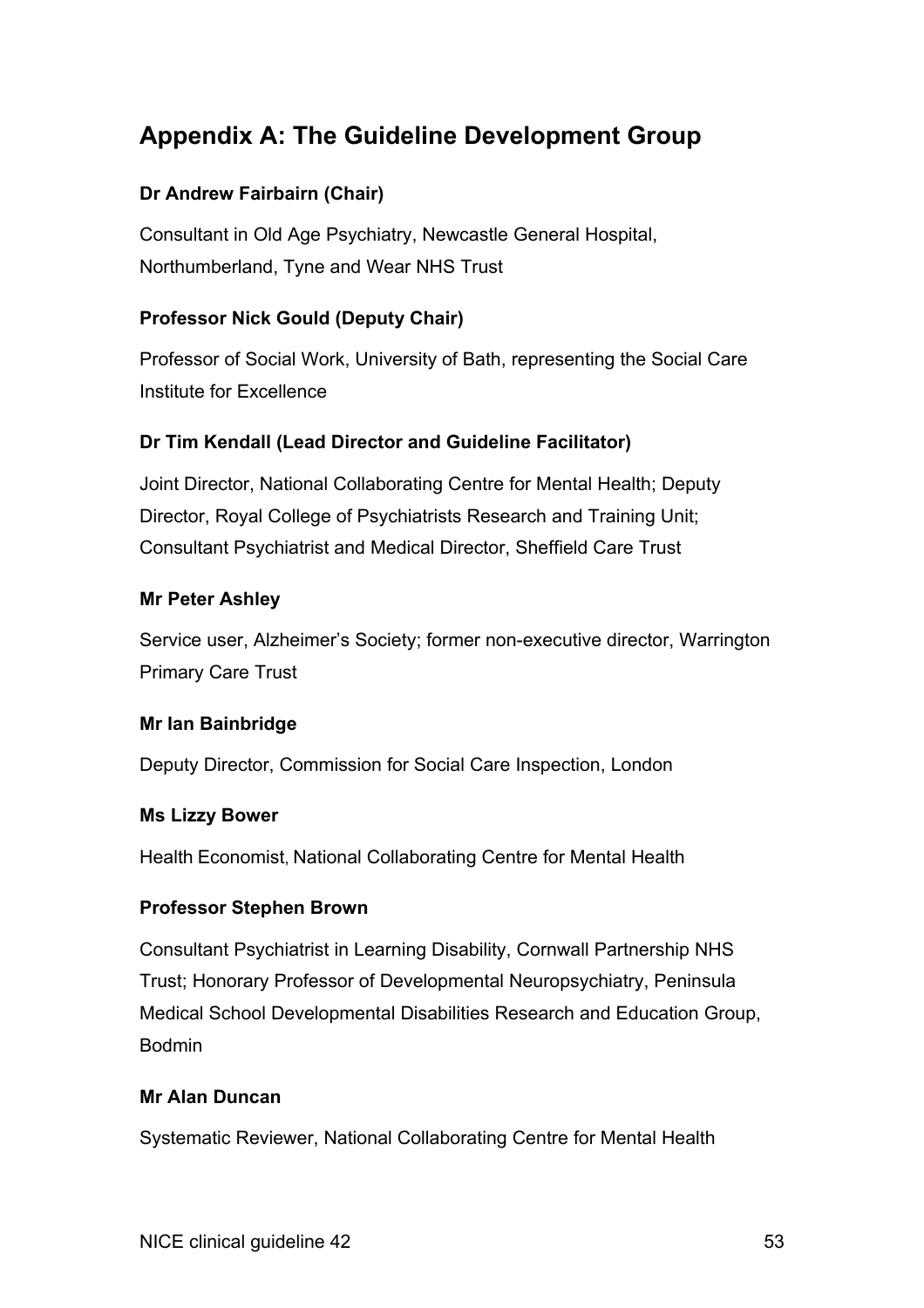## **Ms Gillian Garner**

Lead Occupational Therapist, Mental Health for Older Adults, South London and Maudsley NHS Trust

### **Professor Jane Gilliard**

Change Agent, Care Services Improvement Partnership, London

### **Ms Karen Harrison**

Senior Nurse, Mental Health Services for Older People, Leicestershire Partnership NHS Trust

### **Ms Sarah Hopkins**

Research Assistant, National Collaborating Centre for Mental Health

### **Dr Steve Iliffe**

Reader in General Practice, University College London

### **Professor Roy Jones**

Director, Research Institute for the Care of the Elderly, Bath; Professor of Clinical Gerontology, School for Health, University of Bath; Honorary Consultant Geriatrician, Avon and Wiltshire Mental Health Partnership NHS Trust/ Bath and North East Somerset PCT

## **Professor Jill Manthorpe**

Professor of Social Work, Social Care Workforce Research Unit, King's College London

## **Dr Ifigeneia Mavranezouli**

Health Economist, National Collaborating Centre for Mental Health

### **Dr Nick Meader**

Systematic Reviewer, National Collaborating Centre for Mental Health

### **Ms Mary Murrell**

Carer representative; Alzheimer's Society volunteer

NICE clinical quideline 42 54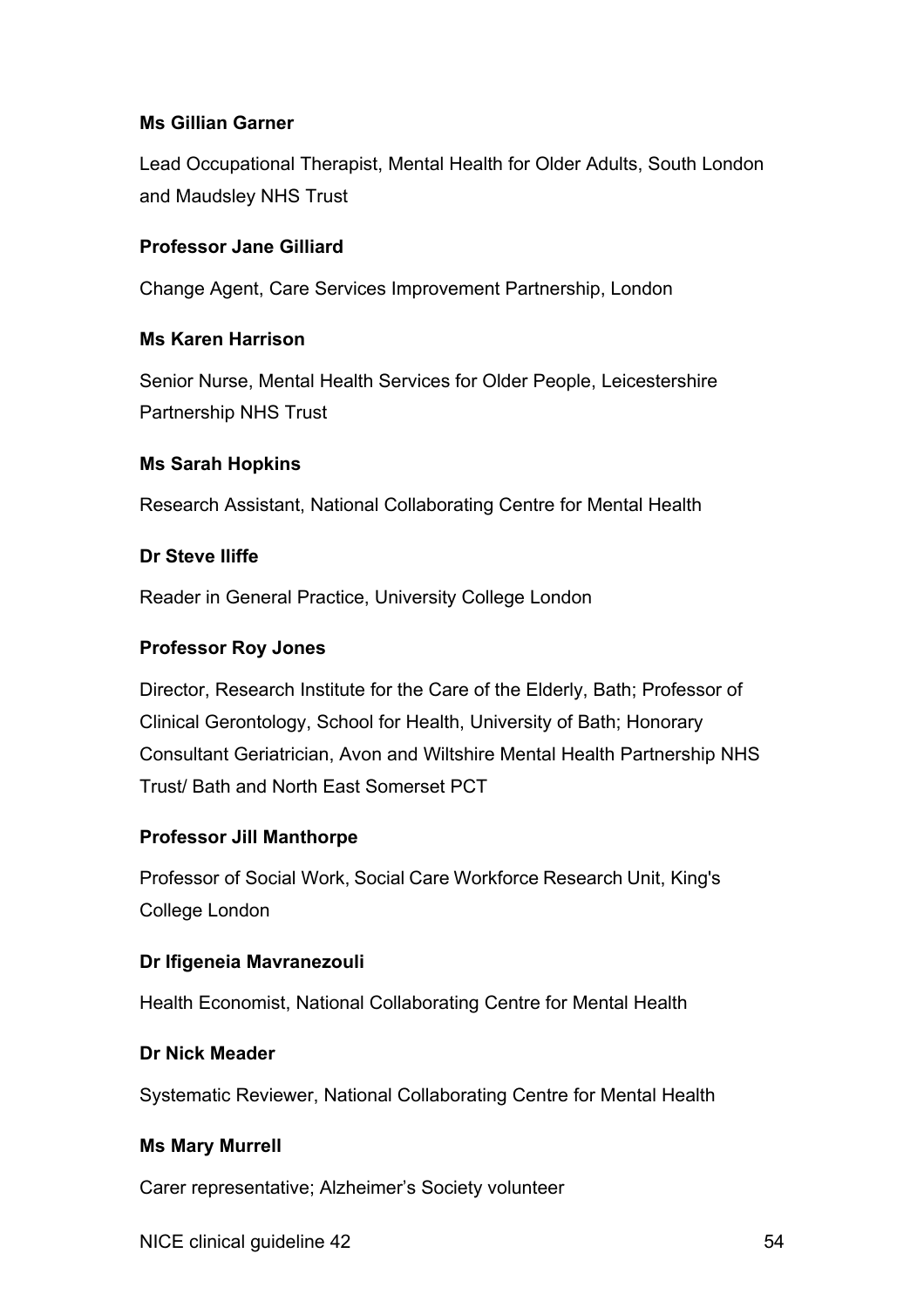## **Professor John O'Brien**

Professor of Old Age Psychiatry, Wolfson Research Centre, Institute for Ageing and Health, Newcastle University

## **Dr Catherine Pettinari**

Senior Centre Project Manager, National Collaborating Centre for Mental Health

## **Ms Sara Stockton**

Information Scientist, National Collaborating Centre for Mental Health

## **Dr Clare Taylor**

Editor, National Collaborating Centre for Mental Health

## **Ms Sophie Weithaler**

Service Development Manager, Hillingdon Primary Care Trust

## **Dr Craig Whittington**

Senior Systematic Reviewer, National Collaborating Centre for Mental Health

## **Ms Jacqui Wood**

Carer representative; Alzheimer's Society volunteer

## **Professor Bob Woods**

Professor of Clinical Psychology of Older People, University of Wales, Bangor

# **Dr Claire Young**

Consultant in Old Age Psychiatry, Older Adult Mental Health Care Group, Sheffield

# **Advice on palliative care and medical ethics**

## **Dr Julian Hughes**

North Tyneside General Hospital, Northumbria Healthcare NHS Trust